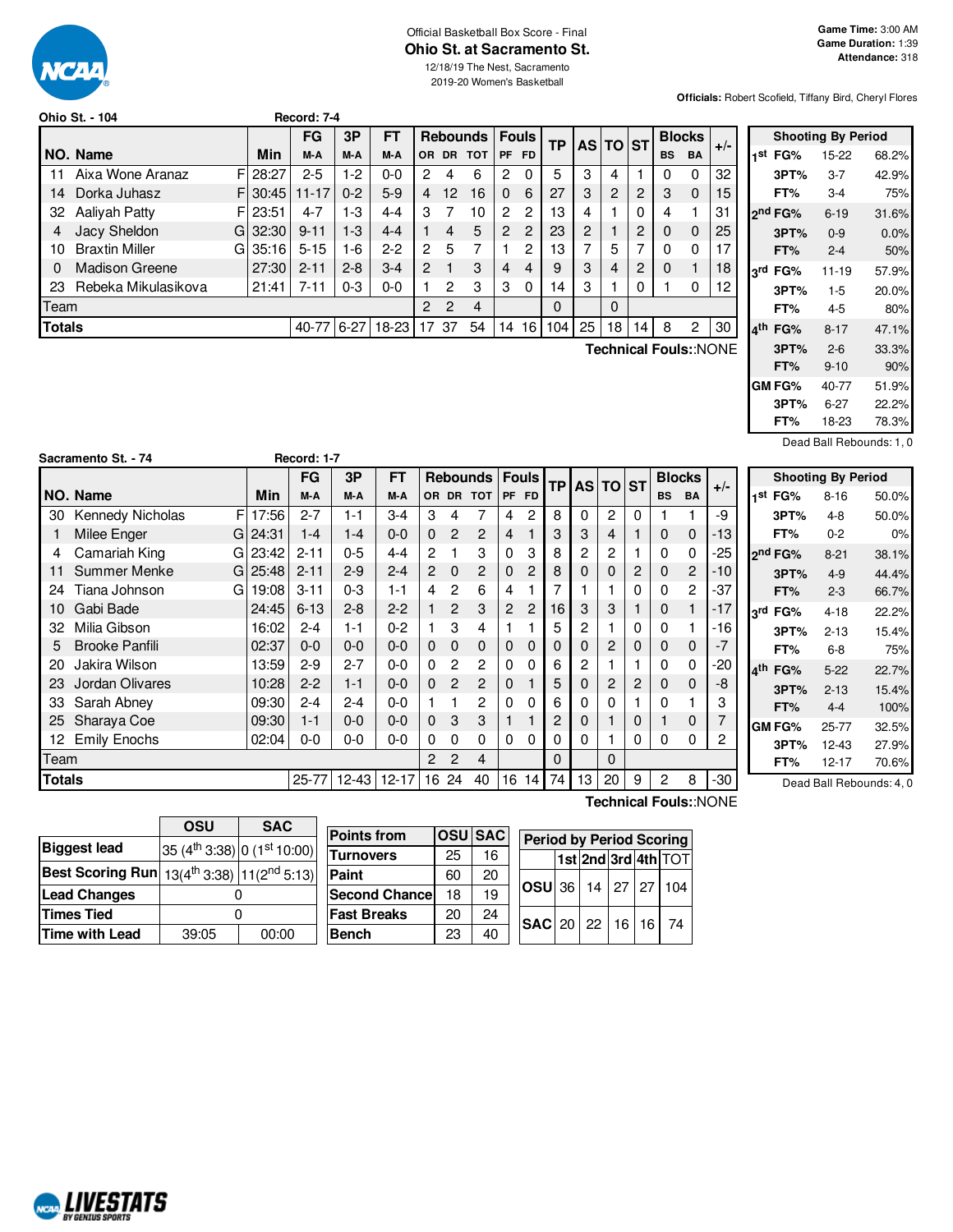

12/18/19 The Nest, Sacramento 2019-20 Women's Basketball

**Officials:** Robert Scofield, Tiffany Bird, Cheryl Flores

# **Period 1**

| <b>Quarter Starters:</b> |
|--------------------------|
|                          |

| <b>SAC</b>       | 1 Enger M<br>4 King C                                    | 11 Menke S       |      | 24 Johnson T                           | 30 Nicholas K                                              |
|------------------|----------------------------------------------------------|------------------|------|----------------------------------------|------------------------------------------------------------|
| OSU              | 4 Sheldon J<br>10 Miller B                               | 11 Wone Aranaz A |      | 14 Juhasz D                            | 32 Patty A                                                 |
| <b>Game Time</b> | <b>SAC</b>                                               | <b>Score</b>     | Diff |                                        | <b>OSU</b>                                                 |
| 10:00            | 30 NICHOLAS K jumpball lost                              |                  |      | 32 PATTY A jumpball won                |                                                            |
| 09:39            |                                                          |                  |      | 11 WONE ARANAZ A turnover travel (1)   |                                                            |
| 09:32            | 11 MENKE S 3pt FG, jump shot missed                      |                  |      |                                        |                                                            |
| 09:28            |                                                          |                  |      | 14 JUHASZ D defensive rebound (1)      |                                                            |
| 09:23            |                                                          |                  |      | 10 MILLER B turnover bad pass (1)      |                                                            |
| 09:12            | 4 KING C 3pt FG, jump shot missed                        |                  |      |                                        |                                                            |
| 09:07            |                                                          |                  |      | 10 MILLER B defensive rebound (1)      |                                                            |
| 09:05            |                                                          | $0 - 2$          | $-2$ |                                        | 4 SHELDON J 2pt FG fast break in the paint, layup made (2) |
| 09:05            |                                                          |                  |      | 11 WONE ARANAZ A assist (1)            |                                                            |
| 08:56            | 1 ENGER M turnover bad pass (1)                          |                  |      |                                        |                                                            |
| 08:39            |                                                          | $0 - 4$          | $-4$ |                                        | 4 SHELDON J 2pt FG outside the paint, jump shot made (4)   |
| 08:25            | 4 KING C foul drawn (1)                                  |                  |      | 4 SHELDON J foul personal (1 - 1)      |                                                            |
| 08:25            | 4 KING C substitution out                                |                  |      |                                        |                                                            |
| 08:25            | 24 JOHNSON T substitution out                            |                  |      |                                        |                                                            |
| 08:25            | 10 BADE G substitution in                                |                  |      |                                        |                                                            |
| 08:25            | 32 GIBSON M substitution in                              |                  |      |                                        |                                                            |
| 08:23            | 10 BADE G 3pt FG, jump shot missed                       |                  |      |                                        |                                                            |
| 08:18            |                                                          |                  |      | 4 SHELDON J defensive rebound (1)      |                                                            |
| 08:12            |                                                          | $0-6$            | -6   |                                        | 11 WONE ARANAZ A 2pt FG in the paint, layup made (2)       |
| 08:12            |                                                          |                  |      | 4 SHELDON J assist (1)                 |                                                            |
| 08:01            | 11 MENKE S 2pt FG in the paint, layup blocked            |                  |      |                                        |                                                            |
| 08:01            |                                                          |                  |      | 14 JUHASZ D block (1)                  |                                                            |
| 07:54            |                                                          |                  |      | 11 WONE ARANAZ A defensive rebound (1) |                                                            |
| 07:53            |                                                          | $0-8$            | -8   |                                        | 4 SHELDON J 2pt FG fast break in the paint, layup made (6) |
| 07:53            |                                                          |                  |      | 32 PATTY A assist (1)                  |                                                            |
| 07:47            | 32 GIBSON M 2pt FG outside the paint, jump shot made (2) | $2 - 8$          | -6   |                                        |                                                            |
| 07:21            | 10 BADE G steal (1)                                      |                  |      | 10 MILLER B turnover lost ball (2)     |                                                            |
| 07:16            | 10 BADE G turnover lost ball (1)                         |                  |      | 10 MILLER B steal (1)                  |                                                            |
| 07:12            |                                                          |                  |      | 14 JUHASZ D 3pt FG, jump shot missed   |                                                            |
| 07:06            |                                                          |                  |      | 10 MILLER B offensive rebound (2)      |                                                            |
| 07:05            |                                                          |                  |      |                                        | 10 MILLER B 2pt FG outside the paint, jump shot missed     |
| 07:03            | 32 GIBSON M defensive rebound (1)                        |                  |      |                                        |                                                            |
| 07:00            | 11 MENKE S 3pt FG fast break, jump shot made (3)         | $5-8$            | $-3$ |                                        |                                                            |
| 07:00            | 32 GIBSON M assist (1)                                   |                  |      |                                        |                                                            |
| 06:42            |                                                          | $5 - 10$         | -5   |                                        | 14 JUHASZ D 2pt FG outside the paint, jump shot made (2)   |
| 06:42            |                                                          |                  |      | 10 MILLER B assist (1)                 |                                                            |
| 06:32            | 10 BADE G turnover travel (2)                            |                  |      |                                        |                                                            |
| 06:32            | 1 ENGER M substitution out                               |                  |      |                                        |                                                            |
| 06:32            | 11 MENKE S substitution out                              |                  |      |                                        |                                                            |
| 06:32            | 30 NICHOLAS K substitution out                           |                  |      |                                        |                                                            |
| 06:32            | 32 GIBSON M substitution out                             |                  |      |                                        |                                                            |
| 06:32            | 4 KING C substitution in                                 |                  |      |                                        |                                                            |
| 06:32            | 5 PANFILI B substitution in                              |                  |      |                                        |                                                            |

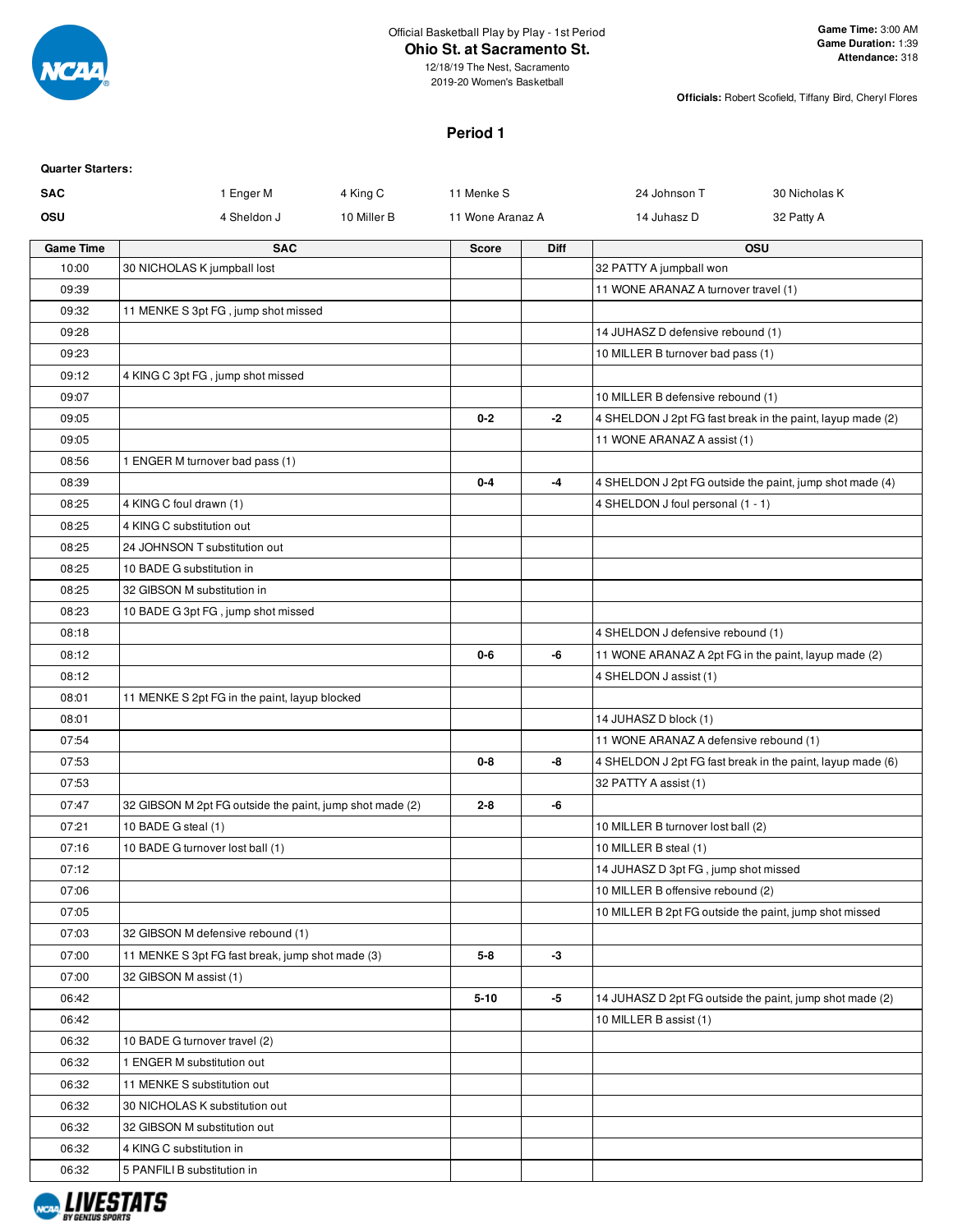

**Officials:** Robert Scofield, Tiffany Bird, Cheryl Flores

| <b>Game Time</b> | <b>SAC</b>                                               | <b>Score</b> | Diff          | OSU                                                        |
|------------------|----------------------------------------------------------|--------------|---------------|------------------------------------------------------------|
| 06:32            | 20 WILSON J substitution in                              |              |               |                                                            |
| 06:32            | 24 JOHNSON T substitution in                             |              |               |                                                            |
| 06:32            |                                                          |              |               | 11 WONE ARANAZ A substitution out                          |
| 06:32            |                                                          |              |               | 32 PATTY A substitution out                                |
| 06:32            |                                                          |              |               | 0 GREENE M substitution in                                 |
| 06:32            |                                                          |              |               | 23 MIKULASIKOVA R substitution in                          |
| 06:16            |                                                          | $5 - 12$     | -7            | 23 MIKULASIKOVA R 2pt FG in the paint, layup made (2)      |
| 06:16            |                                                          |              |               | 14 JUHASZ D assist (1)                                     |
| 06:02            | 10 BADE G 3pt FG, jump shot missed                       |              |               |                                                            |
| 05:58            |                                                          |              |               | 14 JUHASZ D defensive rebound (2)                          |
| 05:54            | 10 BADE G foul personal (1 - 1)                          |              |               | 0 GREENE M foul drawn (1)                                  |
| 05:45            |                                                          |              |               | 0 GREENE M 3pt FG, jump shot missed                        |
| 05:40            |                                                          |              |               | 14 JUHASZ D offensive rebound (3)                          |
| 05:37            |                                                          |              |               | 10 MILLER B 3pt FG, jump shot missed                       |
| 05:34            | 20 WILSON J defensive rebound (1)                        |              |               |                                                            |
| 05:30            | 20 WILSON J turnover lost ball (1)                       |              |               | 10 MILLER B steal (2)                                      |
| 05:24            |                                                          |              |               | 14 JUHASZ D 2pt FG in the paint, layup missed              |
| 05:21            |                                                          |              |               | 4 SHELDON J offensive rebound (2)                          |
| 05:21            |                                                          |              |               | 23 MIKULASIKOVA R 2pt FG in the paint, layup missed        |
| 05:12            |                                                          |              |               | 23 MIKULASIKOVA R offensive rebound (1)                    |
| 05:12            |                                                          | $5 - 14$     | -9            | 23 MIKULASIKOVA R 2pt FG in the paint, layup made (4)      |
| 05:09            | 20 WILSON J 3pt FG fast break, jump shot made (3)        | $8 - 14$     | -6            |                                                            |
| 05:09            | 10 BADE G assist (1)                                     |              |               |                                                            |
| 04:54            |                                                          | $8 - 16$     | -8            | 10 MILLER B 2pt FG in the paint, layup made (2)            |
| 04:54            |                                                          |              |               | 0 GREENE M assist (1)                                      |
| 04:46            | 10 BADE G 2pt FG fast break in the paint, layup made (2) | $10 - 16$    | -6            |                                                            |
| 04:33            |                                                          | 10-18        | -8            | 14 JUHASZ D 2pt FG in the paint, layup made (4)            |
| 04:33            |                                                          |              |               | 23 MIKULASIKOVA R assist (1)                               |
| 04:21            | 5 PANFILI B turnover lost ball (1)                       |              |               | 4 SHELDON J steal (1)                                      |
| 04:15            |                                                          | $10 - 20$    | $-10$         | 4 SHELDON J 2pt FG fast break in the paint, layup made (8) |
| 04:15            |                                                          |              | Timeout media |                                                            |
| 04:15            | 4 KING C substitution out                                |              |               |                                                            |
| 04:15            | 5 PANFILI B substitution out                             |              |               |                                                            |
| 04:15            | 10 BADE G substitution out                               |              |               |                                                            |
| 04:15            | 20 WILSON J substitution out                             |              |               |                                                            |
| 04:15            | 24 JOHNSON T substitution out                            |              |               |                                                            |
| 04:15            | 1 ENGER M substitution in                                |              |               |                                                            |
| 04:15            | 11 MENKE S substitution in                               |              |               |                                                            |
| 04:15            | 23 OLIVARES J substitution in                            |              |               |                                                            |
| 04:15            | 30 NICHOLAS K substitution in                            |              |               |                                                            |
| 04:15            | 32 GIBSON M substitution in                              |              |               |                                                            |
| 04:15            |                                                          |              |               | 10 MILLER B substitution out                               |
| 04:15            |                                                          |              |               | 11 WONE ARANAZ A substitution in                           |
| 04:15            |                                                          |              |               | 14 JUHASZ D substitution out                               |
| 04:15            |                                                          |              |               | 32 PATTY A substitution in                                 |
| 04:06            | 32 GIBSON M foul drawn (1)                               |              |               | 32 PATTY A foul shooting (1 - 2)                           |
| 04:06            | 32 GIBSON M free throw 1 - 2 missed                      |              |               |                                                            |
| 04:06            | offensive dead ball rebound (1)                          |              |               |                                                            |
| 04:06            | 32 GIBSON M free throw 2 - 2 missed                      |              |               |                                                            |

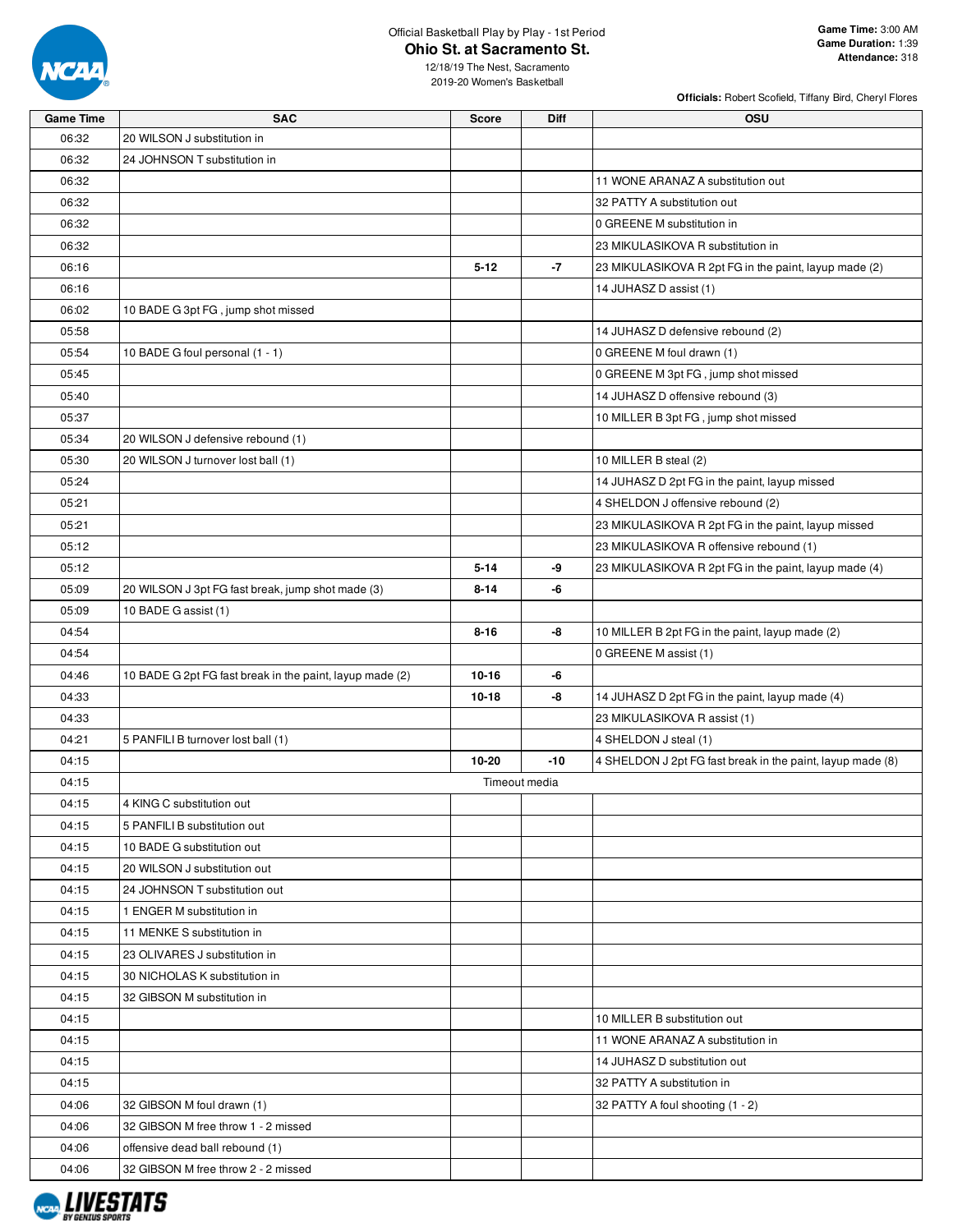

**Officials:** Robert Scofield, Tiffany Bird, Cheryl Flores

| <b>Game Time</b> | <b>SAC</b>                                             | <b>Score</b> | <b>Diff</b> | <b>OSU</b>                                      |
|------------------|--------------------------------------------------------|--------------|-------------|-------------------------------------------------|
| 04:06            |                                                        |              |             | 32 PATTY A defensive rebound (1)                |
| 03:37            | 30 NICHOLAS K foul shooting (1 - 2)                    |              |             | 0 GREENE M foul drawn (2)                       |
| 03:37            |                                                        | $10 - 21$    | $-11$       | 0 GREENE M free throw 1 - 2 made (1)            |
| 03:37            |                                                        |              |             | 0 GREENE M free throw 2 - 2 missed              |
| 03:34            | 1 ENGER M defensive rebound (1)                        |              |             |                                                 |
| 03:30            | 23 OLIVARES J 3pt FG fast break, jump shot made (3)    | 13-21        | -8          |                                                 |
| 03:30            | 1 ENGER M assist (1)                                   |              |             |                                                 |
| 03:18            |                                                        | 13-24        | $-11$       | 11 WONE ARANAZ A 3pt FG, jump shot made (5)     |
| 03:18            |                                                        |              |             | 4 SHELDON J assist (2)                          |
| 03:11            |                                                        |              |             | 11 WONE ARANAZ A substitution out               |
| 03:11            |                                                        |              |             | 10 MILLER B substitution in                     |
| 02:57            | 1 ENGER M substitution out                             |              |             |                                                 |
| 02:57            | 11 MENKE S substitution out                            |              |             |                                                 |
| 02:57            | 23 OLIVARES J substitution out                         |              |             |                                                 |
| 02:57            | 4 KING C substitution in                               |              |             |                                                 |
| 02:57            | 10 BADE G substitution in                              |              |             |                                                 |
| 02:57            | 33 ABNEY S substitution in                             |              |             |                                                 |
| 03:09            | 10 BADE G 3pt FG, jump shot made (5)                   | 16-24        | -8          |                                                 |
| 02:53            |                                                        | 16-27        | -11         | 0 GREENE M 3pt FG, jump shot made (4)           |
| 02:53            |                                                        |              |             | 11 WONE ARANAZ A assist (2)                     |
| 02:42            | 4 KING C 2pt FG in the paint, jump shot missed         |              |             |                                                 |
| 02:37            |                                                        |              |             | 11 WONE ARANAZ A defensive rebound (2)          |
| 02:31            | 33 ABNEY S steal (1)                                   |              |             | 0 GREENE M turnover lost ball (1)               |
| 02:31            |                                                        |              |             | 4 SHELDON J substitution out                    |
| 02:31            |                                                        |              |             | 23 MIKULASIKOVA R substitution out              |
| 02:31            |                                                        |              |             | 11 WONE ARANAZ A substitution in                |
| 02:31            |                                                        |              |             | 14 JUHASZ D substitution in                     |
| 02:21            | 10 BADE G 2pt FG outside the paint, jump shot made (7) | 18-27        | -9          |                                                 |
| 01:56            |                                                        | 18-30        | -12         | 0 GREENE M 3pt FG, jump shot made (7)           |
| 01:56            |                                                        |              |             | 10 MILLER B assist (2)                          |
| 01:44            | 10 BADE G 2pt FG in the paint, jump shot made (9)      | 20-30        | -10         |                                                 |
| 01:24            |                                                        | 20-32        | -12         | 14 JUHASZ D 2pt FG in the paint, layup made (6) |
| 01:24            |                                                        |              |             | 32 PATTY A assist (2)                           |
| 01:09            | 32 GIBSON M 2pt FG in the paint, layup missed          |              |             |                                                 |
| 01:06            |                                                        |              |             | 10 MILLER B defensive rebound (3)               |
| 00:53            |                                                        |              |             | 10 MILLER B 3pt FG, jump shot missed            |
| 00:48            |                                                        |              |             | 14 JUHASZ D offensive rebound (4)               |
| 00:48            | 32 GIBSON M foul shooting (1 - 3)                      |              |             | 14 JUHASZ D foul drawn (1)                      |
| 00:48            | 4 KING C substitution out                              |              |             |                                                 |
| 00:48            | 32 GIBSON M substitution out                           |              |             |                                                 |
| 00:48            | 33 ABNEY S substitution out                            |              |             |                                                 |
| 00:48            | 1 ENGER M substitution in                              |              |             |                                                 |
| 00:48            | 11 MENKE S substitution in                             |              |             |                                                 |
| 00:48            | 20 WILSON J substitution in                            |              |             |                                                 |
| 00:48            |                                                        | 20-33        | -13         | 14 JUHASZ D free throw 1 - 2 made (7)           |
| 00:48            |                                                        | 20-34        | -14         | 14 JUHASZ D free throw 2 - 2 made (8)           |
| 00:48            | 30 NICHOLAS K substitution out                         |              |             |                                                 |
| 00:48            | 24 JOHNSON T substitution in                           |              |             |                                                 |
| 00:39            | 24 JOHNSON T 2pt FG in the paint, jump shot missed     |              |             |                                                 |

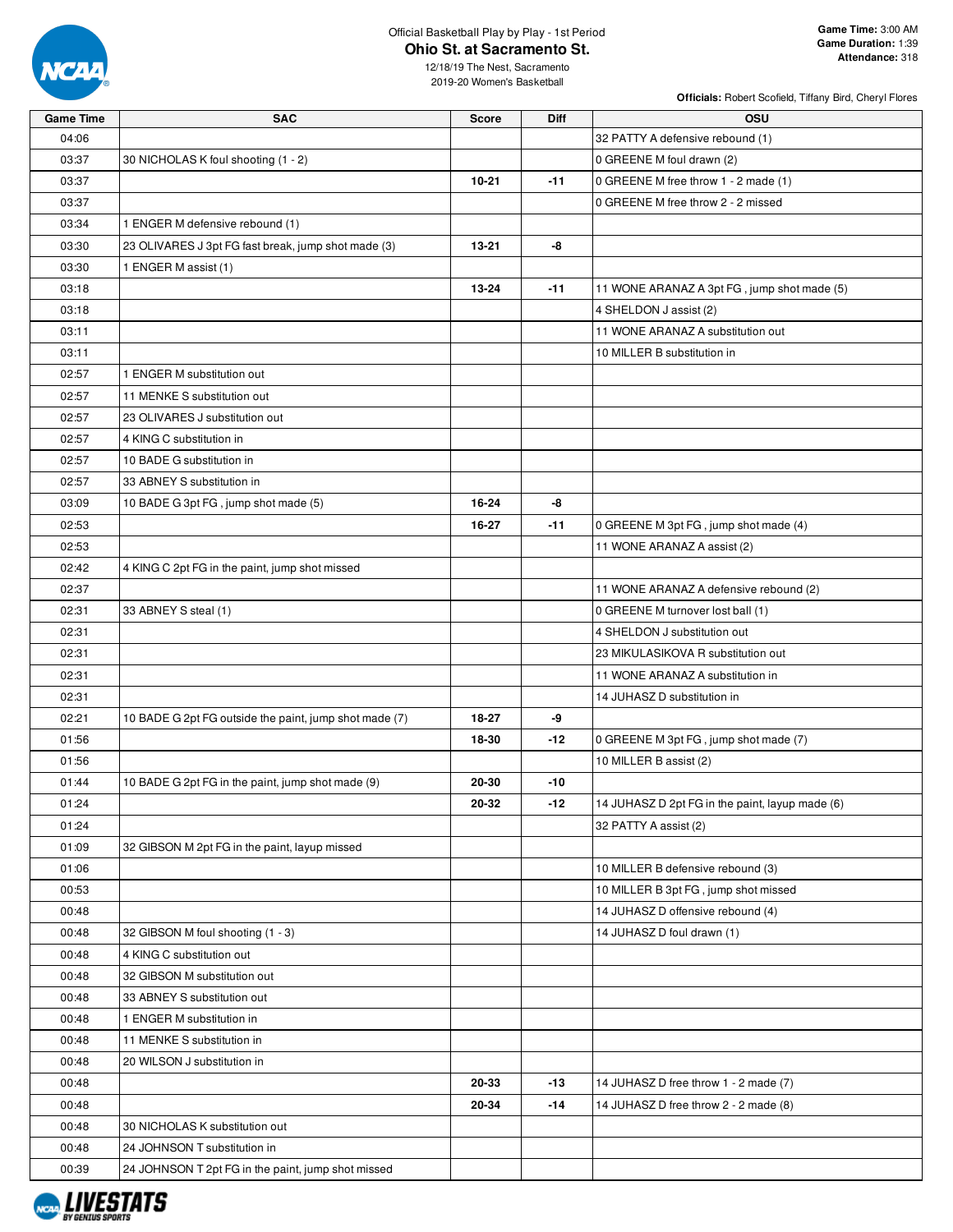

# Official Basketball Play by Play - 1st Period

**Ohio St. at Sacramento St.**

12/18/19 The Nest, Sacramento 2019-20 Women's Basketball

**Officials:** Robert Scofield, Tiffany Bird, Cheryl Flores

| <b>Game Time</b> | <b>SAC</b>                     | Score                | <b>Diff</b> | <b>OSU</b>                                     |
|------------------|--------------------------------|----------------------|-------------|------------------------------------------------|
| 00:36            |                                |                      |             | 11 WONE ARANAZ A defensive rebound (3)         |
| 00:11            |                                | 20-36                | -16         | 32 PATTY A 2pt FG in the paint, layup made (2) |
| 00:03            | ENGER M turnover lost ball (2) |                      |             | 10 MILLER B steal (3)                          |
|                  |                                | <b>END OF PERIOD</b> |             |                                                |
|                  |                                | <b>SAC 20-36 OSU</b> |             |                                                |

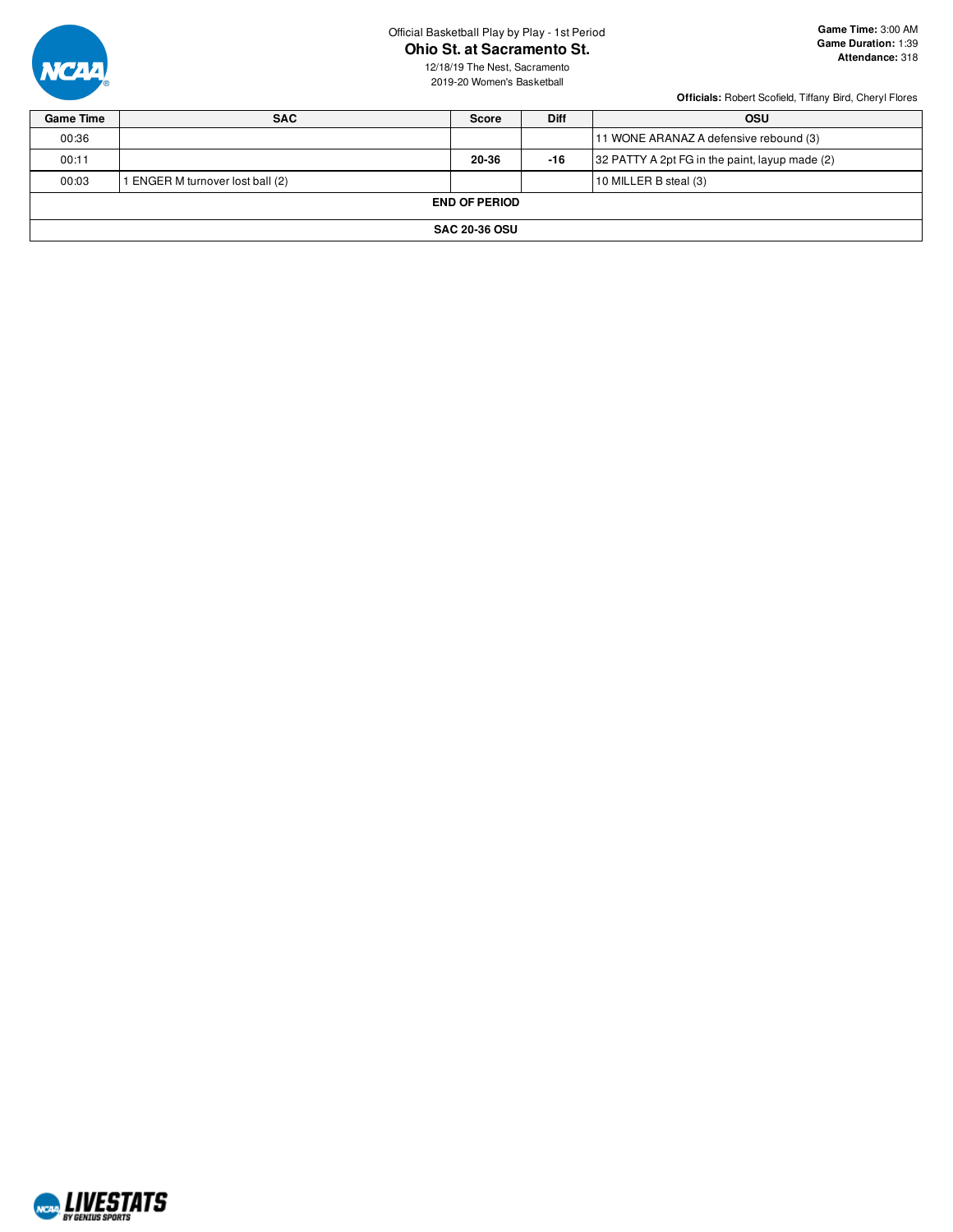

#### Official Basketball Box Score - 1st Period **Ohio St. at Sacramento St.**

**Officials:** Robert Scofield, Tiffany Bird, Cheryl Flores

|               |                            |          | FG        | 3P      | FT      |           |               | <b>Rebounds</b> |                | <b>Fouls</b> | <b>TP</b> |           | <b>TO ST</b> |   |           | <b>Blocks</b>         |       |           |
|---------------|----------------------------|----------|-----------|---------|---------|-----------|---------------|-----------------|----------------|--------------|-----------|-----------|--------------|---|-----------|-----------------------|-------|-----------|
|               | NO. Name                   | Min      | M-A       | M-A     | M-A     | <b>OR</b> | <b>DR</b>     | <b>TOT</b>      | PF             | <b>FD</b>    |           | <b>AS</b> |              |   | <b>BS</b> | <b>BA</b>             | $+/-$ | ⊣st       |
| 11            | Aixa Wone Aranaz           | FI 07:03 | $2-2$     | 1-1     | $0 - 0$ | 0         | 3             | 3               | 0              | $\Omega$     | 5         | 2         |              | 0 | 0         | 0                     | 11    |           |
| 14            | Dorka Juhasz               | F108:16  | $3-5$     | $0 - 1$ | $2 - 2$ | 2         | $\mathcal{P}$ | $\overline{4}$  | $\Omega$       |              | 8         |           | $\Omega$     | 0 |           | 0                     | 15    |           |
| 32            | Aaliyah Patty              | FI 07:43 | 1-1       | $0-0$   | $0-0$   | 0         |               |                 |                | 0            | 2         | 2         | 0            | 0 | 0         | 0                     | 11    | <b>GM</b> |
|               | Jacy Sheldon<br>GI         | 07:29    | $4 - 4$   | $0 - 0$ | $0 - 0$ |           |               | 2               |                | $\Omega$     | 8         | 2         | 0            |   | 0         | 0                     | 11    |           |
| 10            | <b>Braxtin Miller</b><br>G | 08:56    | 1-4       | $0 - 2$ | $0-0$   |           | 2             | 3               | 0              | $\Omega$     | 2         | 2         | 2            | 3 | 0         | 0                     | 15    |           |
| 0             | <b>Madison Greene</b>      | 06:32    | $2 - 3$   | $2 - 3$ | $1 - 2$ | $\Omega$  | $\Omega$      | $\Omega$        | $\Omega$       | 2            |           |           |              | 0 | 0         | 0                     | 11    |           |
| 23            | Rebeka Mikulasikova        | 04:01    | $2 - 3$   | $0-0$   | $0-0$   |           | 0             |                 | 0              | $\Omega$     | 4         |           | 0            | 0 | 0         | 0                     | 6     |           |
| Team          |                            |          |           |         |         | 0         | 0             | $\Omega$        |                |              | 0         |           | 0            |   |           |                       |       |           |
| <b>Totals</b> |                            |          | $15 - 22$ | $3 - 7$ | $3 - 4$ | 5         | 9             | 14              | $\overline{2}$ | 3            | 36        | 11        | 4            | 4 |           | 0                     | 16    |           |
|               |                            |          |           |         |         |           |               |                 |                |              |           |           |              |   |           | Technical Fouls::NONE |       |           |

|                     | <b>Shooting By Period</b> |       |  |  |  |  |  |  |  |  |  |  |  |  |
|---------------------|---------------------------|-------|--|--|--|--|--|--|--|--|--|--|--|--|
| 1 <sup>st</sup> FG% | 15-22                     | 68.2% |  |  |  |  |  |  |  |  |  |  |  |  |
| 3PT%                | $3 - 7$                   | 42.9% |  |  |  |  |  |  |  |  |  |  |  |  |
| FT%                 | 3-4                       | 75%   |  |  |  |  |  |  |  |  |  |  |  |  |
| <b>GM FG%</b>       | $15 - 22$                 | 68.2% |  |  |  |  |  |  |  |  |  |  |  |  |
| 3PT%                | $3 - 7$                   | 42.9% |  |  |  |  |  |  |  |  |  |  |  |  |
| FT%                 | $3-4$                     | 75.0% |  |  |  |  |  |  |  |  |  |  |  |  |

Dead Ball Rebounds: 0, 0

#### **Sacramento St. - 20**

|        |                       |       | FG                 | 3P            | FТ              |           |           | <b>Rebounds</b> |           | <b>Fouls</b> | <b>TP</b> | <b>AS</b> | ΤO          | <b>ST</b> | <b>Blocks</b> |           |                       |
|--------|-----------------------|-------|--------------------|---------------|-----------------|-----------|-----------|-----------------|-----------|--------------|-----------|-----------|-------------|-----------|---------------|-----------|-----------------------|
|        | NO. Name              | Min   | M-A                | M-A           | M-A             | <b>OR</b> | <b>DR</b> | <b>TOT</b>      | <b>PF</b> | <b>FD</b>    |           |           |             |           | <b>BS</b>     | <b>BA</b> | $+/-$                 |
| 30     | F<br>Kennedy Nicholas | 06:54 | $0 - 0$            | $0 - 0 0 - 0$ |                 | 0         | 0         | $\Omega$        |           | 0            | 0         | 0         | $\Omega$    | 0         | 0             | 0         | -9                    |
|        | Milee Enger<br>G      | 05:21 | $0 - 0$            |               | $0 - 010 - 0$   | 0         |           |                 | 0         | 0            | 0         |           | 2           | 0         | $\mathbf 0$   | 0         | -10                   |
| 4      | Camariah King<br>GI   | 06:14 | $0 - 2$            | $0 - 1$       | $0 - 0$         | 0         | 0         | $\Omega$        | 0         |              | 0         | 0         | 0           | 0         | $\Omega$      | 0         | -10                   |
| 11     | Summer Menke<br>G     | 05:21 | $1-3$              | $1-2$         | $0 - 0$         | $\Omega$  | $\Omega$  | $\Omega$        | 0         | $\Omega$     | 3         | 0         | 0           | 0         | 0             |           | -10                   |
| 24     | Tiana Johnson<br>GI   | 04:41 | $0 - 1$            |               | $0 - 0 1 0 - 0$ | 0         | 0         | $\Omega$        | 0         | 0            | 0         | 0         | 0           | 0         | $\Omega$      | 0         | -11                   |
| 10     | Gabi Bade             | 07:21 | $4-6$              |               | $1-3$   0-0     | $\Omega$  | 0         | 0               |           | 0            | 9         |           | 2           |           | 0             | 0         | $-11$                 |
| 32     | Milia Gibson          | 05:19 | $1-2$              | $0 - 0 0 - 2$ |                 | $\Omega$  |           |                 |           |              | 2         |           | 0           | 0         | 0             | 0         | -3                    |
| 5      | <b>Brooke Panfili</b> | 02:17 | $0 - 0$            | $0-0$         | $0 - 0$         | $\Omega$  | $\Omega$  | $\Omega$        | 0         | 0            | 0         | 0         |             | 0         | 0             | 0         | -5                    |
| 20     | Jakira Wilson         | 03:06 | 1-1                | $1 - 1$       | $0 - 0$         | 0         |           |                 | 0         | 0            | 3         | 0         |             | ი         | 0             | 0         | -9                    |
| 23     | Jordan Olivares       | 01:04 | 1-1                | $1 - 1$       | $0 - 0$         | $\Omega$  | $\Omega$  | $\Omega$        | 0         | $\Omega$     | 3         | 0         | 0           | 0         | 0             | 0         | -1                    |
| 33     | Sarah Abney           | 02:22 | 0-0                | $0-0$         | $0 - 0$         | 0         | 0         | 0               | 0         | 0            | 0         | 0         | $\Omega$    |           | 0             | 0         | -1                    |
| Team   |                       |       |                    |               |                 | 0         | 0         | $\mathbf{0}$    |           |              | 0         |           | $\mathbf 0$ |           |               |           |                       |
| Totals |                       |       | $8-16$   4-8   0-2 |               |                 | 0         | 3         | 3               | 3         | 2            | 20        | 3         | 6           | 2         | 0             |           | $-16$                 |
|        |                       |       |                    |               |                 |           |           |                 |           |              |           |           |             |           |               |           | Technical Fouls::NONE |

| <b>Shooting By Period</b> |          |       |  |  |  |  |  |  |  |  |
|---------------------------|----------|-------|--|--|--|--|--|--|--|--|
| 1 <sup>st</sup> FG%       | $8 - 16$ | 50.0% |  |  |  |  |  |  |  |  |
| 3PT%                      | 4-8      | 50.0% |  |  |  |  |  |  |  |  |
| FT%                       | $0 - 2$  | 0%    |  |  |  |  |  |  |  |  |
| GM FG%                    | $8 - 16$ | 50.0% |  |  |  |  |  |  |  |  |
| 3PT%                      | 4-8      | 50.0% |  |  |  |  |  |  |  |  |
| FT%                       | $0 - 2$  | 0.0%  |  |  |  |  |  |  |  |  |

Dead Ball Rebounds: 1, 0

|                                                      | OSU   | <b>SAC</b>                  |                      |    |               |                                 |     |     |
|------------------------------------------------------|-------|-----------------------------|----------------------|----|---------------|---------------------------------|-----|-----|
|                                                      |       |                             | <b>Points from</b>   |    | <b>OSUSAC</b> | <b>Period by Period Scoring</b> |     |     |
| <b>Biggest lead</b>                                  |       | $16(1st 0.11) 0(1st 10.00)$ | <b>Turnovers</b>     | 8  | 2             |                                 | 1st | TOT |
| Best Scoring Run $\mid$ $_{8(1}$ <sup>st</sup> 7:53) |       | 5(1 <sup>st</sup> 7:00)     | Paint                | 20 | 4             |                                 |     |     |
| <b>Lead Changes</b>                                  |       |                             | <b>Second Chance</b> | Δ  |               | <b>OSU</b>                      | 36  | 36  |
| <b>Times Tied</b>                                    |       |                             | <b>Fast Breaks</b>   | 6  | 11            | <b>SAC</b>                      | 20  | 20  |
| Time with Lead                                       | 09:05 | 00:00                       | <b>Bench</b>         |    | 17            |                                 |     |     |

**NORD LIVESTATS**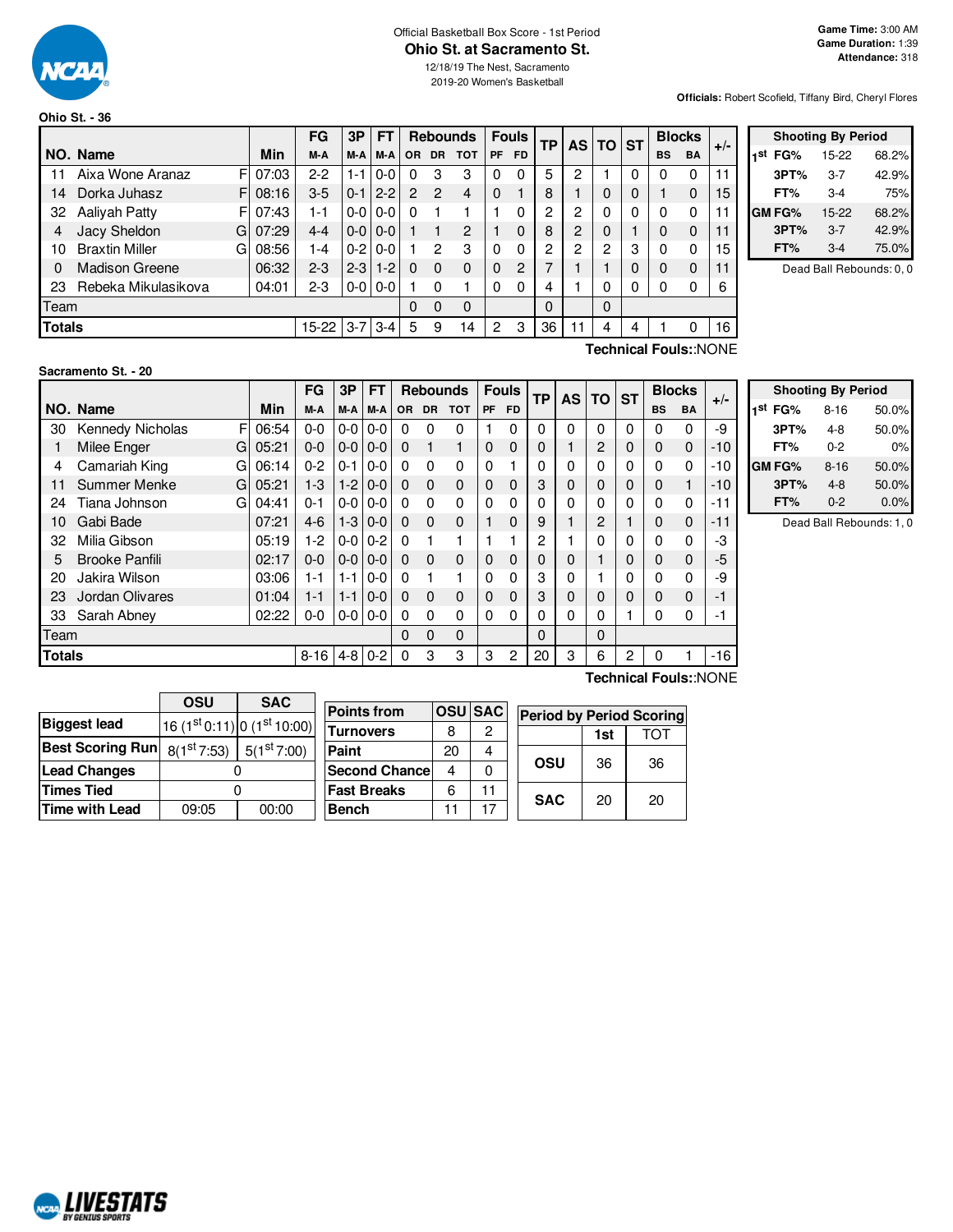

**Game Time:** 3:00 AM **Game Duration:** 1:39 **Attendance:** 318

12/18/19 The Nest, Sacramento 2019-20 Women's Basketball

**Officials:** Robert Scofield, Tiffany Bird, Cheryl Flores

### **Period 2**

| <b>Quarter Starters:</b> |                                                  |            |              |             |                                      |                                                             |
|--------------------------|--------------------------------------------------|------------|--------------|-------------|--------------------------------------|-------------------------------------------------------------|
| <b>SAC</b>               | 10 Bade G                                        | 1 Enger M  | 11 Menke S   |             | 20 Wilson J                          | 24 Johnson T                                                |
| OSU                      | 0 Greene M                                       | 32 Patty A | 10 Miller B  |             | 11 Wone Aranaz A                     | 14 Juhasz D                                                 |
| <b>Game Time</b>         | <b>SAC</b>                                       |            | <b>Score</b> | <b>Diff</b> |                                      | OSU                                                         |
| 09:55                    |                                                  |            |              |             | 32 PATTY A substitution out          |                                                             |
| 09:55                    |                                                  |            |              |             | 4 SHELDON J substitution in          |                                                             |
| 09:49                    | 1 ENGER M turnover lost ball (3)                 |            |              |             | 14 JUHASZ D steal (1)                |                                                             |
| 09:41                    | 1 ENGER M substitution out                       |            |              |             |                                      |                                                             |
| 09:41                    | 10 BADE G substitution out                       |            |              |             |                                      |                                                             |
| 09:41                    | 20 WILSON J substitution out                     |            |              |             |                                      |                                                             |
| 09:41                    | 24 JOHNSON T substitution out                    |            |              |             |                                      |                                                             |
| 09:41                    | 4 KING C substitution in                         |            |              |             |                                      |                                                             |
| 09:41                    | 23 OLIVARES J substitution in                    |            |              |             |                                      |                                                             |
| 09:41                    | 30 NICHOLAS K substitution in                    |            |              |             |                                      |                                                             |
| 09:41                    | 32 GIBSON M substitution in                      |            |              |             |                                      |                                                             |
| 09:41                    |                                                  |            |              |             | 0 GREENE M substitution out          |                                                             |
| 09:41                    |                                                  |            |              |             | 32 PATTY A substitution in           |                                                             |
| 09:37                    |                                                  |            |              |             | 32 PATTY A 3pt FG, jump shot missed  |                                                             |
| 09:33                    |                                                  |            |              |             | offensive rebound (15)               |                                                             |
| 09:28                    |                                                  |            |              |             | 4 SHELDON J 3pt FG, jump shot missed |                                                             |
| 09:24                    |                                                  |            |              |             | 32 PATTY A offensive rebound (2)     |                                                             |
| 09:22                    |                                                  |            |              |             | 32 PATTY A turnover lost ball (1)    |                                                             |
| 09:22                    | 32 GIBSON M substitution out                     |            |              |             |                                      |                                                             |
| 09:22                    | 10 BADE G substitution in                        |            |              |             |                                      |                                                             |
| 09:08                    | 30 NICHOLAS K 2pt FG in the paint, layup blocked |            |              |             |                                      |                                                             |
| 09:08                    |                                                  |            |              |             | 32 PATTY A block (1)                 |                                                             |
| 09:08                    | offensive rebound (4)                            |            |              |             |                                      |                                                             |
| 08:56                    | 4 KING C turnover lost ball (1)                  |            |              |             | 14 JUHASZ D steal (2)                |                                                             |
| 08:48                    |                                                  |            | 20-38        | $-18$       |                                      | 4 SHELDON J 2pt FG fast break in the paint, layup made (10) |
| 08:48                    |                                                  |            |              |             | 10 MILLER B assist (3)               |                                                             |
| 08:38                    | 4 KING C 2pt FG in the paint, layup missed       |            |              |             |                                      |                                                             |
| 08:37                    | 30 NICHOLAS K offensive rebound (1)              |            |              |             |                                      |                                                             |
| 08:37                    | 30 NICHOLAS K foul drawn (1)                     |            |              |             | 32 PATTY A foul shooting (2 - 1)     |                                                             |
| 08:37                    | 10 BADE G substitution out                       |            |              |             |                                      |                                                             |
| 08:37                    | 11 MENKE S substitution out                      |            |              |             |                                      |                                                             |
| 08:37                    | 24 JOHNSON T substitution in                     |            |              |             |                                      |                                                             |
| 08:37                    | 32 GIBSON M substitution in                      |            |              |             |                                      |                                                             |
| 08:37                    |                                                  |            |              |             | 32 PATTY A substitution out          |                                                             |
| 08:37                    |                                                  |            |              |             | 23 MIKULASIKOVA R substitution in    |                                                             |
| 08:37                    | 30 NICHOLAS K free throw 1 - 2 missed            |            |              |             |                                      |                                                             |
| 08:37                    | offensive dead ball rebound (2)                  |            |              |             |                                      |                                                             |
| 08:37                    | 30 NICHOLAS K free throw 2 - 2 made (1)          |            | 21-38        | $-17$       |                                      |                                                             |
| 08:32                    |                                                  |            |              |             | 10 MILLER B turnover bad pass (3)    |                                                             |
| 08:32                    | 23 OLIVARES J substitution out                   |            |              |             |                                      |                                                             |
| 08:32                    | 10 BADE G substitution in                        |            |              |             |                                      |                                                             |
| 08:27                    | 10 BADE G 3pt FG, jump shot missed               |            |              |             |                                      |                                                             |
| 08:24                    |                                                  |            |              |             | defensive rebound (17)               |                                                             |

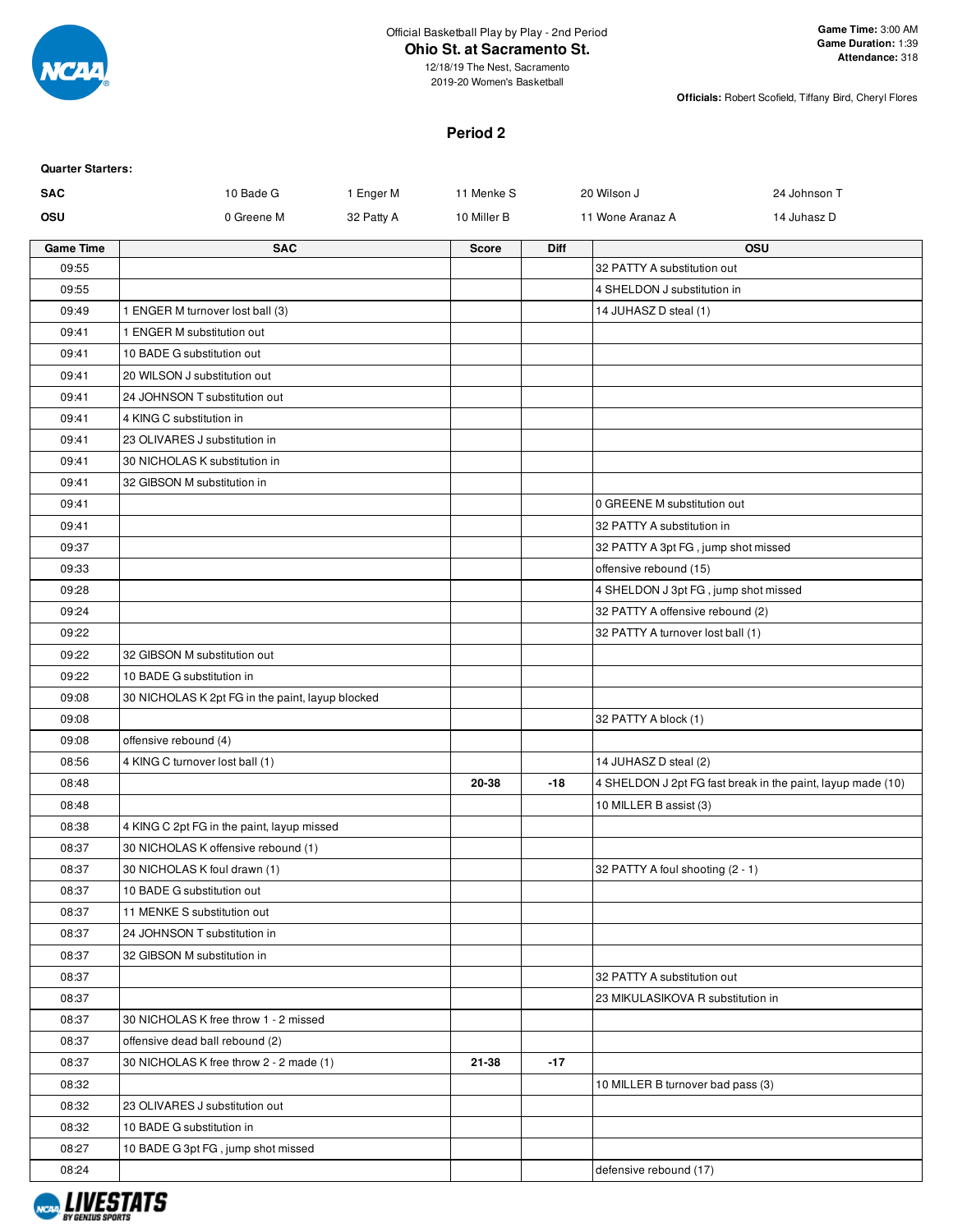

**Officials:** Robert Scofield, Tiffany Bird, Cheryl Flores

| <b>Game Time</b> | <b>SAC</b>                                                        | <b>Score</b> | Diff  | <b>OSU</b>                                      |
|------------------|-------------------------------------------------------------------|--------------|-------|-------------------------------------------------|
| 08:11            | 30 NICHOLAS K foul shooting (2 - 1)                               |              |       | 14 JUHASZ D foul drawn (2)                      |
| 08:11            | 4 KING C substitution out                                         |              |       |                                                 |
| 08:11            | 1 ENGER M substitution in                                         |              |       |                                                 |
| 08:11            |                                                                   |              |       | 14 JUHASZ D free throw 1 - 2 missed             |
| 08:11            |                                                                   |              |       | offensive dead ball rebound (1)                 |
| 08:11            |                                                                   |              |       | 14 JUHASZ D free throw 2 - 2 missed             |
| 08:11            | 30 NICHOLAS K defensive rebound (2)                               |              |       |                                                 |
| 08:00            | 10 BADE G 2pt FG in the paint, layup blocked                      |              |       |                                                 |
| 08:00            |                                                                   |              |       | 14 JUHASZ D block (2)                           |
| 07:55            |                                                                   |              |       | 4 SHELDON J defensive rebound (3)               |
| 07:52            |                                                                   |              |       | 14 JUHASZ D 3pt FG, jump shot missed            |
| 07:49            |                                                                   |              |       | 10 MILLER B offensive rebound (4)               |
| 07:48            |                                                                   | 21-40        | $-19$ | 10 MILLER B 2pt FG in the paint, layup made (4) |
| 07:39            | 24 JOHNSON T 3pt FG, jump shot missed                             |              |       |                                                 |
| 07:35            | 30 NICHOLAS K offensive rebound (3)                               |              |       |                                                 |
| 07:33            | 30 NICHOLAS K 2pt FG in the paint, layup missed                   |              |       |                                                 |
| 07:31            |                                                                   |              |       | 14 JUHASZ D defensive rebound (5)               |
| 07:24            | 10 BADE G foul personal (2 - 2)                                   |              |       | 10 MILLER B foul drawn (1)                      |
| 07:24            | 24 JOHNSON T substitution out                                     |              |       |                                                 |
| 07:24            | 32 GIBSON M substitution out                                      |              |       |                                                 |
| 07:24            | 11 MENKE S substitution in                                        |              |       |                                                 |
| 07:24            | 20 WILSON J substitution in                                       |              |       |                                                 |
| 07:24            |                                                                   |              |       | 11 WONE ARANAZ A substitution out               |
| 07:24            |                                                                   |              |       | 0 GREENE M substitution in                      |
| 07:07            |                                                                   |              |       | 14 JUHASZ D 2pt FG in the paint, layup missed   |
| 07:03            | 1 ENGER M defensive rebound (2)                                   |              |       |                                                 |
| 07:00            | 20 WILSON J 3pt FG fast break, jump shot made (6)                 | 24-40        | $-16$ |                                                 |
| 07:00            | 1 ENGER M assist (2)                                              |              |       |                                                 |
| 06:46            |                                                                   |              |       | 10 MILLER B 3pt FG, jump shot missed            |
| 06:43            | 20 WILSON J defensive rebound (2)                                 |              |       |                                                 |
| 06:41            | 1 ENGER M 3pt FG fast break, jump shot made (3)                   | 27-40        | $-13$ |                                                 |
| 06:41            | 20 WILSON J assist (1)                                            |              |       |                                                 |
| 06:37            |                                                                   |              |       | Timeout 30 Sec                                  |
| 06:12            |                                                                   |              |       | 0 GREENE M 2pt FG in the paint, layup blocked   |
| 06:12            | 30 NICHOLAS K block (1)                                           |              |       |                                                 |
| 06:07            | 30 NICHOLAS K defensive rebound (4)                               |              |       |                                                 |
| 06:06            | 11 MENKE S substitution out                                       |              |       |                                                 |
| 06:06            | 20 WILSON J substitution out                                      |              |       |                                                 |
| 06:06            | 24 JOHNSON T substitution in                                      |              |       |                                                 |
| 06:06            | 33 ABNEY S substitution in                                        |              |       |                                                 |
| 06:06            | 30 NICHOLAS K substitution out                                    |              |       |                                                 |
|                  |                                                                   |              |       |                                                 |
| 06:06<br>05:54   | 11 MENKE S substitution in<br>11 MENKE S 3pt FG, jump shot missed |              |       |                                                 |
|                  |                                                                   |              |       |                                                 |
| 05:50            | 24 JOHNSON T offensive rebound (1)                                |              |       |                                                 |
| 05:49            | 24 JOHNSON T 2pt FG in the paint, layup made (2)                  | 29-40        | $-11$ |                                                 |
| 05:49            | 24 JOHNSON T foul drawn (1)                                       |              |       | 23 MIKULASIKOVA R foul shooting (1 - 2)         |
| 05:49            |                                                                   |              |       | 23 MIKULASIKOVA R substitution out              |
| 05:49            |                                                                   |              |       | 32 PATTY A substitution in                      |
| 05:49            | 24 JOHNSON T free throw 1 - 1 made (3)                            | 30-40        | $-10$ |                                                 |

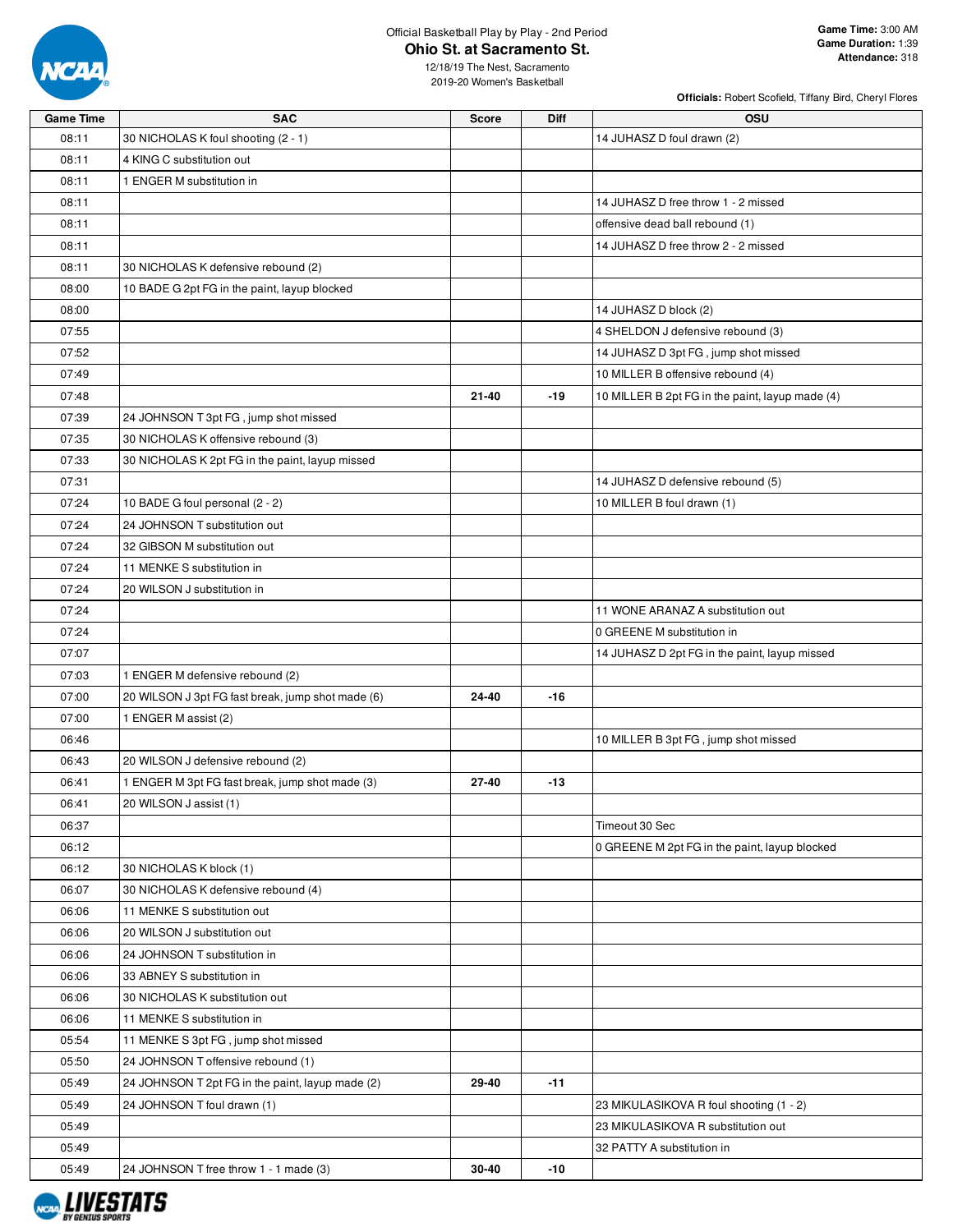

**Officials:** Robert Scofield, Tiffany Bird, Cheryl Flores

| 05:27<br>11 MENKE S steal (1)<br>4 SHELDON J turnover lost ball (1)<br>-8<br>05:13<br>24 JOHNSON T 2pt FG in the paint, layup made (5)<br>32-40<br>05:06<br>24 JOHNSON T foul shooting (1 - 3)<br>4 SHELDON J foul drawn (1)<br>05:06<br>1 ENGER M substitution out<br>05:06<br>33 ABNEY S substitution out<br>05:06<br>4 KING C substitution in<br>05:06<br>32 GIBSON M substitution in<br>-9<br>05:06<br>$32 - 41$<br>4 SHELDON J free throw fast break 1 - 2 made (11)<br>05:06<br>32-42<br>$-10$<br>4 SHELDON J free throw fast break 2 - 2 made (12)<br>04:45<br>32 GIBSON M 2pt FG outside the paint, jump shot blocked<br>04:45<br>32 PATTY A block (2)<br>10 MILLER B defensive rebound (5)<br>04:41<br>04:40<br>10 MILLER B turnover bad pass (4)<br>04:27<br>4 KING C turnover bad pass (2)<br>04:27<br>10 BADE G substitution out<br>04:27<br>32 GIBSON M substitution out<br>04:27<br>20 WILSON J substitution in<br>04:27<br>23 OLIVARES J substitution in<br>04:05<br>32-44<br>-12<br>14 JUHASZ D 2pt FG in the paint, layup made (10)<br>20 WILSON J 2pt FG in the paint, jump shot missed<br>03:54<br>03:50<br>24 JOHNSON T offensive rebound (2)<br>24 JOHNSON T 2pt FG in the paint, layup made (7)<br>34-44<br>$-10$<br>03:49<br>03:39<br>10 MILLER B 2pt FG outside the paint, jump shot missed<br>03:36<br>23 OLIVARES J defensive rebound (1)<br>03:30<br>11 MENKE S 3pt FG, jump shot missed<br>24 JOHNSON T offensive rebound (3)<br>03:25<br>-8<br>03:24<br>4 KING C 2pt FG in the paint, layup made (2)<br>36-44<br>03:24<br>24 JOHNSON T assist (1)<br>03:02<br>32 PATTY A 3pt FG, jump shot missed<br>02:57<br>0 GREENE M offensive rebound (1)<br>02:42<br>36-46<br>$-10$<br>14 JUHASZ D 2pt FG in the paint, layup made (12)<br>02:42<br>32 PATTY A assist (3)<br>02:36<br>20 WILSON J 3pt FG, jump shot missed<br>02:32<br>14 JUHASZ D defensive rebound (6)<br>11 MENKE S steal (2)<br>02:31<br>14 JUHASZ D turnover lost ball (1)<br>02:26<br>4 KING C 2pt FG in the paint, layup missed<br>32 PATTY A defensive rebound (3)<br>02:23<br>02:18<br>4 SHELDON J 3pt FG, jump shot missed<br>02:13<br>23 OLIVARES J defensive rebound (2)<br>02:06<br>20 WILSON J 2pt FG in the paint, layup missed<br>02:03<br>32 PATTY A defensive rebound (4)<br>-12<br>4 SHELDON J 2pt FG fast break in the paint, layup made (14)<br>01:59<br>36-48 | <b>Game Time</b> | <b>SAC</b> | <b>Score</b> | Diff | OSU                   |
|------------------------------------------------------------------------------------------------------------------------------------------------------------------------------------------------------------------------------------------------------------------------------------------------------------------------------------------------------------------------------------------------------------------------------------------------------------------------------------------------------------------------------------------------------------------------------------------------------------------------------------------------------------------------------------------------------------------------------------------------------------------------------------------------------------------------------------------------------------------------------------------------------------------------------------------------------------------------------------------------------------------------------------------------------------------------------------------------------------------------------------------------------------------------------------------------------------------------------------------------------------------------------------------------------------------------------------------------------------------------------------------------------------------------------------------------------------------------------------------------------------------------------------------------------------------------------------------------------------------------------------------------------------------------------------------------------------------------------------------------------------------------------------------------------------------------------------------------------------------------------------------------------------------------------------------------------------------------------------------------------------------------------------------------------------------------------------------------------------------------------------------------------------------------------------------------------------------------------------------------------------------------------------------------------------------------------------------------------------------------|------------------|------------|--------------|------|-----------------------|
|                                                                                                                                                                                                                                                                                                                                                                                                                                                                                                                                                                                                                                                                                                                                                                                                                                                                                                                                                                                                                                                                                                                                                                                                                                                                                                                                                                                                                                                                                                                                                                                                                                                                                                                                                                                                                                                                                                                                                                                                                                                                                                                                                                                                                                                                                                                                                                        |                  |            |              |      |                       |
|                                                                                                                                                                                                                                                                                                                                                                                                                                                                                                                                                                                                                                                                                                                                                                                                                                                                                                                                                                                                                                                                                                                                                                                                                                                                                                                                                                                                                                                                                                                                                                                                                                                                                                                                                                                                                                                                                                                                                                                                                                                                                                                                                                                                                                                                                                                                                                        |                  |            |              |      |                       |
|                                                                                                                                                                                                                                                                                                                                                                                                                                                                                                                                                                                                                                                                                                                                                                                                                                                                                                                                                                                                                                                                                                                                                                                                                                                                                                                                                                                                                                                                                                                                                                                                                                                                                                                                                                                                                                                                                                                                                                                                                                                                                                                                                                                                                                                                                                                                                                        |                  |            |              |      |                       |
|                                                                                                                                                                                                                                                                                                                                                                                                                                                                                                                                                                                                                                                                                                                                                                                                                                                                                                                                                                                                                                                                                                                                                                                                                                                                                                                                                                                                                                                                                                                                                                                                                                                                                                                                                                                                                                                                                                                                                                                                                                                                                                                                                                                                                                                                                                                                                                        |                  |            |              |      |                       |
|                                                                                                                                                                                                                                                                                                                                                                                                                                                                                                                                                                                                                                                                                                                                                                                                                                                                                                                                                                                                                                                                                                                                                                                                                                                                                                                                                                                                                                                                                                                                                                                                                                                                                                                                                                                                                                                                                                                                                                                                                                                                                                                                                                                                                                                                                                                                                                        |                  |            |              |      |                       |
|                                                                                                                                                                                                                                                                                                                                                                                                                                                                                                                                                                                                                                                                                                                                                                                                                                                                                                                                                                                                                                                                                                                                                                                                                                                                                                                                                                                                                                                                                                                                                                                                                                                                                                                                                                                                                                                                                                                                                                                                                                                                                                                                                                                                                                                                                                                                                                        |                  |            |              |      |                       |
|                                                                                                                                                                                                                                                                                                                                                                                                                                                                                                                                                                                                                                                                                                                                                                                                                                                                                                                                                                                                                                                                                                                                                                                                                                                                                                                                                                                                                                                                                                                                                                                                                                                                                                                                                                                                                                                                                                                                                                                                                                                                                                                                                                                                                                                                                                                                                                        |                  |            |              |      |                       |
|                                                                                                                                                                                                                                                                                                                                                                                                                                                                                                                                                                                                                                                                                                                                                                                                                                                                                                                                                                                                                                                                                                                                                                                                                                                                                                                                                                                                                                                                                                                                                                                                                                                                                                                                                                                                                                                                                                                                                                                                                                                                                                                                                                                                                                                                                                                                                                        |                  |            |              |      |                       |
|                                                                                                                                                                                                                                                                                                                                                                                                                                                                                                                                                                                                                                                                                                                                                                                                                                                                                                                                                                                                                                                                                                                                                                                                                                                                                                                                                                                                                                                                                                                                                                                                                                                                                                                                                                                                                                                                                                                                                                                                                                                                                                                                                                                                                                                                                                                                                                        |                  |            |              |      |                       |
|                                                                                                                                                                                                                                                                                                                                                                                                                                                                                                                                                                                                                                                                                                                                                                                                                                                                                                                                                                                                                                                                                                                                                                                                                                                                                                                                                                                                                                                                                                                                                                                                                                                                                                                                                                                                                                                                                                                                                                                                                                                                                                                                                                                                                                                                                                                                                                        |                  |            |              |      |                       |
|                                                                                                                                                                                                                                                                                                                                                                                                                                                                                                                                                                                                                                                                                                                                                                                                                                                                                                                                                                                                                                                                                                                                                                                                                                                                                                                                                                                                                                                                                                                                                                                                                                                                                                                                                                                                                                                                                                                                                                                                                                                                                                                                                                                                                                                                                                                                                                        |                  |            |              |      |                       |
|                                                                                                                                                                                                                                                                                                                                                                                                                                                                                                                                                                                                                                                                                                                                                                                                                                                                                                                                                                                                                                                                                                                                                                                                                                                                                                                                                                                                                                                                                                                                                                                                                                                                                                                                                                                                                                                                                                                                                                                                                                                                                                                                                                                                                                                                                                                                                                        |                  |            |              |      |                       |
|                                                                                                                                                                                                                                                                                                                                                                                                                                                                                                                                                                                                                                                                                                                                                                                                                                                                                                                                                                                                                                                                                                                                                                                                                                                                                                                                                                                                                                                                                                                                                                                                                                                                                                                                                                                                                                                                                                                                                                                                                                                                                                                                                                                                                                                                                                                                                                        |                  |            |              |      |                       |
|                                                                                                                                                                                                                                                                                                                                                                                                                                                                                                                                                                                                                                                                                                                                                                                                                                                                                                                                                                                                                                                                                                                                                                                                                                                                                                                                                                                                                                                                                                                                                                                                                                                                                                                                                                                                                                                                                                                                                                                                                                                                                                                                                                                                                                                                                                                                                                        |                  |            |              |      |                       |
|                                                                                                                                                                                                                                                                                                                                                                                                                                                                                                                                                                                                                                                                                                                                                                                                                                                                                                                                                                                                                                                                                                                                                                                                                                                                                                                                                                                                                                                                                                                                                                                                                                                                                                                                                                                                                                                                                                                                                                                                                                                                                                                                                                                                                                                                                                                                                                        |                  |            |              |      |                       |
|                                                                                                                                                                                                                                                                                                                                                                                                                                                                                                                                                                                                                                                                                                                                                                                                                                                                                                                                                                                                                                                                                                                                                                                                                                                                                                                                                                                                                                                                                                                                                                                                                                                                                                                                                                                                                                                                                                                                                                                                                                                                                                                                                                                                                                                                                                                                                                        |                  |            |              |      |                       |
|                                                                                                                                                                                                                                                                                                                                                                                                                                                                                                                                                                                                                                                                                                                                                                                                                                                                                                                                                                                                                                                                                                                                                                                                                                                                                                                                                                                                                                                                                                                                                                                                                                                                                                                                                                                                                                                                                                                                                                                                                                                                                                                                                                                                                                                                                                                                                                        |                  |            |              |      |                       |
|                                                                                                                                                                                                                                                                                                                                                                                                                                                                                                                                                                                                                                                                                                                                                                                                                                                                                                                                                                                                                                                                                                                                                                                                                                                                                                                                                                                                                                                                                                                                                                                                                                                                                                                                                                                                                                                                                                                                                                                                                                                                                                                                                                                                                                                                                                                                                                        |                  |            |              |      |                       |
|                                                                                                                                                                                                                                                                                                                                                                                                                                                                                                                                                                                                                                                                                                                                                                                                                                                                                                                                                                                                                                                                                                                                                                                                                                                                                                                                                                                                                                                                                                                                                                                                                                                                                                                                                                                                                                                                                                                                                                                                                                                                                                                                                                                                                                                                                                                                                                        |                  |            |              |      |                       |
|                                                                                                                                                                                                                                                                                                                                                                                                                                                                                                                                                                                                                                                                                                                                                                                                                                                                                                                                                                                                                                                                                                                                                                                                                                                                                                                                                                                                                                                                                                                                                                                                                                                                                                                                                                                                                                                                                                                                                                                                                                                                                                                                                                                                                                                                                                                                                                        |                  |            |              |      |                       |
|                                                                                                                                                                                                                                                                                                                                                                                                                                                                                                                                                                                                                                                                                                                                                                                                                                                                                                                                                                                                                                                                                                                                                                                                                                                                                                                                                                                                                                                                                                                                                                                                                                                                                                                                                                                                                                                                                                                                                                                                                                                                                                                                                                                                                                                                                                                                                                        |                  |            |              |      |                       |
|                                                                                                                                                                                                                                                                                                                                                                                                                                                                                                                                                                                                                                                                                                                                                                                                                                                                                                                                                                                                                                                                                                                                                                                                                                                                                                                                                                                                                                                                                                                                                                                                                                                                                                                                                                                                                                                                                                                                                                                                                                                                                                                                                                                                                                                                                                                                                                        |                  |            |              |      |                       |
|                                                                                                                                                                                                                                                                                                                                                                                                                                                                                                                                                                                                                                                                                                                                                                                                                                                                                                                                                                                                                                                                                                                                                                                                                                                                                                                                                                                                                                                                                                                                                                                                                                                                                                                                                                                                                                                                                                                                                                                                                                                                                                                                                                                                                                                                                                                                                                        |                  |            |              |      |                       |
|                                                                                                                                                                                                                                                                                                                                                                                                                                                                                                                                                                                                                                                                                                                                                                                                                                                                                                                                                                                                                                                                                                                                                                                                                                                                                                                                                                                                                                                                                                                                                                                                                                                                                                                                                                                                                                                                                                                                                                                                                                                                                                                                                                                                                                                                                                                                                                        |                  |            |              |      |                       |
|                                                                                                                                                                                                                                                                                                                                                                                                                                                                                                                                                                                                                                                                                                                                                                                                                                                                                                                                                                                                                                                                                                                                                                                                                                                                                                                                                                                                                                                                                                                                                                                                                                                                                                                                                                                                                                                                                                                                                                                                                                                                                                                                                                                                                                                                                                                                                                        |                  |            |              |      |                       |
|                                                                                                                                                                                                                                                                                                                                                                                                                                                                                                                                                                                                                                                                                                                                                                                                                                                                                                                                                                                                                                                                                                                                                                                                                                                                                                                                                                                                                                                                                                                                                                                                                                                                                                                                                                                                                                                                                                                                                                                                                                                                                                                                                                                                                                                                                                                                                                        |                  |            |              |      |                       |
|                                                                                                                                                                                                                                                                                                                                                                                                                                                                                                                                                                                                                                                                                                                                                                                                                                                                                                                                                                                                                                                                                                                                                                                                                                                                                                                                                                                                                                                                                                                                                                                                                                                                                                                                                                                                                                                                                                                                                                                                                                                                                                                                                                                                                                                                                                                                                                        |                  |            |              |      |                       |
|                                                                                                                                                                                                                                                                                                                                                                                                                                                                                                                                                                                                                                                                                                                                                                                                                                                                                                                                                                                                                                                                                                                                                                                                                                                                                                                                                                                                                                                                                                                                                                                                                                                                                                                                                                                                                                                                                                                                                                                                                                                                                                                                                                                                                                                                                                                                                                        |                  |            |              |      |                       |
|                                                                                                                                                                                                                                                                                                                                                                                                                                                                                                                                                                                                                                                                                                                                                                                                                                                                                                                                                                                                                                                                                                                                                                                                                                                                                                                                                                                                                                                                                                                                                                                                                                                                                                                                                                                                                                                                                                                                                                                                                                                                                                                                                                                                                                                                                                                                                                        |                  |            |              |      |                       |
|                                                                                                                                                                                                                                                                                                                                                                                                                                                                                                                                                                                                                                                                                                                                                                                                                                                                                                                                                                                                                                                                                                                                                                                                                                                                                                                                                                                                                                                                                                                                                                                                                                                                                                                                                                                                                                                                                                                                                                                                                                                                                                                                                                                                                                                                                                                                                                        |                  |            |              |      |                       |
|                                                                                                                                                                                                                                                                                                                                                                                                                                                                                                                                                                                                                                                                                                                                                                                                                                                                                                                                                                                                                                                                                                                                                                                                                                                                                                                                                                                                                                                                                                                                                                                                                                                                                                                                                                                                                                                                                                                                                                                                                                                                                                                                                                                                                                                                                                                                                                        |                  |            |              |      |                       |
|                                                                                                                                                                                                                                                                                                                                                                                                                                                                                                                                                                                                                                                                                                                                                                                                                                                                                                                                                                                                                                                                                                                                                                                                                                                                                                                                                                                                                                                                                                                                                                                                                                                                                                                                                                                                                                                                                                                                                                                                                                                                                                                                                                                                                                                                                                                                                                        |                  |            |              |      |                       |
|                                                                                                                                                                                                                                                                                                                                                                                                                                                                                                                                                                                                                                                                                                                                                                                                                                                                                                                                                                                                                                                                                                                                                                                                                                                                                                                                                                                                                                                                                                                                                                                                                                                                                                                                                                                                                                                                                                                                                                                                                                                                                                                                                                                                                                                                                                                                                                        |                  |            |              |      |                       |
|                                                                                                                                                                                                                                                                                                                                                                                                                                                                                                                                                                                                                                                                                                                                                                                                                                                                                                                                                                                                                                                                                                                                                                                                                                                                                                                                                                                                                                                                                                                                                                                                                                                                                                                                                                                                                                                                                                                                                                                                                                                                                                                                                                                                                                                                                                                                                                        |                  |            |              |      |                       |
|                                                                                                                                                                                                                                                                                                                                                                                                                                                                                                                                                                                                                                                                                                                                                                                                                                                                                                                                                                                                                                                                                                                                                                                                                                                                                                                                                                                                                                                                                                                                                                                                                                                                                                                                                                                                                                                                                                                                                                                                                                                                                                                                                                                                                                                                                                                                                                        |                  |            |              |      |                       |
|                                                                                                                                                                                                                                                                                                                                                                                                                                                                                                                                                                                                                                                                                                                                                                                                                                                                                                                                                                                                                                                                                                                                                                                                                                                                                                                                                                                                                                                                                                                                                                                                                                                                                                                                                                                                                                                                                                                                                                                                                                                                                                                                                                                                                                                                                                                                                                        |                  |            |              |      |                       |
|                                                                                                                                                                                                                                                                                                                                                                                                                                                                                                                                                                                                                                                                                                                                                                                                                                                                                                                                                                                                                                                                                                                                                                                                                                                                                                                                                                                                                                                                                                                                                                                                                                                                                                                                                                                                                                                                                                                                                                                                                                                                                                                                                                                                                                                                                                                                                                        |                  |            |              |      |                       |
|                                                                                                                                                                                                                                                                                                                                                                                                                                                                                                                                                                                                                                                                                                                                                                                                                                                                                                                                                                                                                                                                                                                                                                                                                                                                                                                                                                                                                                                                                                                                                                                                                                                                                                                                                                                                                                                                                                                                                                                                                                                                                                                                                                                                                                                                                                                                                                        |                  |            |              |      |                       |
|                                                                                                                                                                                                                                                                                                                                                                                                                                                                                                                                                                                                                                                                                                                                                                                                                                                                                                                                                                                                                                                                                                                                                                                                                                                                                                                                                                                                                                                                                                                                                                                                                                                                                                                                                                                                                                                                                                                                                                                                                                                                                                                                                                                                                                                                                                                                                                        |                  |            |              |      |                       |
|                                                                                                                                                                                                                                                                                                                                                                                                                                                                                                                                                                                                                                                                                                                                                                                                                                                                                                                                                                                                                                                                                                                                                                                                                                                                                                                                                                                                                                                                                                                                                                                                                                                                                                                                                                                                                                                                                                                                                                                                                                                                                                                                                                                                                                                                                                                                                                        |                  |            |              |      |                       |
|                                                                                                                                                                                                                                                                                                                                                                                                                                                                                                                                                                                                                                                                                                                                                                                                                                                                                                                                                                                                                                                                                                                                                                                                                                                                                                                                                                                                                                                                                                                                                                                                                                                                                                                                                                                                                                                                                                                                                                                                                                                                                                                                                                                                                                                                                                                                                                        |                  |            |              |      |                       |
|                                                                                                                                                                                                                                                                                                                                                                                                                                                                                                                                                                                                                                                                                                                                                                                                                                                                                                                                                                                                                                                                                                                                                                                                                                                                                                                                                                                                                                                                                                                                                                                                                                                                                                                                                                                                                                                                                                                                                                                                                                                                                                                                                                                                                                                                                                                                                                        |                  |            |              |      |                       |
|                                                                                                                                                                                                                                                                                                                                                                                                                                                                                                                                                                                                                                                                                                                                                                                                                                                                                                                                                                                                                                                                                                                                                                                                                                                                                                                                                                                                                                                                                                                                                                                                                                                                                                                                                                                                                                                                                                                                                                                                                                                                                                                                                                                                                                                                                                                                                                        | 01:59            |            |              |      | 0 GREENE M assist (2) |
| 01:58<br>Timeout 30 Sec                                                                                                                                                                                                                                                                                                                                                                                                                                                                                                                                                                                                                                                                                                                                                                                                                                                                                                                                                                                                                                                                                                                                                                                                                                                                                                                                                                                                                                                                                                                                                                                                                                                                                                                                                                                                                                                                                                                                                                                                                                                                                                                                                                                                                                                                                                                                                |                  |            |              |      |                       |
| 01:58<br>4 KING C substitution out                                                                                                                                                                                                                                                                                                                                                                                                                                                                                                                                                                                                                                                                                                                                                                                                                                                                                                                                                                                                                                                                                                                                                                                                                                                                                                                                                                                                                                                                                                                                                                                                                                                                                                                                                                                                                                                                                                                                                                                                                                                                                                                                                                                                                                                                                                                                     |                  |            |              |      |                       |
| 01:58<br>11 MENKE S substitution out                                                                                                                                                                                                                                                                                                                                                                                                                                                                                                                                                                                                                                                                                                                                                                                                                                                                                                                                                                                                                                                                                                                                                                                                                                                                                                                                                                                                                                                                                                                                                                                                                                                                                                                                                                                                                                                                                                                                                                                                                                                                                                                                                                                                                                                                                                                                   |                  |            |              |      |                       |
| 01:58<br>20 WILSON J substitution out                                                                                                                                                                                                                                                                                                                                                                                                                                                                                                                                                                                                                                                                                                                                                                                                                                                                                                                                                                                                                                                                                                                                                                                                                                                                                                                                                                                                                                                                                                                                                                                                                                                                                                                                                                                                                                                                                                                                                                                                                                                                                                                                                                                                                                                                                                                                  |                  |            |              |      |                       |
| 01:58<br>24 JOHNSON T substitution out                                                                                                                                                                                                                                                                                                                                                                                                                                                                                                                                                                                                                                                                                                                                                                                                                                                                                                                                                                                                                                                                                                                                                                                                                                                                                                                                                                                                                                                                                                                                                                                                                                                                                                                                                                                                                                                                                                                                                                                                                                                                                                                                                                                                                                                                                                                                 |                  |            |              |      |                       |
| 01:58<br>5 PANFILI B substitution in                                                                                                                                                                                                                                                                                                                                                                                                                                                                                                                                                                                                                                                                                                                                                                                                                                                                                                                                                                                                                                                                                                                                                                                                                                                                                                                                                                                                                                                                                                                                                                                                                                                                                                                                                                                                                                                                                                                                                                                                                                                                                                                                                                                                                                                                                                                                   |                  |            |              |      |                       |

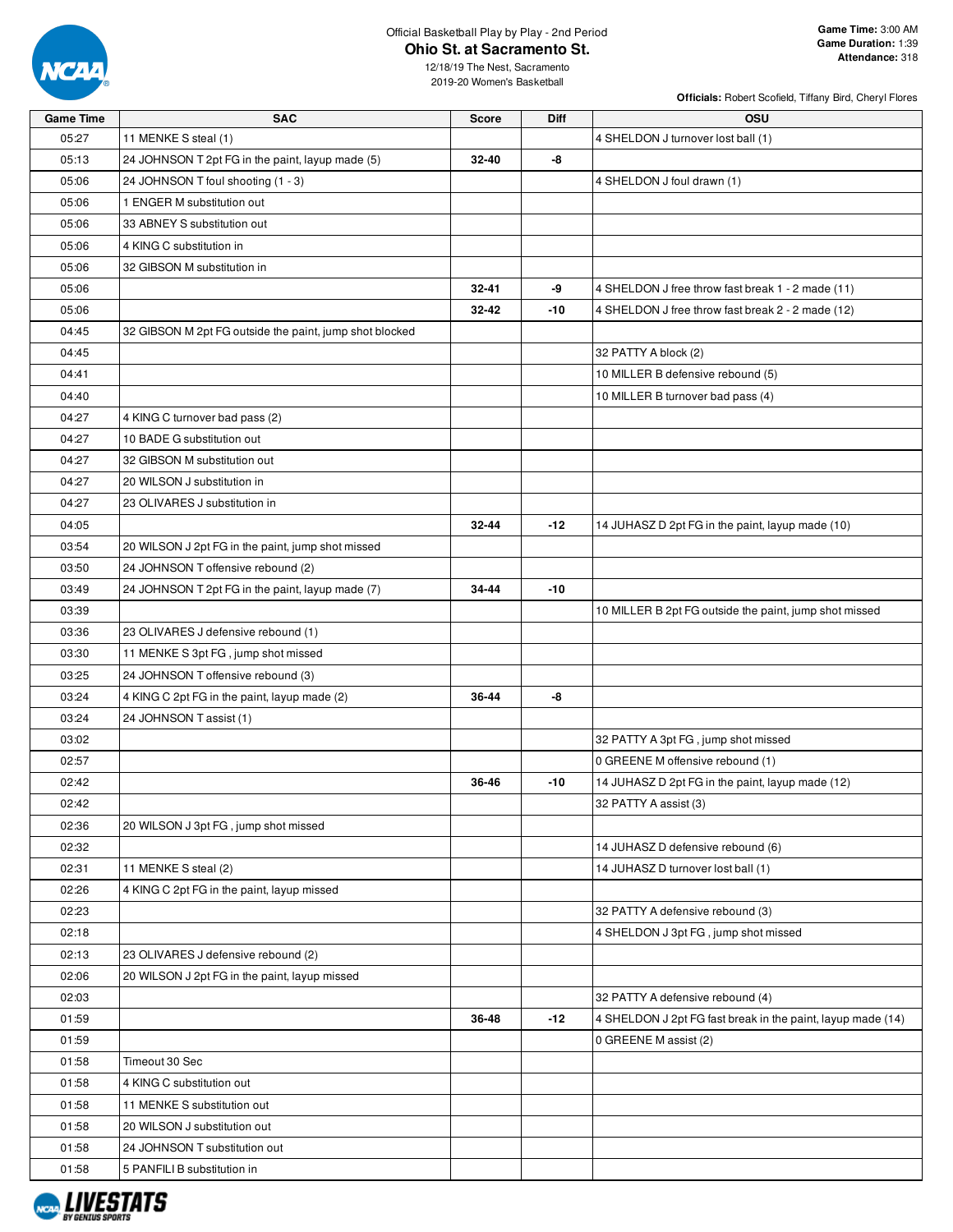

**Officials:** Robert Scofield, Tiffany Bird, Cheryl Flores

| <b>Game Time</b> | <b>SAC</b>                                       | <b>Score</b>         | <b>Diff</b> | <b>OSU</b>                                                  |
|------------------|--------------------------------------------------|----------------------|-------------|-------------------------------------------------------------|
| 01:58            | 10 BADE G substitution in                        |                      |             |                                                             |
| 01:58            | 30 NICHOLAS K substitution in                    |                      |             |                                                             |
| 01:58            | 32 GIBSON M substitution in                      |                      |             |                                                             |
| 01:58            |                                                  |                      |             | 14 JUHASZ D substitution out                                |
| 01:58            |                                                  |                      |             | 32 PATTY A substitution out                                 |
| 01:58            |                                                  |                      |             | 11 WONE ARANAZ A substitution in                            |
| 01:58            |                                                  |                      |             | 23 MIKULASIKOVA R substitution in                           |
| 01:51            | 5 PANFILI B turnover lost ball (2)               |                      |             | 10 MILLER B steal (4)                                       |
| 01:45            |                                                  | 36-50                | $-14$       | 4 SHELDON J 2pt FG fast break in the paint, layup made (16) |
| 01:45            |                                                  |                      |             | 10 MILLER B assist (4)                                      |
| 01:38            | 10 BADE G foul drawn (1)                         |                      |             | 10 MILLER B foul personal (1 - 3)                           |
| 01:38            | 5 PANFILI B substitution out                     |                      |             |                                                             |
| 01:38            | 23 OLIVARES J substitution out                   |                      |             |                                                             |
| 01:38            | 1 ENGER M substitution in                        |                      |             |                                                             |
| 01:38            | 11 MENKE S substitution in                       |                      |             |                                                             |
| 01:30            | 30 NICHOLAS K turnover bad pass (1)              |                      |             | 4 SHELDON J steal (2)                                       |
| 01:20            |                                                  |                      |             | 11 WONE ARANAZ A 3pt FG, jump shot missed                   |
| 01:15            | 10 BADE G defensive rebound (1)                  |                      |             |                                                             |
| 01:07            | 32 GIBSON M 3pt FG, jump shot made (5)           | 39-50                | $-11$       |                                                             |
| 01:07            | 10 BADE G assist (2)                             |                      |             |                                                             |
| 00:49            |                                                  |                      |             | 10 MILLER B 2pt FG in the paint, layup missed               |
| 00:47            | 30 NICHOLAS K defensive rebound (5)              |                      |             |                                                             |
| 00:43            | 10 BADE G turnover bad pass (3)                  |                      |             |                                                             |
| 00:29            |                                                  |                      |             | 23 MIKULASIKOVA R 3pt FG, jump shot missed                  |
| 00:25            | 32 GIBSON M defensive rebound (2)                |                      |             |                                                             |
| 00:21            | 11 MENKE S 3pt FG fast break, jump shot made (6) | 42-50                | -8          |                                                             |
| 00:21            | 32 GIBSON M assist (2)                           |                      |             |                                                             |
| 00:02            |                                                  |                      |             | 23 MIKULASIKOVA R 3pt FG, jump shot missed                  |
| 00:02            |                                                  |                      |             | 11 WONE ARANAZ A offensive rebound (4)                      |
|                  |                                                  | <b>END OF PERIOD</b> |             |                                                             |
|                  |                                                  | <b>SAC 42-50 OSU</b> |             |                                                             |

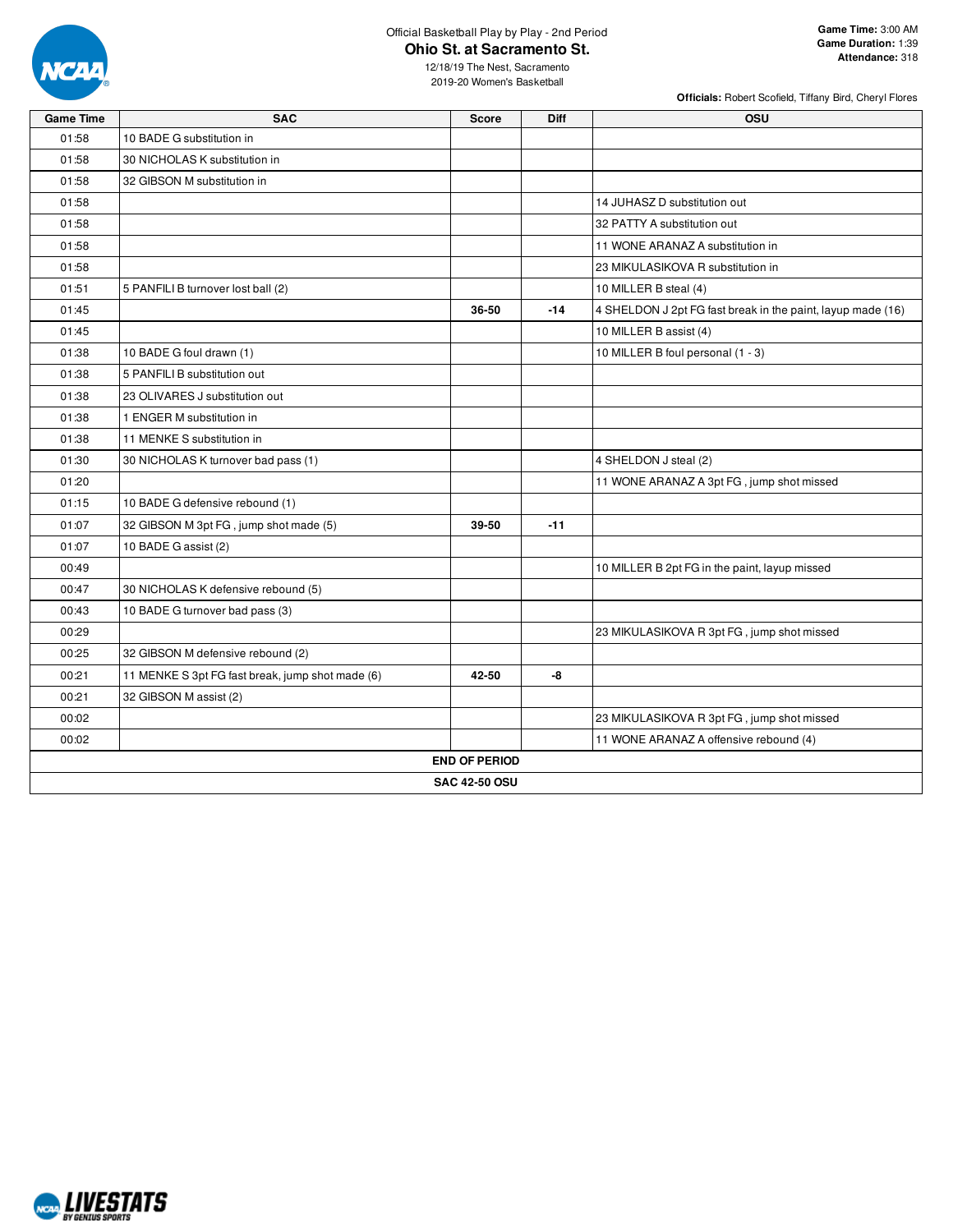

#### Official Basketball Box Score - 2nd Period **Ohio St. at Sacramento St.**

**Officials:** Robert Scofield, Tiffany Bird, Cheryl Flores

|               |                       |    |          | <b>FG</b>          | 3P      | <b>FT</b>     |           |                | <b>Rebounds</b> |           | <b>Fouls</b> | ТP | <b>AS</b> | TO       | <b>ST</b> |           | <b>Blocks</b> |       |            |
|---------------|-----------------------|----|----------|--------------------|---------|---------------|-----------|----------------|-----------------|-----------|--------------|----|-----------|----------|-----------|-----------|---------------|-------|------------|
|               | NO. Name              |    | Min      | M-A                | M-A     | $M-A$         | <b>OR</b> | <b>DR</b>      | <b>TOT</b>      | <b>PF</b> | FD.          |    |           |          |           | <b>BS</b> | <b>BA</b>     | $+/-$ | ond F      |
| 11            | Aixa Wone Aranaz      | FI | 04:34    | $0 - 1$            | 0-1     | l 0-0         |           | 0              |                 | 0         | 0            | 0  | 0         | 0        | 0         | 0         | 0             | -1    |            |
| 14            | Dorka Juhasz          |    | F108:02  | $2 - 4$            | $0 - 1$ | $ 0-2 $       | 0         | $\overline{2}$ | $\overline{2}$  | 0         |              | 4  | 0         |          | 2         |           | 0             | -4    |            |
| 32            | Aaliyah Patty         |    | FI 05:00 | $0 - 2$            | $0 - 2$ | $0-0$         |           | 2              | 3               |           | $\Omega$     |    |           |          | 0         | 2         | 0             | з     | <b>GMF</b> |
|               | Jacy Sheldon          | G  | 09:55    | $3-5$              |         | $0 - 2$   2-2 | 0         |                |                 | 0         |              | 8  | 0         |          |           | $\Omega$  | 0             | -8    |            |
| 10            | <b>Braxtin Miller</b> | G  | 10:00    | 1-4                | 0-1     | $0 - 0$       |           |                | 2               |           |              | 2  | 2         | 2        |           | $\Omega$  | $\Omega$      | -8    |            |
| 23            | Rebeka Mikulasikova   |    | 04:46    | $0 - 2$            |         | $0-2$   $0-0$ | 0         | 0              | 0               |           | $\Omega$     |    | 0         | 0        | 0         | $\Omega$  | 0             | $-11$ |            |
| 0             | <b>Madison Greene</b> |    | 07:43    | $0 - 1$            |         | $0 - 0 0 - 0$ |           | 0              |                 | 0         | $\Omega$     | 0  |           | 0        | 0         | $\Omega$  |               | -11   |            |
| Team          |                       |    |          |                    |         |               |           |                | $\mathbf{2}$    |           |              | 0  |           | $\Omega$ |           |           |               |       |            |
| <b>Totals</b> |                       |    |          | $6-19$   0-9   2-4 |         |               | 5         |                | 12              | 3         | 3            | 14 | 4         | 5        | 4         | 3         |               | -8    |            |
|               | Technical Fouls::NONE |    |          |                    |         |               |           |                |                 |           |              |    |           |          |           |           |               |       |            |

| <b>Shooting By Period</b> |          |       |  |  |  |  |  |  |  |
|---------------------------|----------|-------|--|--|--|--|--|--|--|
| <sub>2</sub> nd FG%       | $6 - 19$ | 31.6% |  |  |  |  |  |  |  |
| 3PT%                      | $0 - 9$  | 0.0%  |  |  |  |  |  |  |  |
| FT%                       | $2 - 4$  | 50%   |  |  |  |  |  |  |  |
| GM FG%                    | $6 - 19$ | 31.6% |  |  |  |  |  |  |  |
| 3PT%                      | $0 - 9$  | 0.0%  |  |  |  |  |  |  |  |
| FT%                       | $2 - 4$  | 50.0% |  |  |  |  |  |  |  |

Dead Ball Rebounds: 1, 0

#### **Sacramento St. - 22**

|        |                          |       | <b>FG</b> | 3P      | FT      |           | <b>Rebounds</b> |            | <b>Fouls</b> |           |    |   | <b>TP</b> | AS I | TO          | <b>ST</b>    | <b>Blocks</b> |  | $+/-$ |
|--------|--------------------------|-------|-----------|---------|---------|-----------|-----------------|------------|--------------|-----------|----|---|-----------|------|-------------|--------------|---------------|--|-------|
|        | NO. Name                 | Min   | M-A       | M-A     | M-A     | <b>OR</b> | <b>DR</b>       | <b>TOT</b> | PF           | <b>FD</b> |    |   |           |      | <b>BS</b>   | <b>BA</b>    |               |  |       |
| 30     | Kennedy Nicholas<br>F    | 05:33 | $0 - 2$   | 0-0     | $1-2$   | 2         | 3               | 5          |              |           |    | 0 |           | 0    |             |              | 7             |  |       |
|        | Milee Enger<br>G         | 05:02 | 1-1       | $1 - 1$ | $0 - 0$ | $\Omega$  |                 |            | $\Omega$     | 0         | 3  |   |           | 0    | $\Omega$    | $\mathbf{0}$ | 15            |  |       |
| 4      | Camariah King<br>G       | 04:38 | $1-3$     | $0-0$   | $0-0$   | $\Omega$  | $\Omega$        | 0          | $\Omega$     | 0         | 2  | 0 | 2         | 0    | 0           | 0            | -5            |  |       |
| 11     | <b>Summer Menke</b><br>G | 08:27 | $1 - 3$   | $1 - 3$ | $0 - 0$ | $\Omega$  | $\Omega$        | $\Omega$   | $\mathbf{0}$ | 0         | 3  | 0 | 0         | 2    | $\mathbf 0$ | $\mathbf{0}$ | 11            |  |       |
| 24     | Tiana Johnson<br>G       | 05:40 | $3-4$     | 0-1     | $1 - 1$ | 3         | 0               | 3          |              |           | 7  |   | 0         | 0    | 0           | 0            | 0             |  |       |
| 23     | Jordan Olivares          | 03:58 | $0 - 0$   | $0 - 0$ | $0 - 0$ | $\Omega$  | $\mathbf{P}$    | 2          | $\Omega$     | 0         | 0  | 0 | 0         | 0    | 0           | $\mathbf{0}$ | -5            |  |       |
| 32     | Milia Gibson             | 04:09 | $1-2$     | $1 - 1$ | $0 - 0$ | 0         |                 |            | $\Omega$     | 0         | 3  |   | 0         | 0    | 0           |              |               |  |       |
| 10     | Gabi Bade                | 07:07 | $0 - 2$   | $0 - 1$ | $0-0$   | $\Omega$  |                 |            |              |           | 0  |   |           | 0    | 0           |              | 9             |  |       |
| 20     | Jakira Wilson            | 04:06 | 1-4       | $1-2$   | $0-0$   | 0         |                 |            | $\Omega$     | 0         | 3  |   | 0         | 0    | 0           | 0            | 4             |  |       |
| 33     | Sarah Abney              | 01:00 | $0 - 0$   | $0-0$   | $0 - 0$ | 0         | $\Omega$        | $\Omega$   | $\mathbf{0}$ | 0         | 0  | 0 | 0         | 0    | 0           | $\mathbf 0$  | 5             |  |       |
| 5      | <b>Brooke Panfili</b>    | 00:20 | $0-0$     | $0-0$   | $0-0$   | 0         | 0               | 0          | 0            | 0         | 0  | 0 |           | 0    | 0           | 0            | -2            |  |       |
| Team   |                          |       |           |         |         |           | 0               |            |              |           | 0  |   | $\Omega$  |      |             |              |               |  |       |
| Totals |                          |       | $8 - 21$  | $4 - 9$ | $2 - 3$ | 6         | 9               | 15         | 3            | 3         | 22 | 5 | 6         | 2    |             | 3            | 8             |  |       |

| <b>Shooting By Period</b> |          |       |  |  |  |  |  |  |  |  |
|---------------------------|----------|-------|--|--|--|--|--|--|--|--|
| 2 <sup>nd</sup> FG%       | $8 - 21$ | 38.1% |  |  |  |  |  |  |  |  |
| 3PT%                      | 4-9      | 44.4% |  |  |  |  |  |  |  |  |
| FT%                       | 2-3      | 66.7% |  |  |  |  |  |  |  |  |
| <b>GM FG%</b>             | $8 - 21$ | 38.1% |  |  |  |  |  |  |  |  |
| 3PT%                      | 4-9      | 44.4% |  |  |  |  |  |  |  |  |
| FT%                       | 2-3      | 66.7% |  |  |  |  |  |  |  |  |

Dead Ball Rebounds: 1, 0

|                         | OSU                                                 | <b>SAC</b>                                       | <b>Points fro</b> |
|-------------------------|-----------------------------------------------------|--------------------------------------------------|-------------------|
| <b>Biggest lead</b>     |                                                     |                                                  |                   |
|                         | 19 (2 <sup>nd</sup> 7:48) 0 (1 <sup>st</sup> 10:00) |                                                  | Turnover          |
| <b>Best Scoring Run</b> |                                                     | 6(2 <sup>nd</sup> 1:45) 11(2 <sup>nd</sup> 5:13) | Paint             |
| <b>Lead Changes</b>     |                                                     |                                                  | <b>Second C</b>   |
| Times Tied              |                                                     |                                                  | <b>Fast Brea</b>  |
| Time with Lead          | 09:37                                               | 00:00                                            | <b>Bench</b>      |

| <b>Points from</b>    |    | <b>OSU SAC</b> | <b>Period by Period Scoring</b> |            |     |     |  |  |  |
|-----------------------|----|----------------|---------------------------------|------------|-----|-----|--|--|--|
| <b>Turnovers</b>      | 6  | 2              |                                 |            | 2nd | ומד |  |  |  |
| Paint                 | 12 | 8              |                                 |            |     |     |  |  |  |
| <b>Second Chancel</b> | 4  | 8              |                                 | OSU        | 14  | 14  |  |  |  |
| <b>Fast Breaks</b>    | 8  | 9              |                                 |            | 22  |     |  |  |  |
| <b>Bench</b>          |    | հ              |                                 | <b>SAC</b> |     | 22  |  |  |  |

**Technical Fouls:**:NONE

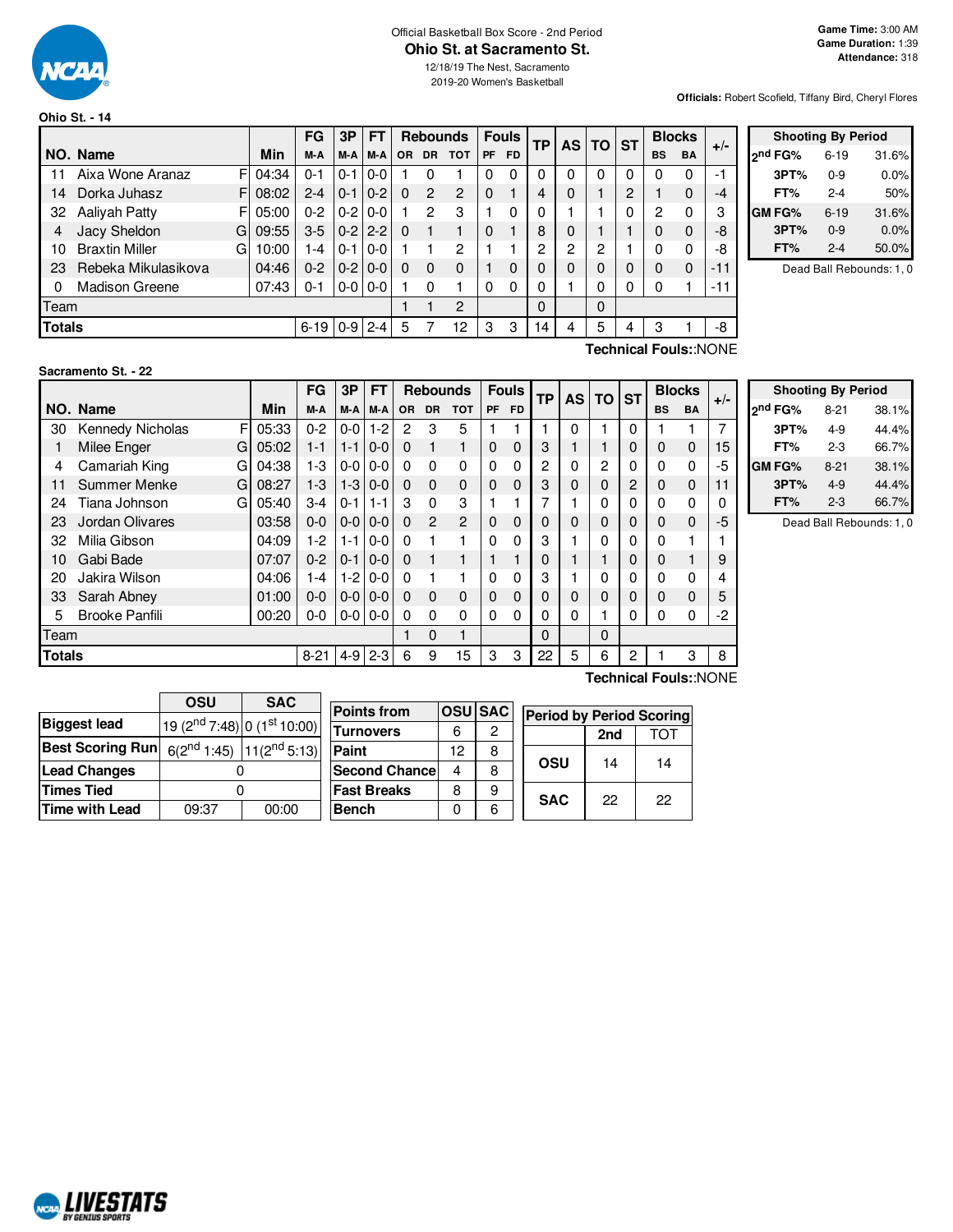

#### Official Basketball Box Score - First Half **Ohio St. at Sacramento St.**

12/18/19 The Nest, Sacramento 2019-20 Women's Basketball

**Officials:** Robert Scofield, Tiffany Bird, Cheryl Flores

|                                          | <b>Ohio St. - 50</b>  |    |       |           |         |         |                |                |                 |           |                |                 |   |          |              |           |               |       |                     |                           |       |  |
|------------------------------------------|-----------------------|----|-------|-----------|---------|---------|----------------|----------------|-----------------|-----------|----------------|-----------------|---|----------|--------------|-----------|---------------|-------|---------------------|---------------------------|-------|--|
|                                          |                       |    |       | <b>FG</b> | 3P      | FT      |                |                | <b>Rebounds</b> |           | <b>Fouls</b>   | TP <sub>1</sub> |   | AS TO ST |              |           | <b>Blocks</b> |       |                     | <b>Shooting By Period</b> |       |  |
|                                          | NO. Name              |    | Min   | M-A       | M-A     | M-A     |                | OR DR          | <b>TOT</b>      | <b>PF</b> | <b>FD</b>      |                 |   |          |              | <b>BS</b> | <b>BA</b>     | $+/-$ | FG%<br>1st          | 15-22                     | 68.2% |  |
| 11                                       | Aixa Wone Aranaz      |    | 11:37 | $2 - 3$   | 1-2     | $0 - 0$ |                | 3              | 4               | 0         |                | 5               | 2 |          | 0            | 0         | 0             | 10    | 3PT%                | $3 - 7$                   | 42.9% |  |
| 14                                       | Dorka Juhasz          | FI | 16:18 | $5-9$     | $0 - 2$ | $2 - 4$ | $\overline{2}$ | 4              | 6               | $\Omega$  | $\overline{2}$ | 12 <sup>°</sup> |   |          | 2            | 2         | $\Omega$      | 11    | FT%                 | $3 - 4$                   | 75%   |  |
| 32                                       | Aalivah Patty         |    | 12:43 | 1-3       | $0 - 2$ | $0-0$   |                | 3              | 4               | 2         | 0              | o               | 3 |          | $\Omega$     | 2         | 0             | 14    | 2 <sup>nd</sup> FG% | $6 - 19$                  | 31.6% |  |
|                                          | Jacy Sheldon          | G  | 17:24 | $7-9$     | $0 - 2$ | $2 - 2$ |                | $\overline{2}$ | 3               |           |                | 16              | 2 |          | 2            | 0         | $\Omega$      | 3     | 3PT%                | $0 - 9$                   | 0.0%  |  |
| 10                                       | <b>Braxtin Miller</b> | G  | 18:56 | $2 - 8$   | $0 - 3$ | $0-0$   | 2              | 3              | 5               |           |                |                 | 4 | 4        | 4            | 0         | 0             |       | FT%                 | $2 - 4$                   | 50%   |  |
|                                          | <b>Madison Greene</b> |    | 14:15 | $2 - 4$   | $2 - 3$ | $1-2$   |                | $\Omega$       |                 | $\Omega$  | $\overline{2}$ |                 | 2 |          | $\mathbf{0}$ | 0         |               | 0     | <b>GM FG%</b>       | $21 - 41$                 | 51.2% |  |
| 23                                       | Rebeka Mikulasikova   |    | 08:47 | $2 - 5$   | $0 - 2$ | $0 - 0$ |                | 0              |                 |           |                | 4               |   |          | 0            | 0         | 0             | -5    | 3PT%                | $3 - 16$                  | 18.8% |  |
| Team                                     |                       |    |       |           |         |         |                |                | $\overline{2}$  |           |                | 0               |   | $\Omega$ |              |           |               |       | FT%                 | $5 - 8$                   | 62.5% |  |
| <b>Totals</b><br>$3-16$ 5-8<br>$21 - 41$ |                       |    |       |           |         | 10      | 16             | 26             | 5               | 6         | 50             | 15              | 9 | 8        | 4            |           | 8             |       |                     | Dead Ball Rebounds: 1, 0  |       |  |

### **Sacramento St. - 42**

|               |                       |       | FG      | 3P       | FT      |          |                | <b>Rebounds</b> |              | <b>Fouls</b> | <b>TP</b> | <b>AS TO</b>   |                | <b>ST</b> | <b>Blocks</b> |             | $+/-$ |
|---------------|-----------------------|-------|---------|----------|---------|----------|----------------|-----------------|--------------|--------------|-----------|----------------|----------------|-----------|---------------|-------------|-------|
|               | NO. Name              | Min   | M-A     | M-A      | M-A     | OR.      | <b>DR</b>      | <b>TOT</b>      | PF           | <b>FD</b>    |           |                |                |           | <b>BS</b>     | <b>BA</b>   |       |
| 30            | Kennedy Nicholas<br>F | 12:27 | $0 - 2$ | $0-0$    | $1-2$   | 2        | 3              | 5               | 2            |              |           | $\Omega$       |                | $\Omega$  |               |             | $-2$  |
|               | Milee Enger<br>G      | 10:23 | $1 - 1$ | $1 - 1$  | $0-0$   | $\Omega$ | $\mathfrak{p}$ | 2               | $\Omega$     | $\Omega$     | 3         | 2              | 3              | $\Omega$  | $\Omega$      | $\mathbf 0$ | 5     |
| 4             | Camariah King<br>G    | 10:52 | $1-5$   | $0 - 1$  | $0-0$   | $\Omega$ | $\Omega$       | 0               | $\Omega$     |              | 2         | 0              | $\overline{c}$ | $\Omega$  | 0             | 0           | $-15$ |
| 11            | Summer Menke<br>G     | 13:48 | $2 - 6$ | $2 - 5$  | $0 - 0$ | $\Omega$ | $\Omega$       | 0               | 0            | $\Omega$     | 6         | 0              | 0              | 2         | 0             |             |       |
| 24            | Tiana Johnson<br>G    | 10:21 | $3-5$   | $0 - 1$  | $1 - 1$ | 3        | $\Omega$       | 3               |              |              | 7         |                |                | $\Omega$  | 0             | 0           | -11   |
| 10            | Gabi Bade             | 14:28 | $4 - 8$ | $1 - 4$  | $0 - 0$ | $\Omega$ |                | 1               | 2            |              | 9         | $\overline{c}$ | 3              |           | 0             |             | $-2$  |
| 32            | Milia Gibson          | 09:28 | $2 - 4$ | 1-1      | $0 - 2$ | $\Omega$ | 2              | 2               |              |              | 5         | 2              |                | $\Omega$  | 0             |             | -2    |
| 5             | <b>Brooke Panfili</b> | 02:37 | $0 - 0$ | $0 - 0$  | $0-0$   | $\Omega$ | $\Omega$       | $\mathbf 0$     | $\Omega$     | $\Omega$     | 0         | 0              | $\overline{2}$ | $\Omega$  | 0             | $\mathbf 0$ | -7    |
| 20            | Jakira Wilson         | 07:12 | $2 - 5$ | $2 - 3$  | $0-0$   | $\Omega$ | 2              | 2               | $\mathbf{0}$ | 0            | 6         |                |                |           | 0             | 0           | -5    |
| 23            | Jordan Olivares       | 05:02 | $1 - 1$ | $1 - 1$  | $0-0$   | $\Omega$ | $\overline{c}$ | 2               | $\Omega$     | $\Omega$     | 3         | 0              |                | $\Omega$  | 0             | $\mathbf 0$ | -6    |
| 33            | Sarah Abney           | 03:22 | $0 - 0$ | $0-0$    | $0-0$   | $\Omega$ | 0              | 0               | $\Omega$     | $\Omega$     | 0         | $\Omega$       | $\Omega$       |           | 0             | 0           | 4     |
| Team          |                       |       |         |          |         |          | $\Omega$       | 1               |              |              | $\Omega$  |                | $\Omega$       |           |               |             |       |
| <b>Totals</b> |                       |       | 16-37   | $8 - 17$ | $2 - 5$ | 6        | 12             | 18              | 6            | 5            | 42        | 8              | 12             | 4         |               | 4           | -8    |

|     |                     | <b>Shooting By Period</b> |       |
|-----|---------------------|---------------------------|-------|
| 1st | FG%                 | 8-16                      | 50.0% |
|     | 3PT%                | $4 - 8$                   | 50.0% |
|     | FT%                 | $0 - 2$                   | 0%    |
|     | 2 <sup>nd</sup> FG% | $8 - 21$                  | 38.1% |
|     | 3PT%                | $4 - 9$                   | 44.4% |
|     | FT%                 | 2-3                       | 66.7% |
|     | GM FG%              | 16-37                     | 43.2% |
|     | 3PT%                | $8 - 17$                  | 47.1% |
|     | FT%                 | 2-5                       | 40.0% |

Dead Ball Rebounds: 2, 0

|                         | OSU                                                 | <b>SAC</b>        |               |
|-------------------------|-----------------------------------------------------|-------------------|---------------|
|                         |                                                     |                   | <b>Points</b> |
| <b>Biggest lead</b>     |                                                     |                   |               |
|                         | 19 (2 <sup>nd</sup> 7:48) 0 (1 <sup>st</sup> 10:00) |                   | Turnov        |
| <b>Best Scoring Run</b> | $8(1^{st}7:53)$                                     | $11(2^{nd} 5:13)$ | Paint         |
| <b>Lead Changes</b>     |                                                     |                   | <b>Secon</b>  |
| <b>Times Tied</b>       |                                                     |                   | <b>Fast B</b> |
| Time with Lead          | 19:05                                               | 00:00             | <b>Bench</b>  |

| <b>Points from</b>    |    | <b>OSU SAC</b> | <b>Period by Period Scoring</b> |            |     |     |     |  |  |  |  |  |  |
|-----------------------|----|----------------|---------------------------------|------------|-----|-----|-----|--|--|--|--|--|--|
| <b>Turnovers</b>      | 14 |                |                                 |            | 1st | 2nd | тот |  |  |  |  |  |  |
| Paint                 | 32 | 12             |                                 |            |     |     |     |  |  |  |  |  |  |
| <b>Second Chancel</b> | 8  | 8              |                                 | OSU        | 36  | 14  | 50  |  |  |  |  |  |  |
| <b>Fast Breaks</b>    | 14 | 20             |                                 | <b>SAC</b> | 20  | 22  |     |  |  |  |  |  |  |
| <b>Bench</b>          |    | 23             |                                 |            |     |     | 42  |  |  |  |  |  |  |

**Technical Fouls:**:NONE

**Technical Fouls:**:NONE

| Period by Period Scoring |  |
|--------------------------|--|

| <b>MALIVESTATS</b><br><b>BY GENIUS SPORTS</b> |
|-----------------------------------------------|
|-----------------------------------------------|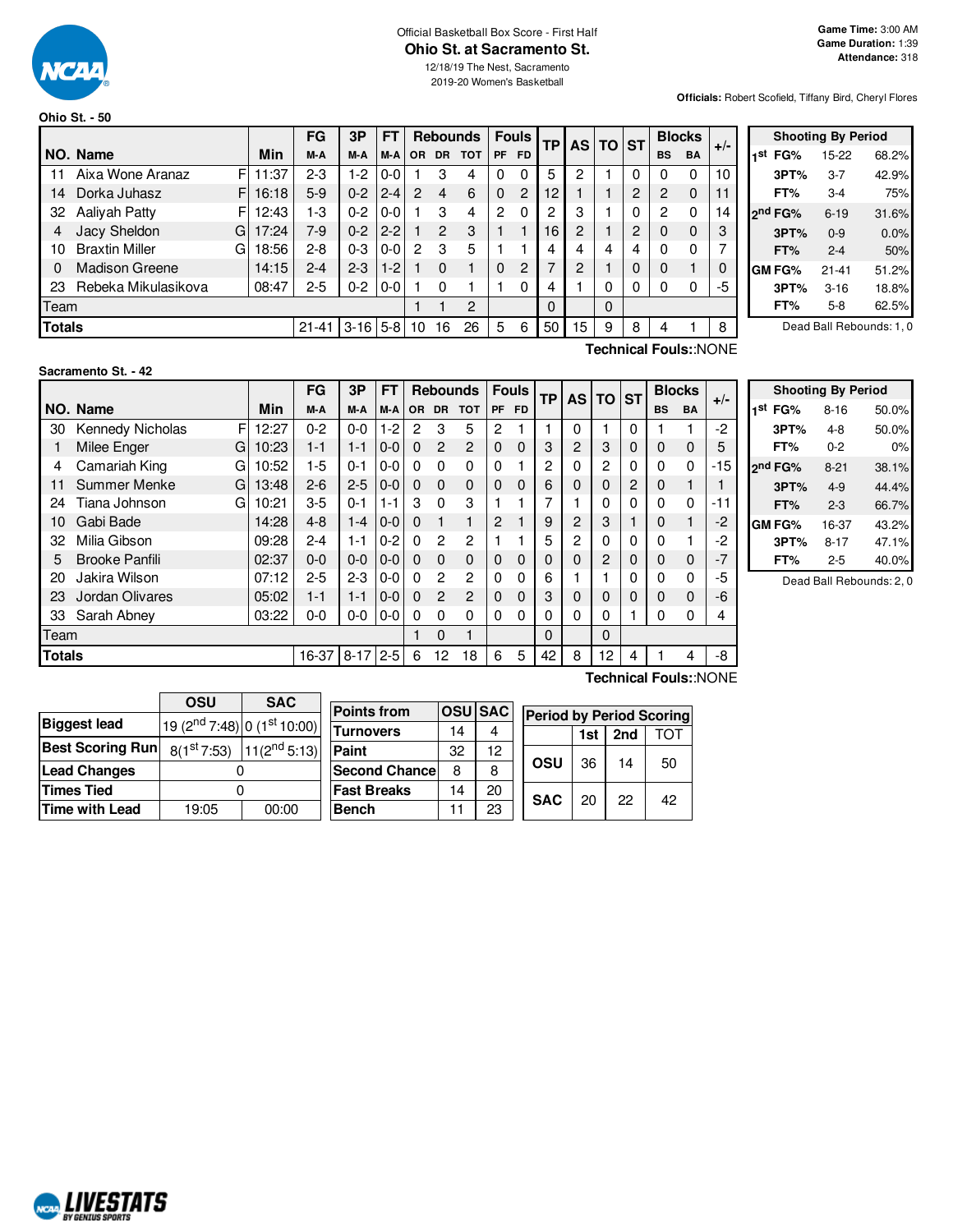

12/18/19 The Nest, Sacramento 2019-20 Women's Basketball

**Officials:** Robert Scofield, Tiffany Bird, Cheryl Flores

### **Period 3**

| <b>Quarter Starters:</b> |                                                                                          |             |                  |             |                                                    |                                                        |
|--------------------------|------------------------------------------------------------------------------------------|-------------|------------------|-------------|----------------------------------------------------|--------------------------------------------------------|
| <b>SAC</b>               | 1 Enger M                                                                                | 4 King C    | 11 Menke S       |             | 24 Johnson T                                       | 30 Nicholas K                                          |
| OSU                      | 4 Sheldon J                                                                              | 10 Miller B | 11 Wone Aranaz A |             | 14 Juhasz D                                        | 32 Patty A                                             |
| <b>Game Time</b>         | <b>SAC</b>                                                                               |             | <b>Score</b>     | <b>Diff</b> |                                                    | <b>OSU</b>                                             |
| 10:00                    | 10 BADE G substitution out                                                               |             |                  |             |                                                    |                                                        |
| 10:00                    | 32 GIBSON M substitution out                                                             |             |                  |             |                                                    |                                                        |
| 10:00                    | 4 KING C substitution in                                                                 |             |                  |             |                                                    |                                                        |
| 10:00                    | 24 JOHNSON T substitution in                                                             |             |                  |             |                                                    |                                                        |
| 10:00                    |                                                                                          |             |                  |             | 0 GREENE M substitution out                        |                                                        |
| 10:00                    |                                                                                          |             |                  |             | 23 MIKULASIKOVA R substitution out                 |                                                        |
| 10:00                    |                                                                                          |             |                  |             | 14 JUHASZ D substitution in                        |                                                        |
| 10:00                    |                                                                                          |             |                  |             | 32 PATTY A substitution in                         |                                                        |
| 09:44                    |                                                                                          |             |                  |             |                                                    | 14 JUHASZ D 2pt FG outside the paint, jump shot missed |
| 09:40                    | 24 JOHNSON T defensive rebound (4)                                                       |             |                  |             |                                                    |                                                        |
| 09:36                    | 4 KING C 2pt FG outside the paint, jump shot made (4)                                    |             | 44-50            | -6          |                                                    |                                                        |
| 09:19                    |                                                                                          |             |                  |             |                                                    | 10 MILLER B 2pt FG outside the paint, jump shot missed |
| 09:14<br>08:59           | 30 NICHOLAS K defensive rebound (6)<br>30 NICHOLAS K 2pt FG in the paint, layup made (3) |             | 46-50            | -4          |                                                    |                                                        |
| 08:27                    | 30 NICHOLAS K foul shooting (3 - 1)                                                      |             |                  |             | 14 JUHASZ D foul drawn (3)                         |                                                        |
| 08:27                    | 24 JOHNSON T substitution out                                                            |             |                  |             |                                                    |                                                        |
| 08:27                    | 10 BADE G substitution in                                                                |             |                  |             |                                                    |                                                        |
| 08:27                    |                                                                                          |             | 46-51            | -5          | 14 JUHASZ D free throw 1 - 2 made (13)             |                                                        |
| 08:27                    |                                                                                          |             |                  |             | 14 JUHASZ D free throw 2 - 2 missed                |                                                        |
| 08:27                    | 4 KING C defensive rebound (1)                                                           |             |                  |             |                                                    |                                                        |
| 08:22                    | 30 NICHOLAS K 3pt FG, jump shot made (6)                                                 |             | 49-51            | -2          |                                                    |                                                        |
| 08:22                    | 10 BADE G assist (3)                                                                     |             |                  |             |                                                    |                                                        |
| 08:06                    | 30 NICHOLAS K foul shooting (4 - 2)                                                      |             |                  |             | 32 PATTY A foul drawn (1)                          |                                                        |
| 08:06                    | 30 NICHOLAS K substitution out                                                           |             |                  |             |                                                    |                                                        |
| 08:06                    | 24 JOHNSON T substitution in                                                             |             |                  |             |                                                    |                                                        |
| 08:06                    |                                                                                          |             | 49-52            | -3          | 32 PATTY A free throw 1 - 2 made (3)               |                                                        |
| 08:06                    |                                                                                          |             | 49-53            | -4          | 32 PATTY A free throw 2 - 2 made (4)               |                                                        |
| 08:06                    | 10 BADE G substitution out                                                               |             |                  |             |                                                    |                                                        |
| 08:06                    | 32 GIBSON M substitution in                                                              |             |                  |             |                                                    |                                                        |
| 07:50                    | 4 KING C 3pt FG, jump shot missed                                                        |             |                  |             |                                                    |                                                        |
| 07:48                    |                                                                                          |             |                  |             | 32 PATTY A defensive rebound (5)                   |                                                        |
| 07:45                    |                                                                                          |             | 49-55            | -6          | 14 JUHASZ D 2pt FG in the paint, layup made (15)   |                                                        |
| 07:28                    | 11 MENKE S 3pt FG, jump shot missed                                                      |             |                  |             |                                                    |                                                        |
| 07:24                    |                                                                                          |             |                  |             | 14 JUHASZ D defensive rebound (7)                  |                                                        |
| 07:24                    | 24 JOHNSON T foul personal (2 - 3)                                                       |             |                  |             | 14 JUHASZ D foul drawn (4)                         |                                                        |
| 07:08                    |                                                                                          |             | 49-57            | -8          | 14 JUHASZ D 2pt FG in the paint, layup made (17)   |                                                        |
| 07:08                    |                                                                                          |             |                  |             | 32 PATTY A assist (4)                              |                                                        |
| 07:00                    | 32 GIBSON M turnover lost ball (1)                                                       |             |                  |             |                                                    |                                                        |
| 07:00                    | 11 MENKE S substitution out                                                              |             |                  |             |                                                    |                                                        |
| 07:00                    | 10 BADE G substitution in                                                                |             |                  |             |                                                    |                                                        |
| 06:41                    |                                                                                          |             |                  |             | 11 WONE ARANAZ A 2pt FG in the paint, layup missed |                                                        |
| 06:38                    | 24 JOHNSON T defensive rebound (5)                                                       |             |                  |             |                                                    |                                                        |
| 06:33                    | 10 BADE G 3pt FG, jump shot missed                                                       |             |                  |             |                                                    |                                                        |

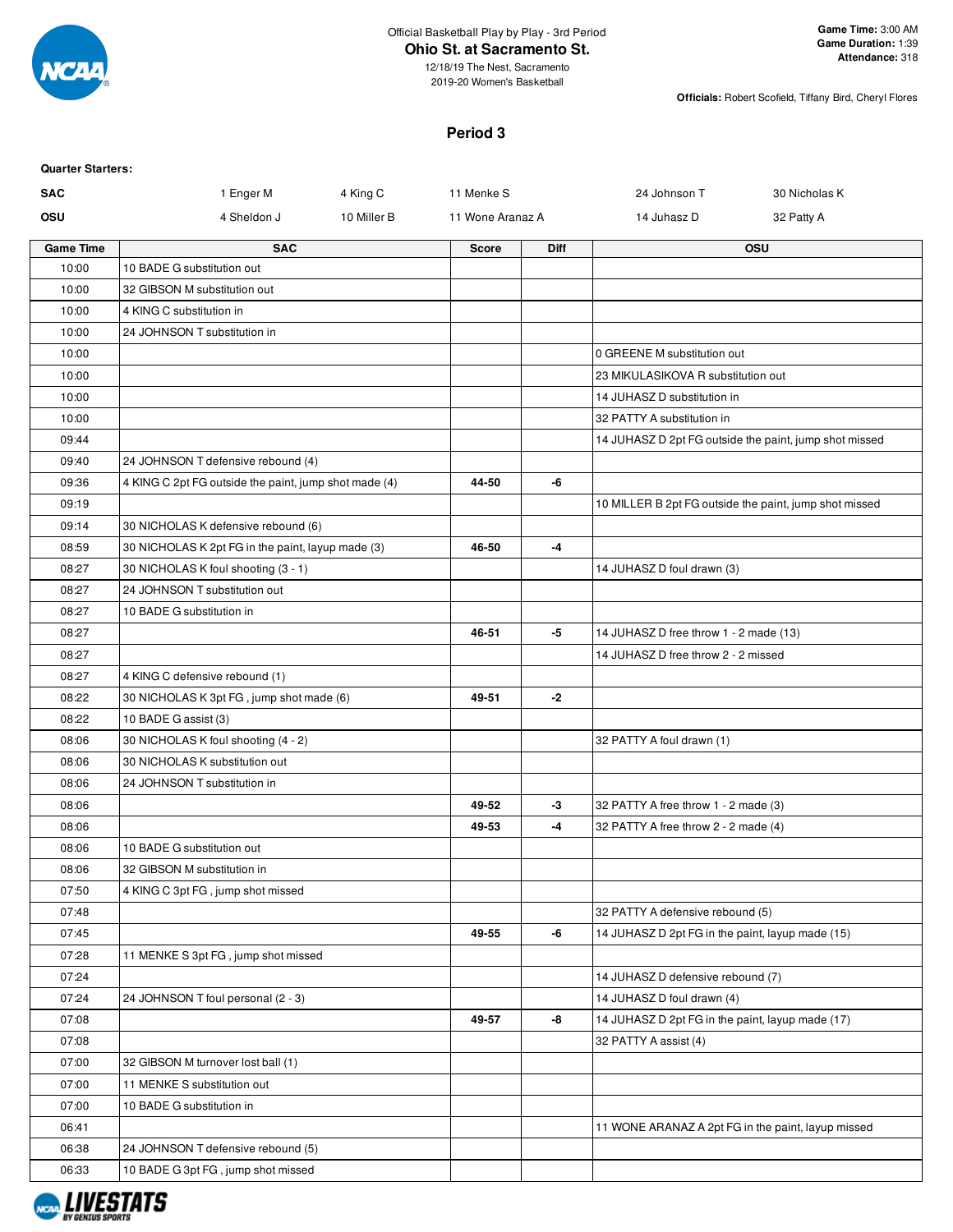

| <b>Game Time</b><br><b>SAC</b><br><b>Score</b><br><b>Diff</b><br>OSU<br>06:29<br>32 GIBSON M offensive rebound (3)<br>06:27<br>24 JOHNSON T 2pt FG in the paint, layup blocked<br>06:27<br>32 PATTY A block (3)<br>06:21<br>32 PATTY A defensive rebound (6) |  |
|--------------------------------------------------------------------------------------------------------------------------------------------------------------------------------------------------------------------------------------------------------------|--|
|                                                                                                                                                                                                                                                              |  |
|                                                                                                                                                                                                                                                              |  |
|                                                                                                                                                                                                                                                              |  |
|                                                                                                                                                                                                                                                              |  |
|                                                                                                                                                                                                                                                              |  |
| 06:19<br>11 WONE ARANAZ A 2pt FG in the paint, jump shot missed                                                                                                                                                                                              |  |
| 32 PATTY A offensive rebound (7)<br>06:13                                                                                                                                                                                                                    |  |
| 06:12<br>49-59<br>-10<br>32 PATTY A 2pt FG in the paint, layup made (6)                                                                                                                                                                                      |  |
| 11 WONE ARANAZ A foul personal (1 - 1)<br>06:07<br>1 ENGER M foul drawn (1)                                                                                                                                                                                  |  |
| 24 JOHNSON T substitution out<br>06:05                                                                                                                                                                                                                       |  |
| 06:05<br>32 GIBSON M substitution out                                                                                                                                                                                                                        |  |
| 20 WILSON J substitution in<br>06:05                                                                                                                                                                                                                         |  |
| 06:05<br>25 COE S substitution in                                                                                                                                                                                                                            |  |
| 06:05<br>11 WONE ARANAZ A substitution out                                                                                                                                                                                                                   |  |
| 32 PATTY A substitution out<br>06:05                                                                                                                                                                                                                         |  |
| 06:05<br>0 GREENE M substitution in                                                                                                                                                                                                                          |  |
| 23 MIKULASIKOVA R substitution in<br>06:05                                                                                                                                                                                                                   |  |
| 05:53<br>4 KING C 3pt FG, jump shot missed                                                                                                                                                                                                                   |  |
| 05:48<br>14 JUHASZ D defensive rebound (8)                                                                                                                                                                                                                   |  |
| 10 MILLER B 3pt FG, jump shot missed<br>05:43                                                                                                                                                                                                                |  |
|                                                                                                                                                                                                                                                              |  |
| 05:38<br>10 BADE G defensive rebound (2)                                                                                                                                                                                                                     |  |
| 05:34<br>20 WILSON J 3pt FG, jump shot missed                                                                                                                                                                                                                |  |
| 14 JUHASZ D defensive rebound (9)<br>05:30                                                                                                                                                                                                                   |  |
| 0 GREENE M 3pt FG, jump shot missed<br>05:13                                                                                                                                                                                                                 |  |
| 25 COE S defensive rebound (1)<br>05:08                                                                                                                                                                                                                      |  |
| 10 BADE G 3pt FG, jump shot missed<br>04:57                                                                                                                                                                                                                  |  |
| 04:53<br>4 SHELDON J defensive rebound (4)                                                                                                                                                                                                                   |  |
| 25 COE S foul drawn (1)<br>04:46<br>0 GREENE M foul offensive (1 - 2)                                                                                                                                                                                        |  |
| 04:46<br>0 GREENE M turnover offensive (2)                                                                                                                                                                                                                   |  |
| 04:46<br>Timeout media                                                                                                                                                                                                                                       |  |
| 04:42<br>1 ENGER M substitution out                                                                                                                                                                                                                          |  |
| 04:42<br>4 KING C substitution out                                                                                                                                                                                                                           |  |
| 04:42<br>11 MENKE S substitution in                                                                                                                                                                                                                          |  |
| 04:42<br>23 OLIVARES J substitution in                                                                                                                                                                                                                       |  |
| 04:30<br>20 WILSON J 3pt FG, jump shot missed                                                                                                                                                                                                                |  |
| 04:27<br>defensive rebound (34)                                                                                                                                                                                                                              |  |
| 04:08<br>49-61<br>-12<br>23 MIKULASIKOVA R 2pt FG in the paint, layup made (6)                                                                                                                                                                               |  |
| 04:08<br>14 JUHASZ D assist (2)                                                                                                                                                                                                                              |  |
| 03:58<br>11 MENKE S 3pt FG, jump shot missed                                                                                                                                                                                                                 |  |
| 03:54<br>23 MIKULASIKOVA R defensive rebound (2)                                                                                                                                                                                                             |  |
| 03:50<br>20 WILSON J steal (1)<br>23 MIKULASIKOVA R turnover bad pass (1)                                                                                                                                                                                    |  |
| 03:40<br>10 BADE G 3pt FG, jump shot made (12)<br>52-61<br>-9                                                                                                                                                                                                |  |
| 20 WILSON J assist (2)<br>03:40                                                                                                                                                                                                                              |  |
| 03:27<br>52-63<br>$-11$<br>14 JUHASZ D 2pt FG in the paint, layup made (19)                                                                                                                                                                                  |  |
| 03:27<br>23 MIKULASIKOVA R assist (2)                                                                                                                                                                                                                        |  |
| 03:16<br>11 MENKE S foul drawn (1)<br>0 GREENE M foul shooting (2 - 3)                                                                                                                                                                                       |  |
| 03:16<br>11 MENKE S free throw 1 - 2 missed                                                                                                                                                                                                                  |  |
| 03:16<br>offensive dead ball rebound (3)                                                                                                                                                                                                                     |  |
| 03:16<br>11 MENKE S free throw 2 - 2 made (7)<br>53-63<br>-10                                                                                                                                                                                                |  |
| 03:16<br>11 MENKE S substitution out                                                                                                                                                                                                                         |  |

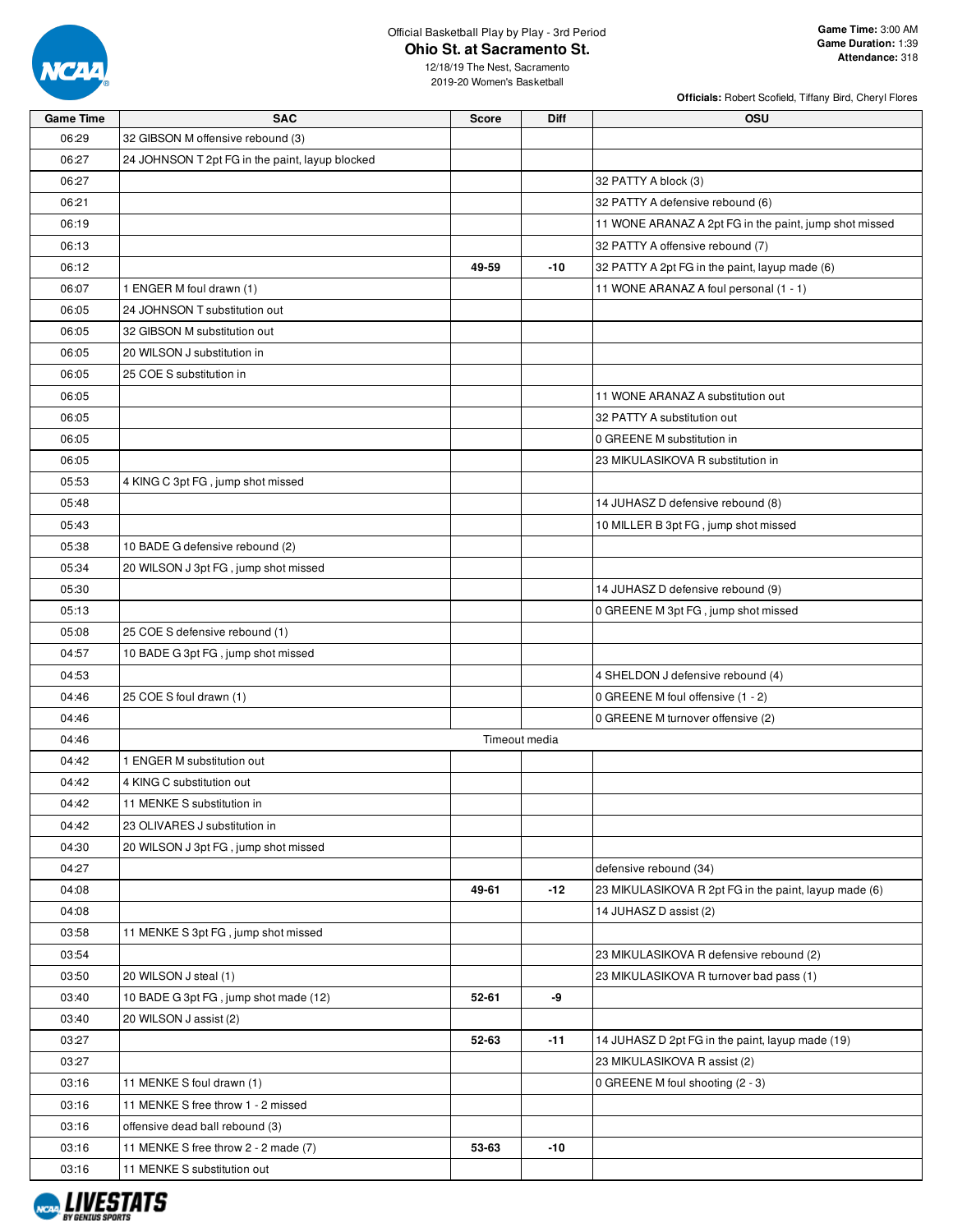

|                  |                                                 |              |             | Officials: Robert Scofield, Tiffany Bird, Cheryl Flores |
|------------------|-------------------------------------------------|--------------|-------------|---------------------------------------------------------|
| <b>Game Time</b> | <b>SAC</b>                                      | <b>Score</b> | <b>Diff</b> | <b>OSU</b>                                              |
| 03:16            | 23 OLIVARES J substitution out                  |              |             |                                                         |
| 03:16            | 25 COE S substitution out                       |              |             |                                                         |
| 03:16            | 1 ENGER M substitution in                       |              |             |                                                         |
| 03:16            | 24 JOHNSON T substitution in                    |              |             |                                                         |
| 03:16            | 32 GIBSON M substitution in                     |              |             |                                                         |
| 03:16            |                                                 |              |             | 10 MILLER B substitution out                            |
| 03:16            |                                                 |              |             | 11 WONE ARANAZ A substitution in                        |
| 03:16            | 20 WILSON J substitution out                    |              |             |                                                         |
| 03:16            | 33 ABNEY S substitution in                      |              |             |                                                         |
| 02:54            |                                                 | 53-65        | $-12$       | 4 SHELDON J 2pt FG in the paint, layup made (18)        |
| 02:54            |                                                 |              |             | 23 MIKULASIKOVA R assist (3)                            |
| 02:45            | 10 BADE G foul drawn (2)                        |              |             | 4 SHELDON J foul shooting (2 - 4)                       |
| 02:45            | 33 ABNEY S substitution out                     |              |             |                                                         |
| 02:45            | 11 MENKE S substitution in                      |              |             |                                                         |
| 02:45            | 10 BADE G free throw 1 - 2 made (13)            | 54-65        | $-11$       |                                                         |
| 02:45            | 10 BADE G free throw 2 - 2 made (14)            | 55-65        | -10         |                                                         |
| 02:45            | 10 BADE G substitution out                      |              |             |                                                         |
| 02:45            | 4 KING C substitution in                        |              |             |                                                         |
| 02:28            |                                                 |              |             | 0 GREENE M 3pt FG, jump shot missed                     |
| 02:24            |                                                 |              |             | 14 JUHASZ D offensive rebound (10)                      |
| 02:23            |                                                 | 55-67        | $-12$       | 14 JUHASZ D 2pt FG in the paint, layup made (21)        |
| 02:18            | 1 ENGER M 3pt FG, jump shot missed              |              |             |                                                         |
| 02:15            |                                                 |              |             | 14 JUHASZ D defensive rebound (11)                      |
| 02:09            | 1 ENGER M foul personal (1 - 4)                 |              |             | 0 GREENE M foul drawn (3)                               |
| 01:49            |                                                 | 55-69        | $-14$       | 14 JUHASZ D 2pt FG in the paint, layup made (23)        |
| 01:49            |                                                 |              |             | 11 WONE ARANAZ A assist (3)                             |
| 01:49            | 24 JOHNSON T foul shooting (3 - 5)              |              |             | 14 JUHASZ D foul drawn (5)                              |
| 01:49            | 32 GIBSON M substitution out                    |              |             |                                                         |
| 01:49            | 20 WILSON J substitution in                     |              |             |                                                         |
| 01:49            |                                                 |              |             | 4 SHELDON J substitution out                            |
| 01:49            |                                                 |              |             | 10 MILLER B substitution in                             |
| 01:49            |                                                 | 55-70        | $-15$       | 14 JUHASZ D free throw 1 - 1 made (24)                  |
| 01:49            |                                                 |              |             | 14 JUHASZ D substitution out                            |
|                  |                                                 |              |             |                                                         |
| 01:49            |                                                 |              |             | 32 PATTY A substitution in                              |
| 01:40            | 1 ENGER M 3pt FG, jump shot missed              |              |             |                                                         |
| 01:36            | 24 JOHNSON T offensive rebound (6)              |              |             |                                                         |
| 01:36            | 1 ENGER M substitution out                      |              |             |                                                         |
| 01:36            | 10 BADE G substitution in                       |              |             |                                                         |
| 01:34            | 24 JOHNSON T 2pt FG in the paint, layup missed  |              |             |                                                         |
| 01:31            |                                                 |              |             | 32 PATTY A defensive rebound (8)                        |
| 01:22            |                                                 | 55-73        | -18         | 32 PATTY A 3pt FG, jump shot made (9)                   |
| 01:14            | 20 WILSON J 3pt FG, jump shot missed            |              |             |                                                         |
| 01:11            |                                                 |              |             | 32 PATTY A defensive rebound (9)                        |
| 01:03            |                                                 | 55-75        | -20         | 23 MIKULASIKOVA R 2pt FG in the paint, layup made (8)   |
| 01:03            |                                                 |              |             | 10 MILLER B assist (5)                                  |
| 01:01            | Timeout 60 Sec                                  |              |             |                                                         |
| 00:49            | 24 JOHNSON T 2pt FG in the paint, layup blocked |              |             |                                                         |
| 00:49            |                                                 |              |             | 23 MIKULASIKOVA R block (1)                             |
| 00:49            | offensive rebound (27)                          |              |             |                                                         |

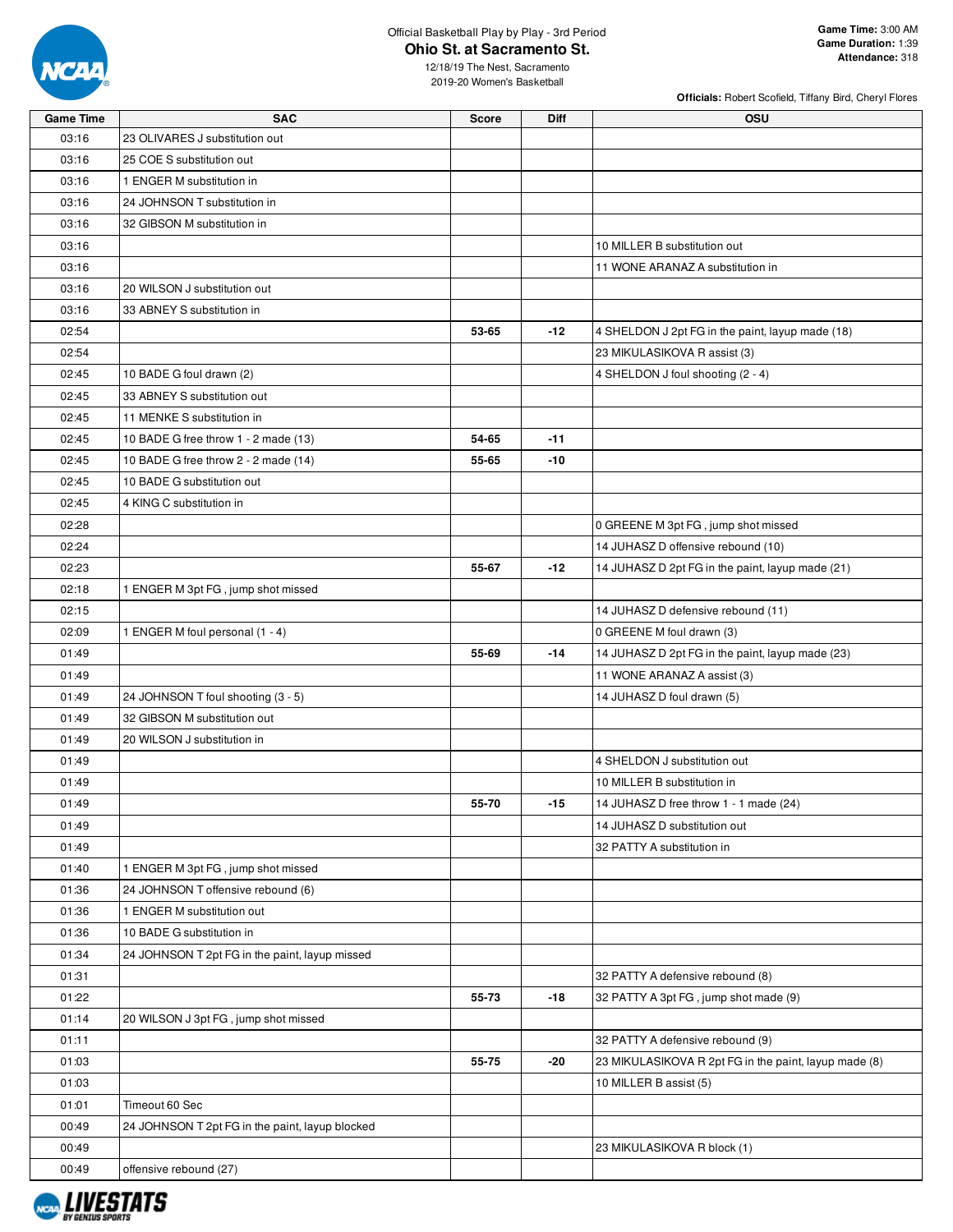

**Officials:** Robert Scofield, Tiffany Bird, Cheryl Flores

| <b>Game Time</b> | <b>SAC</b>                                    | <b>Score</b>         | Diff  | OSU                                                        |
|------------------|-----------------------------------------------|----------------------|-------|------------------------------------------------------------|
| 00:46            | 4 KING C substitution out                     |                      |       |                                                            |
| 00:46            | 1 ENGER M substitution in                     |                      |       |                                                            |
| 00:45            | 1 ENGER M turnover bad pass (4)               |                      |       | 10 MILLER B steal (5)                                      |
| 00:38            |                                               | 55-77                | $-22$ | 32 PATTY A 2pt FG fast break in the paint, layup made (11) |
| 00:38            |                                               |                      |       | 10 MILLER B assist (6)                                     |
| 00:24            | 11 MENKE S foul drawn (2)                     |                      |       | 23 MIKULASIKOVA R foul shooting (2 - 5)                    |
| 00:24            | 20 WILSON J substitution out                  |                      |       |                                                            |
| 00:24            | 24 JOHNSON T substitution out                 |                      |       |                                                            |
| 00:24            | 25 COE S substitution in                      |                      |       |                                                            |
| 00:24            | 32 GIBSON M substitution in                   |                      |       |                                                            |
| 00:24            | 11 MENKE S free throw 1 - 2 missed            |                      |       |                                                            |
| 00:24            | offensive dead ball rebound (4)               |                      |       |                                                            |
| 00:24            | 11 MENKE S free throw 2 - 2 made (8)          | 56-77                | $-21$ |                                                            |
| 00:24            | 11 MENKE S substitution out                   |                      |       |                                                            |
| 00:24            | 33 ABNEY S substitution in                    |                      |       |                                                            |
| 00:18            | 1 ENGER M steal (1)                           |                      |       | 0 GREENE M turnover lost ball (3)                          |
| 00:18            | 1 ENGER M substitution out                    |                      |       |                                                            |
| 00:18            | 4 KING C substitution in                      |                      |       |                                                            |
| 00:12            | 4 KING C foul drawn (2)                       |                      |       | 0 GREENE M foul personal (3 - 6)                           |
| 00:12            | 4 KING C free throw fast break 1 - 2 made (5) | 57-77                | $-20$ |                                                            |
| 00:12            | 4 KING C free throw fast break 2 - 2 made (6) | 58-77                | $-19$ |                                                            |
| 00:01            |                                               |                      |       | 0 GREENE M 3pt FG, jump shot missed                        |
| 00:01            | defensive rebound (28)                        |                      |       |                                                            |
|                  |                                               | <b>END OF PERIOD</b> |       |                                                            |
|                  |                                               | <b>SAC 58-77 OSU</b> |       |                                                            |
|                  |                                               |                      |       |                                                            |

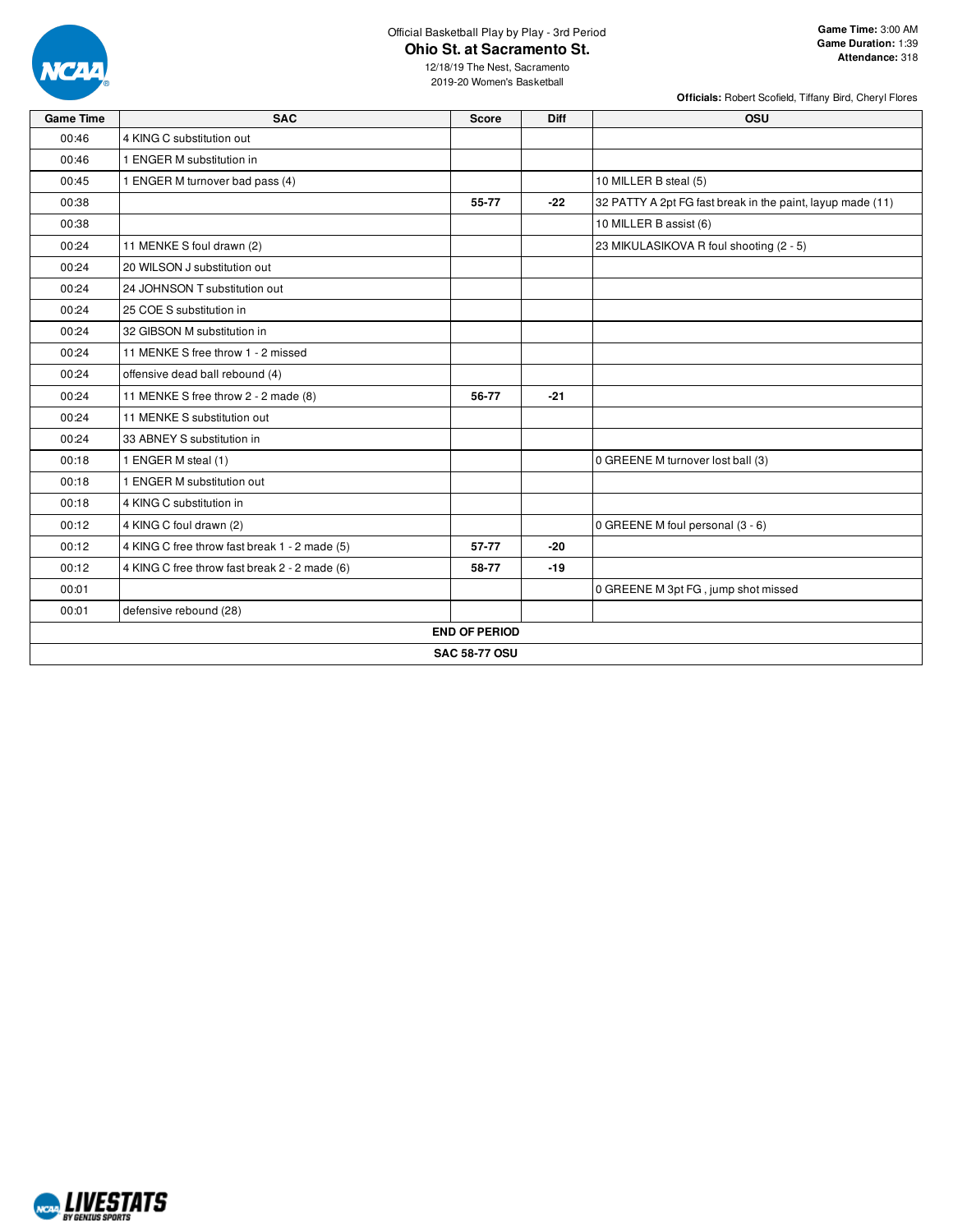

**Ohio St. - 27**

#### Official Basketball Box Score - 3rd Period **Ohio St. at Sacramento St.**

12/18/19 The Nest, Sacramento 2019-20 Women's Basketball

**Officials:** Robert Scofield, Tiffany Bird, Cheryl Flores

|               |                       |    |       | FG                  | 3P      | <b>FT</b>     |     | <b>Fouls</b><br><b>Rebounds</b> |            |             | TP        |    | AS TO ST |          | <b>Blocks</b> |           |           |       |                 |
|---------------|-----------------------|----|-------|---------------------|---------|---------------|-----|---------------------------------|------------|-------------|-----------|----|----------|----------|---------------|-----------|-----------|-------|-----------------|
|               | NO. Name              |    | Min   | M-A                 | M-A     | M-A           | OR. | <b>DR</b>                       | <b>TOT</b> | <b>PF</b>   | <b>FD</b> |    |          |          |               | <b>BS</b> | <b>BA</b> | $+/-$ | 3 <sup>rd</sup> |
| 11            | Aixa Wone Aranaz      | FI | 07:11 | $0 - 2$             | $0-0$   | $0 - 0$       | 0   | 0                               | 0          |             | 0         | 0  |          | 0        | 0             | 0         | 0         | 11    |                 |
| 14            | Dorka Juhasz          | F. | 08:11 | $5-6$               | $0-0$   | $2 - 3$       |     | 4                               | 5          | $\mathbf 0$ | 3         | 12 |          |          | 0             | 0         | 0         |       |                 |
| 32            | Aaliyah Patty         | FI | 05:44 | $3-3$               | 1-1     | $2 - 2$       |     | 4                               | 5          | $\Omega$    |           | 9  |          |          | 0             |           | 0         | 6     | <b>GM</b>       |
|               | Jacy Sheldon          | G  | 08:11 | $1 - 1$             | $0-0$   | $0 - 0$       | 0   |                                 |            |             | $\Omega$  | 2  |          |          | 0             | 0         | $\Omega$  | 6     |                 |
| 10            | <b>Braxtin Miller</b> | G  | 08:33 | $0 - 2$             | $0 - 1$ | $0 - 0$       | 0   | $\Omega$                        | 0          | 0           | 0         | 0  | 2        |          |               | $\Omega$  | 0         |       |                 |
| 0             | <b>Madison Greene</b> |    | 06:05 | $0 - 3$             | $0-3$   | $0 - 0$       | 0   | $\Omega$                        | $\Omega$   | 3           |           | 0  |          | 2        | 0             | 0         | 0         | 9     |                 |
| 23            | Rebeka Mikulasikova   |    | 06:05 | $2 - 2$             |         | $0 - 0 0 - 0$ | 0   |                                 |            |             | 0         | 4  | 2        |          | 0             |           | 0         | 9     |                 |
| Team          |                       |    |       |                     |         |               | 0   |                                 |            |             |           | 0  |          | $\Omega$ |               |           |           |       |                 |
| <b>Totals</b> |                       |    |       | $11-19$   1-5   4-5 |         |               | 2   |                                 | 13         | 6           | 5         | 27 |          | 3        |               | 2         | 0         | 11    |                 |
|               | Technical Fouls::NONE |    |       |                     |         |               |     |                                 |            |             |           |    |          |          |               |           |           |       |                 |

|     |               | <b>Shooting By Period</b> |       |
|-----|---------------|---------------------------|-------|
| لrd | FG%           | $11 - 19$                 | 57.9% |
|     | 3PT%          | $1-5$                     | 20.0% |
|     | FT%           | 4-5                       | 80%   |
|     | <b>GM FG%</b> | $11 - 19$                 | 57.9% |
|     | 3PT%          | $1-5$                     | 20.0% |
|     | FT%           | 4-5                       | 80.0% |

Dead Ball Rebounds: 0, 0

#### **Sacramento St. - 16**

F 01:54 G 07:25 G 07:36  $G$  06:46 G 06:25 **NO.** Name Min **FG 3P FT Rebounds Fouls TP AS TO ST**  $\begin{bmatrix} \mathsf{FG} \\ \mathsf{M-A} \end{bmatrix}$   $\begin{bmatrix} \mathsf{AF} \\ \mathsf{M-A} \end{bmatrix}$  or  $\begin{bmatrix} \mathsf{DR} & \mathsf{DT} \\ \mathsf{OR} & \mathsf{DT} \end{bmatrix}$   $\begin{bmatrix} \mathsf{FP} \\ \mathsf{PF} & \mathsf{FD} \end{bmatrix}$   $\begin{bmatrix} \mathsf{TP} \\ \mathsf{AS} \end{bmatrix}$   $\begin{bmatrix} \mathsf{ST} \\ \mathsf{DT} \end{bmatrix}$   $\begin{bmatrix} \mathsf{BlockS} \\ \mathsf{BS} \end{bmatrix}$ 30 Kennedy Nicholas F 01:54 2-2 1-1 0-0 0 1 1 2 0 5 0 0 0 0 0 0 6 1 Milee Enger G | 07:25 | 0-2 | 0-2 | 0-0 | 0 0 0 0 | 1 1 | 0 | 0 | 1 | 1 | 0 0 | -8 4 Camariah King G | 07:36 | 1-3 | 0-2 | 2-2 | 0 1 | 1 | 0 1 | 4 | 0 | 0 | 0 | 0 | 0 | -10 11 Summer Menke 06:46 0-2 0-2 2-4 0 0 0 0 2 2 0 0 0 0 0 -9 24 Tiana Johnson G 06:25 | 0-3 | 0-0 | 0-0 | 1 2 3 | 2 0 | 0 | 0 | 0 | 0 | 0 | 0 2 | -16 10 Gabi Bade 06:12 1-3 1-3 2-2 0 1 1 0 1 5 1 0 0 0 0 -6 32 Milia Gibson 03:53 0-0 0-0 0-0 1 0 1 0 0 0 0 1 0 0 0 -7 20 Jakira Wilson 04:13 0-3 0-3 0-0 0 0 0 0 0 0 1 0 1 0 0 -8 25 Sharaya Coe | 03:14 | 0-0 | 0-0 | 0-0 | 0 1 | 0 | 0 | 0 | 0 | 0 | 0 | 0 | 3 23 Jordan Olivares 01:26 0-0 0-0 0-0 0 0 0 0 0 0 0 0 0 0 0 0 33 Sarah Abney 00:56 0-0 0-0 0-0 0 0 0 0 0 0 0 0 0 0 0 0 Team 1 1 2 0 0 **Totals** 4-18 2-13 6-8 3 7 10 5 6 16 2 2 2 0 2 -11 **Technical Fouls:**:NONE

| <b>Shooting By Period</b> |          |       |  |  |  |  |  |  |  |  |  |
|---------------------------|----------|-------|--|--|--|--|--|--|--|--|--|
| 3rd FG%                   | $4 - 18$ | 22.2% |  |  |  |  |  |  |  |  |  |
| 3PT%                      | $2 - 13$ | 15.4% |  |  |  |  |  |  |  |  |  |
| FT%                       | 6-8      | 75%   |  |  |  |  |  |  |  |  |  |
| GM FG%                    | 4-18     | 22.2% |  |  |  |  |  |  |  |  |  |
| 3PT%                      | $2 - 13$ | 15.4% |  |  |  |  |  |  |  |  |  |
| FT%                       | $6-8$    | 75.0% |  |  |  |  |  |  |  |  |  |

Dead Ball Rebounds: 2, 0

|       |       | <b>Points from</b>                                                         |                                 |                       |                |                   |                                                    |
|-------|-------|----------------------------------------------------------------------------|---------------------------------|-----------------------|----------------|-------------------|----------------------------------------------------|
|       |       | <b>Turnovers</b>                                                           | っ                               | 5                     |                |                   | TOT                                                |
|       |       | Paint                                                                      | 20                              | $\overline{c}$        |                |                   |                                                    |
|       |       |                                                                            | 4                               |                       |                |                   | 27                                                 |
|       |       | <b>Fast Breaks</b>                                                         | ົ                               | 2                     |                |                   |                                                    |
| 09:44 | 00:00 | <b>Bench</b>                                                               |                                 | 5                     |                |                   | 16                                                 |
|       | OSU   | <b>SAC</b><br>Best Scoring Run $ 12(3^{rd} 0:38) $ 4(3 <sup>rd</sup> 8:59) | $ 22 (3rd 0:38) 0 (1st 10:00) $ | <b>Second Chancel</b> | <b>OSU SAC</b> | OSU<br><b>SAC</b> | <b>Period by Period Scoring</b><br>3rd<br>27<br>16 |

**ARALIVESTATS RV GENTUS S**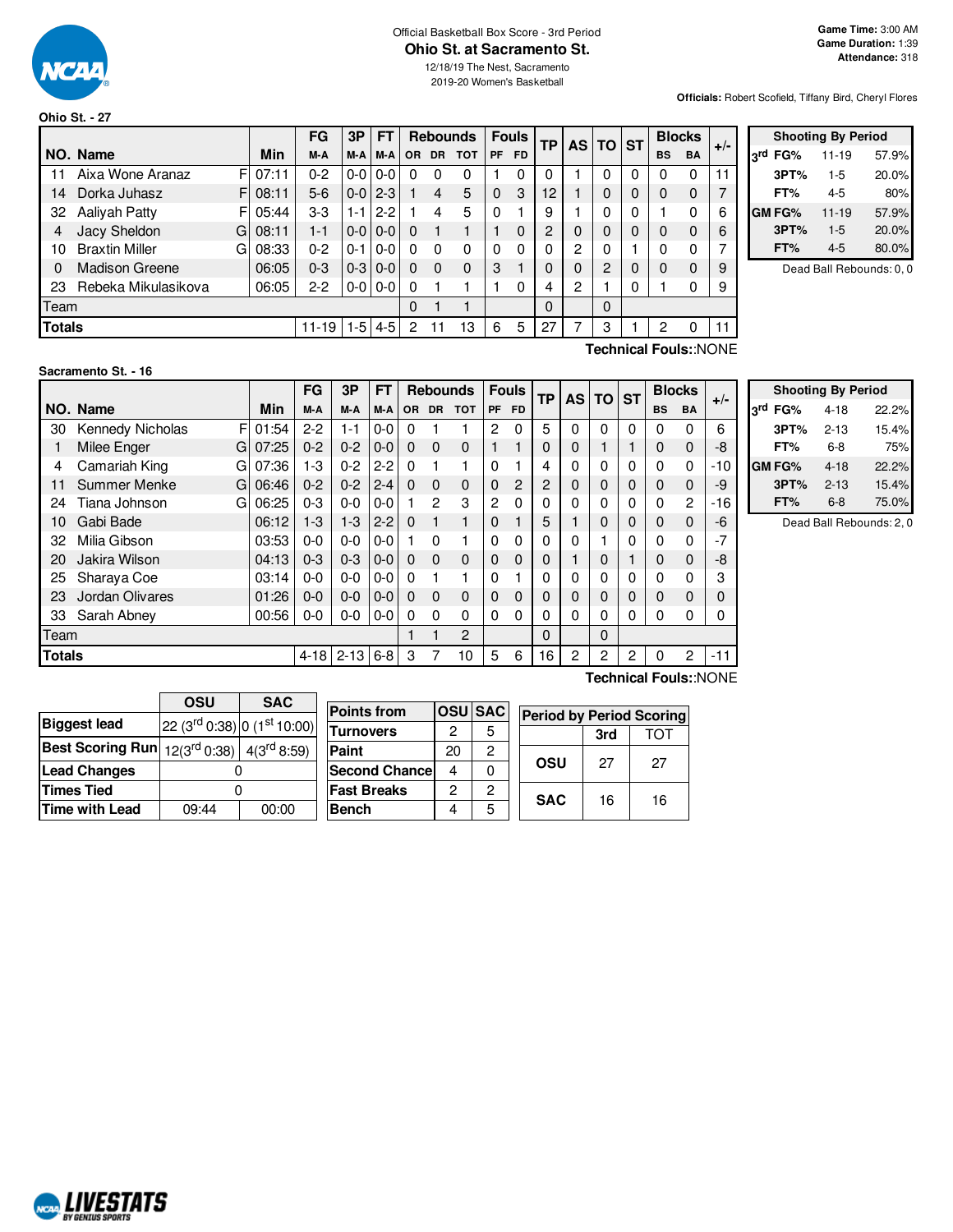

12/18/19 The Nest, Sacramento 2019-20 Women's Basketball

**Officials:** Robert Scofield, Tiffany Bird, Cheryl Flores

# **Period 4**

| <b>Quarter Starters:</b> |                                                |             |              |            |                                                 |                                                           |
|--------------------------|------------------------------------------------|-------------|--------------|------------|-------------------------------------------------|-----------------------------------------------------------|
| <b>SAC</b>               | 4 King C                                       | 10 Bade G   |              | 25 Coe S   | 32 Gibson M                                     | 33 Abney S                                                |
| OSU                      | 0 Greene M                                     | 10 Miller B |              | 32 Patty A | 4 Sheldon J                                     | 14 Juhasz D                                               |
| <b>Game Time</b>         | <b>SAC</b>                                     |             | <b>Score</b> | Diff       |                                                 | <b>OSU</b>                                                |
| 10:00                    |                                                |             |              |            | 11 WONE ARANAZ A substitution out               |                                                           |
| 10:00                    |                                                |             |              |            | 23 MIKULASIKOVA R substitution out              |                                                           |
| 10:00                    |                                                |             |              |            | 4 SHELDON J substitution in                     |                                                           |
| 10:00                    |                                                |             |              |            | 14 JUHASZ D substitution in                     |                                                           |
| 09:52                    | 4 KING C steal (1)                             |             |              |            | 14 JUHASZ D turnover bad pass (2)               |                                                           |
| 09:48                    | 10 BADE G 3pt FG, jump shot missed             |             |              |            |                                                 |                                                           |
| 09:44                    | 33 ABNEY S offensive rebound (1)               |             |              |            |                                                 |                                                           |
| 09:39                    | 4 KING C foul drawn (3)                        |             |              |            | 0 GREENE M foul shooting (4 - 1)                |                                                           |
| 09:39                    |                                                |             |              |            | 0 GREENE M substitution out                     |                                                           |
| 09:39                    |                                                |             |              |            | 11 WONE ARANAZ A substitution in                |                                                           |
| 09:39                    | 4 KING C free throw 1 - 2 made (7)             |             | 59-77        | $-18$      |                                                 |                                                           |
| 09:39                    | 4 KING C free throw 2 - 2 made (8)             |             | 60-77        | $-17$      |                                                 |                                                           |
| 09:26                    | 25 COE S foul shooting (1 - 1)                 |             |              |            | 14 JUHASZ D foul drawn (6)                      |                                                           |
| 09:26                    |                                                |             | 60-78        | -18        | 14 JUHASZ D free throw 1 - 2 made (25)          |                                                           |
| 09:26                    |                                                |             |              |            | 14 JUHASZ D free throw 2 - 2 missed             |                                                           |
| 09:26                    | 32 GIBSON M defensive rebound (4)              |             |              |            |                                                 |                                                           |
| 09:26                    | 33 ABNEY S 3pt FG, jump shot blocked           |             |              |            |                                                 |                                                           |
| 09:26                    |                                                |             |              |            | 32 PATTY A block (4)                            |                                                           |
| 09:26                    |                                                |             |              |            | 14 JUHASZ D defensive rebound (12)              |                                                           |
| 09:20                    | 10 BADE G substitution out                     |             |              |            |                                                 |                                                           |
| 09:20                    | 1 ENGER M substitution in                      |             |              |            |                                                 |                                                           |
| 09:01                    |                                                |             | 60-80        | -20        | 10 MILLER B 2pt FG in the paint, layup made (6) |                                                           |
| 08:45                    | 4 KING C 3pt FG, jump shot missed              |             |              |            |                                                 |                                                           |
| 08:41                    |                                                |             |              |            | 14 JUHASZ D defensive rebound (13)              |                                                           |
| 08:30                    |                                                |             |              |            | 32 PATTY A 2pt FG in the paint, layup blocked   |                                                           |
| 08:30                    | 25 COE S block (1)                             |             |              |            |                                                 |                                                           |
| 08:30                    |                                                |             |              |            | offensive rebound (42)                          |                                                           |
| 08:30                    | 32 GIBSON M substitution out                   |             |              |            |                                                 |                                                           |
| 08:30                    | 33 ABNEY S substitution out                    |             |              |            |                                                 |                                                           |
| 08:30                    | 10 BADE G substitution in                      |             |              |            |                                                 |                                                           |
| 08:30                    | 11 MENKE S substitution in                     |             |              |            |                                                 |                                                           |
| 08:26                    |                                                |             | 60-82        | -22        |                                                 | 10 MILLER B 2pt FG outside the paint, jump shot made (8)  |
| 08:26                    |                                                |             |              |            | 14 JUHASZ D assist (3)                          |                                                           |
| 08:20                    | 11 MENKE S 3pt FG, jump shot missed            |             |              |            |                                                 |                                                           |
| 08:15                    | 10 BADE G offensive rebound (3)                |             |              |            |                                                 |                                                           |
| 08:05                    | 10 BADE G 2pt FG in the paint, layup made (16) |             | 62-82        | -20        |                                                 |                                                           |
| 07:46                    |                                                |             | 62-84        | -22        |                                                 | 14 JUHASZ D 2pt FG outside the paint, jump shot made (27) |
| 07:19                    | 4 KING C 3pt FG, jump shot missed              |             |              |            |                                                 |                                                           |
| 07:15                    | 4 KING C offensive rebound (2)                 |             |              |            |                                                 |                                                           |
| 07:14                    | 25 COE S 2pt FG in the paint, layup made (2)   |             | 64-84        | -20        |                                                 |                                                           |
| 07:14                    | 4 KING C assist (1)                            |             |              |            |                                                 |                                                           |
| 06:49                    | 1 ENGER M foul shooting (2 - 2)                |             |              |            | 32 PATTY A foul drawn (2)                       |                                                           |
| 06:49                    | 1 ENGER M substitution out                     |             |              |            |                                                 |                                                           |
|                          |                                                |             |              |            |                                                 |                                                           |

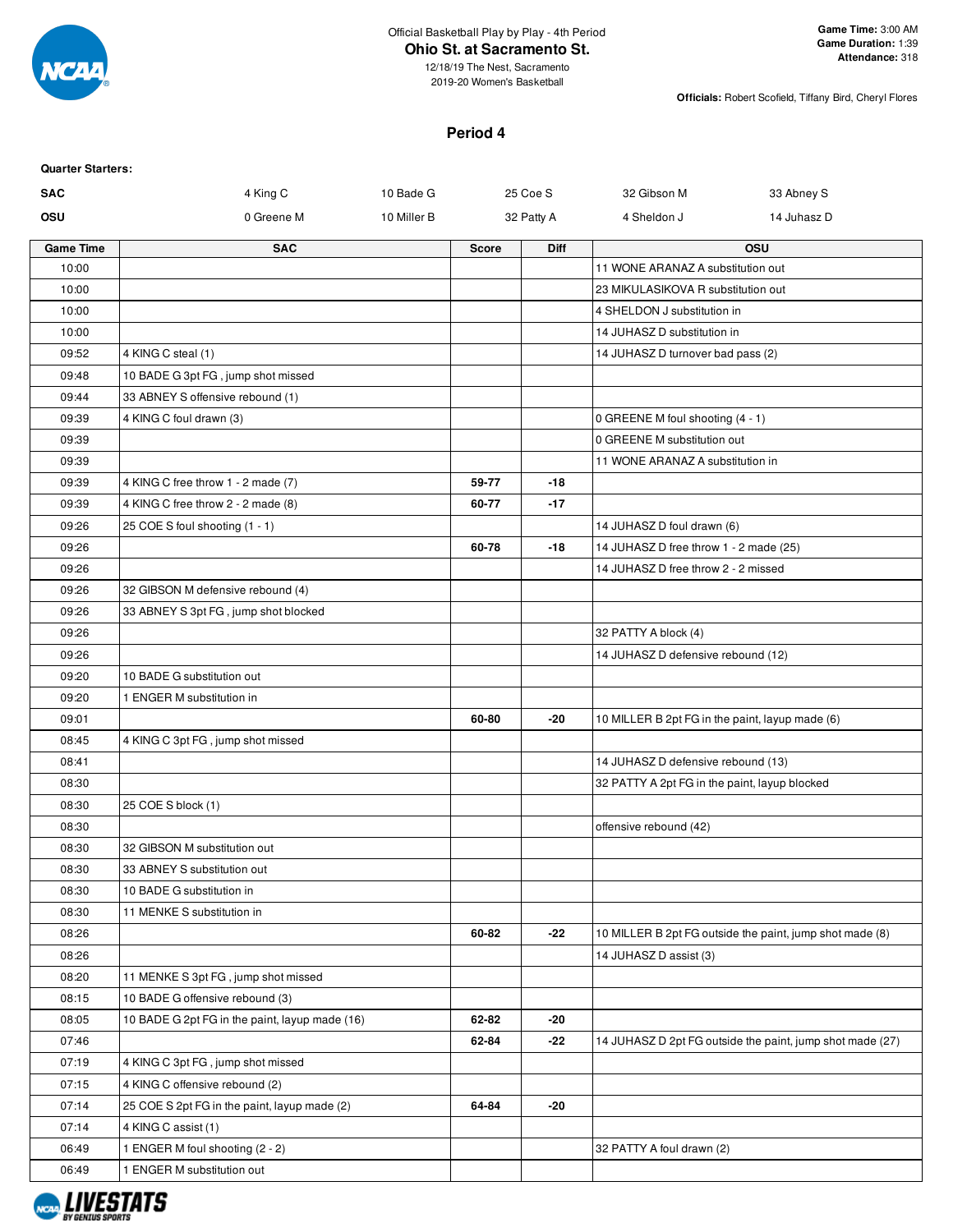

**Officials:** Robert Scofield, Tiffany Bird, Cheryl Flores

| <b>Game Time</b> | <b>SAC</b>                                      | Score         | <b>Diff</b> | OSU                                                    |
|------------------|-------------------------------------------------|---------------|-------------|--------------------------------------------------------|
| 06:49            | 4 KING C substitution out                       |               |             |                                                        |
| 06:49            | 25 COE S substitution out                       |               |             |                                                        |
| 06:49            | 20 WILSON J substitution in                     |               |             |                                                        |
| 06:49            | 23 OLIVARES J substitution in                   |               |             |                                                        |
| 06:49            | 24 JOHNSON T substitution in                    |               |             |                                                        |
| 06:49            |                                                 | 64-85         | $-21$       | 32 PATTY A free throw 1 - 2 made (12)                  |
| 06:49            |                                                 |               |             | 14 JUHASZ D substitution out                           |
| 06:49            |                                                 |               |             | 0 GREENE M substitution in                             |
| 06:49            |                                                 | 64-86         | $-22$       | 32 PATTY A free throw 2 - 2 made (13)                  |
| 06:49            |                                                 |               |             | 32 PATTY A substitution out                            |
| 06:49            |                                                 |               |             | 23 MIKULASIKOVA R substitution in                      |
| 06:45            | 23 OLIVARES J turnover lost ball (1)            |               |             | 10 MILLER B steal (6)                                  |
| 06:40            | 24 JOHNSON T foul shooting (4 - 3)              |               |             | 10 MILLER B foul drawn (2)                             |
| 06:40            | 24 JOHNSON T substitution out                   |               |             |                                                        |
| 06:40            | 30 NICHOLAS K substitution in                   |               |             |                                                        |
| 06:40            |                                                 | 64-87         | -23         | 10 MILLER B free throw fast break 1 - 2 made (9)       |
| 06:40            |                                                 | 64-88         | $-24$       | 10 MILLER B free throw fast break 2 - 2 made (10)      |
| 06:23            | 30 NICHOLAS K 2pt FG in the paint, layup missed |               |             |                                                        |
| 06:21            |                                                 |               |             |                                                        |
|                  | 11 MENKE S offensive rebound (1)                |               |             |                                                        |
| 06:16            | 30 NICHOLAS K foul drawn (2)                    |               |             | 11 WONE ARANAZ A foul shooting (2 - 2)                 |
| 06:16            | 10 BADE G substitution out                      |               |             |                                                        |
| 06:16            | 1 ENGER M substitution in                       |               |             |                                                        |
| 06:16            | 30 NICHOLAS K free throw 1 - 2 made (7)         | 65-88         | $-23$       |                                                        |
| 06:16            | 30 NICHOLAS K free throw 2 - 2 made (8)         | 66-88         | $-22$       |                                                        |
| 05:57            |                                                 | 66-91         | $-25$       | 4 SHELDON J 3pt FG, jump shot made (21)                |
| 05:57            |                                                 |               |             | 10 MILLER B assist (7)                                 |
| 05:44            | 30 NICHOLAS K 2pt FG in the paint, layup missed |               |             |                                                        |
| 05:42            |                                                 |               |             | 10 MILLER B defensive rebound (6)                      |
| 05:35            |                                                 | 66-93         | $-27$       | 23 MIKULASIKOVA R 2pt FG in the paint, layup made (10) |
| 05:23            | 30 NICHOLAS K turnover bad pass (2)             |               |             | 10 MILLER B steal (7)                                  |
| 05:18            | 1 ENGER M foul shooting (3 - 4)                 |               |             | 4 SHELDON J foul drawn (2)                             |
| 05:18            | 11 MENKE S substitution out                     |               |             |                                                        |
| 05:18            | 20 WILSON J substitution out                    |               |             |                                                        |
| 05:18            | 23 OLIVARES J substitution out                  |               |             |                                                        |
| 05:18            | 10 BADE G substitution in                       |               |             |                                                        |
| 05:18            | 24 JOHNSON T substitution in                    |               |             |                                                        |
| 05:18            | 32 GIBSON M substitution in                     |               |             |                                                        |
| 05:18            |                                                 |               |             | 10 MILLER B substitution out                           |
| 05:18            |                                                 |               |             | 32 PATTY A substitution in                             |
| 05:18            |                                                 | 66-94         | -28         | 4 SHELDON J free throw fast break 1 - 2 made (22)      |
| 05:18            |                                                 | 66-95         | -29         | 4 SHELDON J free throw fast break 2 - 2 made (23)      |
| 05:07            | 1 ENGER M 3pt FG, jump shot missed              |               |             |                                                        |
| 05:02            |                                                 |               |             | 11 WONE ARANAZ A defensive rebound (5)                 |
| 05:02            |                                                 |               |             | 11 WONE ARANAZ A turnover travel (2)                   |
| 04:59            | 24 JOHNSON T turnover lost ball (1)             |               |             | 0 GREENE M steal (1)                                   |
| 04:54            |                                                 |               |             | 0 GREENE M 2pt FG in the paint, layup missed           |
| 04:51            |                                                 |               |             | 0 GREENE M offensive rebound (2)                       |
| 04:50            | 1 ENGER M foul shooting (4 - 5)                 |               |             | 0 GREENE M foul drawn (4)                              |
| 04:50            |                                                 | Timeout media |             |                                                        |

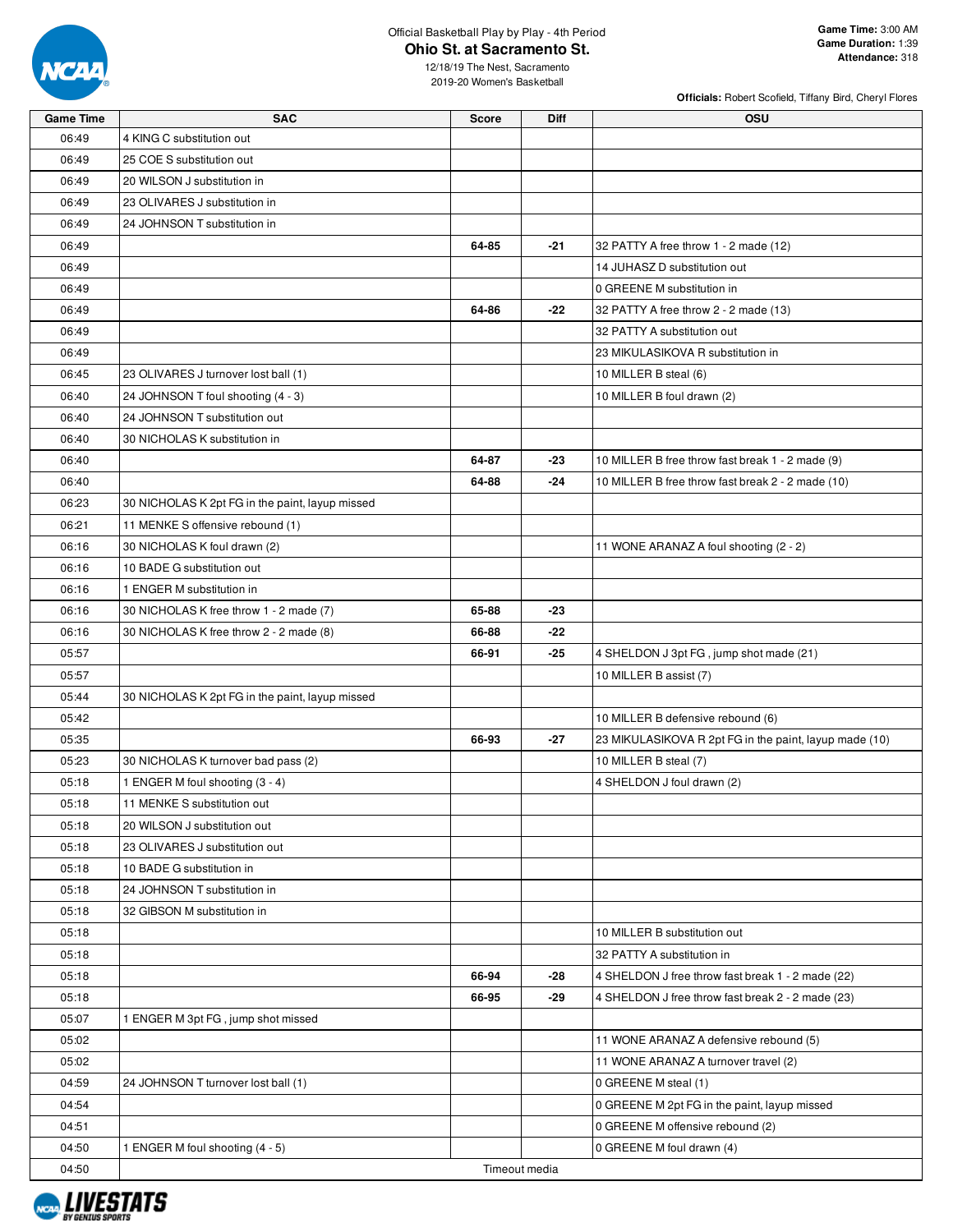

**Officials:** Robert Scofield, Tiffany Bird, Cheryl Flores

| <b>Game Time</b> | <b>SAC</b>                                             | <b>Score</b> | <b>Diff</b> | <b>OSU</b>                                             |
|------------------|--------------------------------------------------------|--------------|-------------|--------------------------------------------------------|
| 04:50            |                                                        | 66-96        | -30         | 0 GREENE M free throw 1 - 2 made (8)                   |
| 04:50            |                                                        | 66-97        | -31         | 0 GREENE M free throw 2 - 2 made (9)                   |
| 04:44            | 24 JOHNSON T 3pt FG, jump shot missed                  |              |             |                                                        |
| 04:40            |                                                        |              |             | 4 SHELDON J defensive rebound (5)                      |
| 04:32            |                                                        |              |             | 23 MIKULASIKOVA R 3pt FG, jump shot missed             |
| 04:27            |                                                        |              |             | 32 PATTY A offensive rebound (10)                      |
| 04:22            |                                                        | 66-99        | -33         | 23 MIKULASIKOVA R 2pt FG in the paint, layup made (12) |
| 04:07            | 10 BADE G substitution out                             |              |             |                                                        |
| 04:07            | 32 GIBSON M substitution out                           |              |             |                                                        |
| 04:07            | 4 KING C substitution in                               |              |             |                                                        |
| 04:07            | 33 ABNEY S substitution in                             |              |             |                                                        |
| 04:00            | 24 JOHNSON T 2pt FG in the paint, layup missed         |              |             |                                                        |
| 03:55            |                                                        |              |             | 23 MIKULASIKOVA R defensive rebound (3)                |
| 03:38            |                                                        | 66-101       | $-35$       | 23 MIKULASIKOVA R 2pt FG in the paint, layup made (14) |
| 03:26            | 24 JOHNSON T 3pt FG, jump shot missed                  |              |             |                                                        |
| 03:24            | 4 KING C offensive rebound (3)                         |              |             |                                                        |
| 03:23            | 4 KING C 2pt FG outside the paint, jump shot missed    |              |             |                                                        |
| 03:20            | 30 NICHOLAS K offensive rebound (7)                    |              |             |                                                        |
| 03:19            | 30 NICHOLAS K 2pt FG in the paint, layup missed        |              |             |                                                        |
| 03:16            |                                                        |              |             | 0 GREENE M defensive rebound (3)                       |
| 03:11            |                                                        |              |             | 0 GREENE M 2pt FG outside the paint, jump shot missed  |
| 03:06            |                                                        |              |             | 11 WONE ARANAZ A offensive rebound (6)                 |
| 03:06            |                                                        |              |             | 11 WONE ARANAZ A turnover travel (3)                   |
| 03:05            | 24 JOHNSON T substitution out                          |              |             |                                                        |
| 03:05            | 30 NICHOLAS K substitution out                         |              |             |                                                        |
| 03:05            | 33 ABNEY S substitution out                            |              |             |                                                        |
| 03:05            | 11 MENKE S substitution in                             |              |             |                                                        |
| 03:05            | 23 OLIVARES J substitution in                          |              |             |                                                        |
| 03:05            | 25 COE S substitution in                               |              |             |                                                        |
| 03:05            |                                                        |              |             | 4 SHELDON J substitution out                           |
| 03:05            |                                                        |              |             | 32 PATTY A substitution out                            |
| 03:05            |                                                        |              |             | 10 MILLER B substitution in                            |
|                  |                                                        |              |             |                                                        |
| 03:05            |                                                        |              |             | 14 JUHASZ D substitution in                            |
| 02:58            | 11 MENKE S 2pt FG outside the paint, jump shot blocked |              |             |                                                        |
| 02:58            |                                                        |              |             | 14 JUHASZ D block (3)                                  |
| 02:57            | 11 MENKE S offensive rebound (2)                       |              |             |                                                        |
| 02:56            | 33 ABNEY S 3pt FG, jump shot made (3)                  | 69-101       | -32         |                                                        |
| 02:56            | 4 KING C assist (2)                                    |              |             |                                                        |
| 02:42            |                                                        |              |             | 10 MILLER B 2pt FG outside the paint, jump shot missed |
| 02:40            | 25 COE S defensive rebound (2)                         |              |             |                                                        |
| 02:40            | 25 COE S turnover dribbling violation (1)              |              |             |                                                        |
| 02:40            | 23 OLIVARES J substitution out                         |              |             |                                                        |
| 02:40            | 33 ABNEY S substitution in                             |              |             |                                                        |
| 02:39            |                                                        | 69-104       | -35         | 10 MILLER B 3pt FG, jump shot made (13)                |
| 02:39            |                                                        |              |             | 0 GREENE M assist (3)                                  |
| 02:24            | 33 ABNEY S 3pt FG, jump shot made (6)                  | 72-104       | -32         |                                                        |
| 02:24            | 1 ENGER M assist (3)                                   |              |             |                                                        |
| 02:07            |                                                        |              |             | 10 MILLER B 3pt FG, jump shot missed                   |
| 02:04            | defensive rebound (38)                                 |              |             |                                                        |

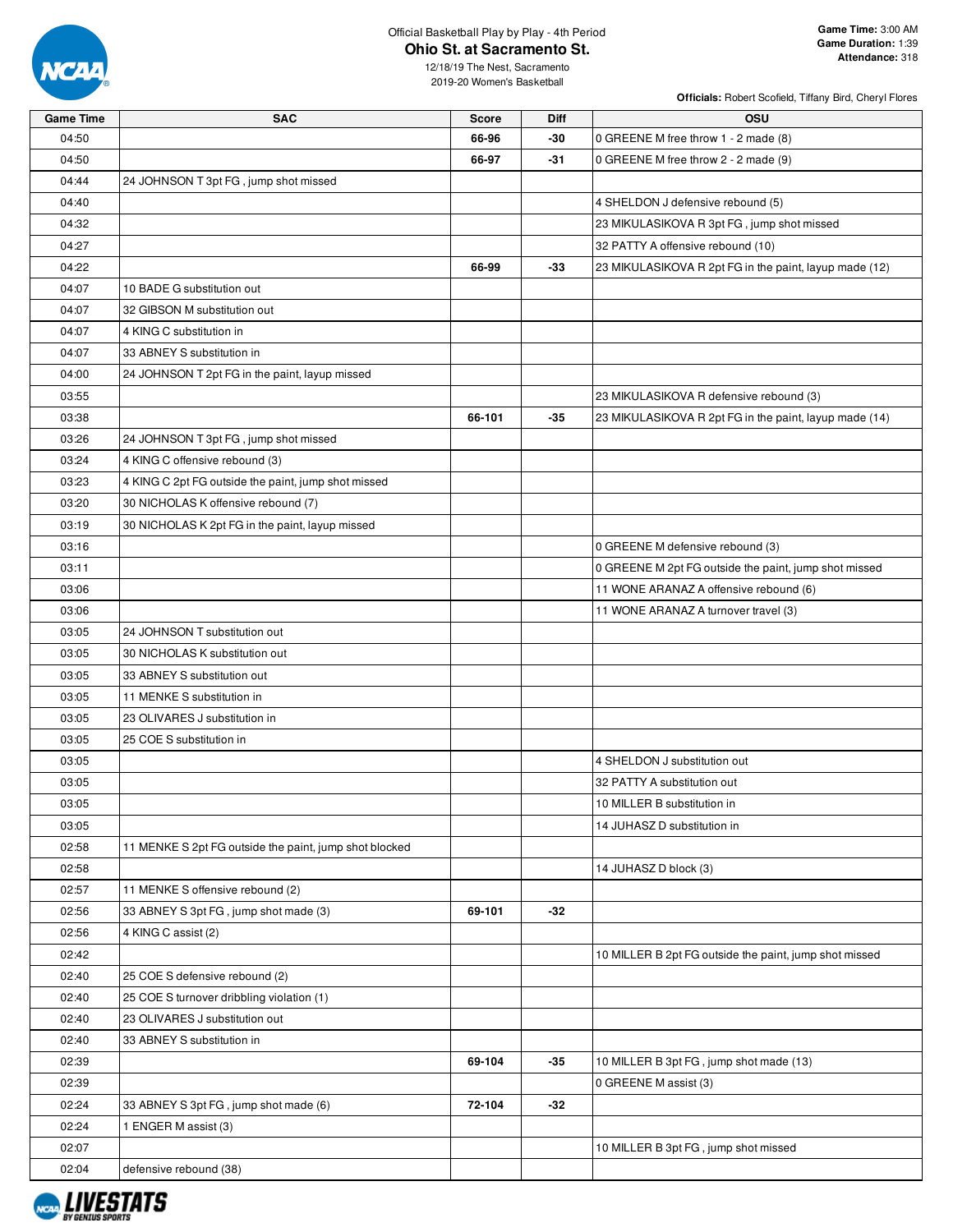

**Officials:** Robert Scofield, Tiffany Bird, Cheryl Flores

| 02:04<br>1 ENGER M substitution out<br>02:04<br>4 KING C substitution out<br>02:04<br>12 ENOCHS E substitution in<br>02:04<br>23 OLIVARES J substitution in<br>0 GREENE M steal (2)<br>01:56<br>12 ENOCHS E turnover bad pass (1)<br>01:56<br>0 GREENE M turnover lost ball (4)<br>01:54<br>33 ABNEY S 3pt FG, jump shot missed<br>01:49<br>14 JUHASZ D defensive rebound (14)<br>23 OLIVARES J steal (1)<br>10 MILLER B turnover bad pass (5)<br>01:39<br>01:34<br>23 OLIVARES J 2pt FG fast break in the paint, layup made (5)<br>74-104<br>$-30$<br>0 GREENE M 3pt FG, jump shot missed<br>01:23<br>01:19<br>33 ABNEY S defensive rebound (2)<br>01:15<br>11 MENKE S 3pt FG, jump shot missed<br>14 JUHASZ D defensive rebound (15)<br>01:09<br>23 OLIVARES J steal (2)<br>11 WONE ARANAZ A turnover lost ball (4)<br>01:04<br>01:03<br>23 OLIVARES J foul drawn (1)<br>23 MIKULASIKOVA R foul personal (3 - 3)<br>11 MENKE S substitution out<br>01:03<br>01:03<br>20 WILSON J substitution in<br>00:47<br>20 WILSON J 3pt FG, jump shot missed<br>10 MILLER B defensive rebound (7)<br>00:43<br>0 GREENE M 3pt FG, jump shot missed<br>00:38<br>14 JUHASZ D offensive rebound (16)<br>00:38<br>14 JUHASZ D 2pt FG in the paint, layup missed<br>00:29<br>00:26<br>25 COE S defensive rebound (3)<br>00:12<br>23 OLIVARES J turnover lost ball (2)<br>11 WONE ARANAZ A steal (1)<br><b>END OF GAME</b><br><b>SAC 74-104 OSU</b> | <b>Game Time</b> | <b>SAC</b> | <b>Score</b> | <b>Diff</b> | <b>OSU</b> |
|-------------------------------------------------------------------------------------------------------------------------------------------------------------------------------------------------------------------------------------------------------------------------------------------------------------------------------------------------------------------------------------------------------------------------------------------------------------------------------------------------------------------------------------------------------------------------------------------------------------------------------------------------------------------------------------------------------------------------------------------------------------------------------------------------------------------------------------------------------------------------------------------------------------------------------------------------------------------------------------------------------------------------------------------------------------------------------------------------------------------------------------------------------------------------------------------------------------------------------------------------------------------------------------------------------------------------------------------------------------------------------------------------------------------------------------|------------------|------------|--------------|-------------|------------|
|                                                                                                                                                                                                                                                                                                                                                                                                                                                                                                                                                                                                                                                                                                                                                                                                                                                                                                                                                                                                                                                                                                                                                                                                                                                                                                                                                                                                                                     |                  |            |              |             |            |
|                                                                                                                                                                                                                                                                                                                                                                                                                                                                                                                                                                                                                                                                                                                                                                                                                                                                                                                                                                                                                                                                                                                                                                                                                                                                                                                                                                                                                                     |                  |            |              |             |            |
|                                                                                                                                                                                                                                                                                                                                                                                                                                                                                                                                                                                                                                                                                                                                                                                                                                                                                                                                                                                                                                                                                                                                                                                                                                                                                                                                                                                                                                     |                  |            |              |             |            |
|                                                                                                                                                                                                                                                                                                                                                                                                                                                                                                                                                                                                                                                                                                                                                                                                                                                                                                                                                                                                                                                                                                                                                                                                                                                                                                                                                                                                                                     |                  |            |              |             |            |
|                                                                                                                                                                                                                                                                                                                                                                                                                                                                                                                                                                                                                                                                                                                                                                                                                                                                                                                                                                                                                                                                                                                                                                                                                                                                                                                                                                                                                                     |                  |            |              |             |            |
|                                                                                                                                                                                                                                                                                                                                                                                                                                                                                                                                                                                                                                                                                                                                                                                                                                                                                                                                                                                                                                                                                                                                                                                                                                                                                                                                                                                                                                     |                  |            |              |             |            |
|                                                                                                                                                                                                                                                                                                                                                                                                                                                                                                                                                                                                                                                                                                                                                                                                                                                                                                                                                                                                                                                                                                                                                                                                                                                                                                                                                                                                                                     |                  |            |              |             |            |
|                                                                                                                                                                                                                                                                                                                                                                                                                                                                                                                                                                                                                                                                                                                                                                                                                                                                                                                                                                                                                                                                                                                                                                                                                                                                                                                                                                                                                                     |                  |            |              |             |            |
|                                                                                                                                                                                                                                                                                                                                                                                                                                                                                                                                                                                                                                                                                                                                                                                                                                                                                                                                                                                                                                                                                                                                                                                                                                                                                                                                                                                                                                     |                  |            |              |             |            |
|                                                                                                                                                                                                                                                                                                                                                                                                                                                                                                                                                                                                                                                                                                                                                                                                                                                                                                                                                                                                                                                                                                                                                                                                                                                                                                                                                                                                                                     |                  |            |              |             |            |
|                                                                                                                                                                                                                                                                                                                                                                                                                                                                                                                                                                                                                                                                                                                                                                                                                                                                                                                                                                                                                                                                                                                                                                                                                                                                                                                                                                                                                                     |                  |            |              |             |            |
|                                                                                                                                                                                                                                                                                                                                                                                                                                                                                                                                                                                                                                                                                                                                                                                                                                                                                                                                                                                                                                                                                                                                                                                                                                                                                                                                                                                                                                     |                  |            |              |             |            |
|                                                                                                                                                                                                                                                                                                                                                                                                                                                                                                                                                                                                                                                                                                                                                                                                                                                                                                                                                                                                                                                                                                                                                                                                                                                                                                                                                                                                                                     |                  |            |              |             |            |
|                                                                                                                                                                                                                                                                                                                                                                                                                                                                                                                                                                                                                                                                                                                                                                                                                                                                                                                                                                                                                                                                                                                                                                                                                                                                                                                                                                                                                                     |                  |            |              |             |            |
|                                                                                                                                                                                                                                                                                                                                                                                                                                                                                                                                                                                                                                                                                                                                                                                                                                                                                                                                                                                                                                                                                                                                                                                                                                                                                                                                                                                                                                     |                  |            |              |             |            |
|                                                                                                                                                                                                                                                                                                                                                                                                                                                                                                                                                                                                                                                                                                                                                                                                                                                                                                                                                                                                                                                                                                                                                                                                                                                                                                                                                                                                                                     |                  |            |              |             |            |
|                                                                                                                                                                                                                                                                                                                                                                                                                                                                                                                                                                                                                                                                                                                                                                                                                                                                                                                                                                                                                                                                                                                                                                                                                                                                                                                                                                                                                                     |                  |            |              |             |            |
|                                                                                                                                                                                                                                                                                                                                                                                                                                                                                                                                                                                                                                                                                                                                                                                                                                                                                                                                                                                                                                                                                                                                                                                                                                                                                                                                                                                                                                     |                  |            |              |             |            |
|                                                                                                                                                                                                                                                                                                                                                                                                                                                                                                                                                                                                                                                                                                                                                                                                                                                                                                                                                                                                                                                                                                                                                                                                                                                                                                                                                                                                                                     |                  |            |              |             |            |
|                                                                                                                                                                                                                                                                                                                                                                                                                                                                                                                                                                                                                                                                                                                                                                                                                                                                                                                                                                                                                                                                                                                                                                                                                                                                                                                                                                                                                                     |                  |            |              |             |            |
|                                                                                                                                                                                                                                                                                                                                                                                                                                                                                                                                                                                                                                                                                                                                                                                                                                                                                                                                                                                                                                                                                                                                                                                                                                                                                                                                                                                                                                     |                  |            |              |             |            |
|                                                                                                                                                                                                                                                                                                                                                                                                                                                                                                                                                                                                                                                                                                                                                                                                                                                                                                                                                                                                                                                                                                                                                                                                                                                                                                                                                                                                                                     |                  |            |              |             |            |
|                                                                                                                                                                                                                                                                                                                                                                                                                                                                                                                                                                                                                                                                                                                                                                                                                                                                                                                                                                                                                                                                                                                                                                                                                                                                                                                                                                                                                                     |                  |            |              |             |            |
|                                                                                                                                                                                                                                                                                                                                                                                                                                                                                                                                                                                                                                                                                                                                                                                                                                                                                                                                                                                                                                                                                                                                                                                                                                                                                                                                                                                                                                     |                  |            |              |             |            |
|                                                                                                                                                                                                                                                                                                                                                                                                                                                                                                                                                                                                                                                                                                                                                                                                                                                                                                                                                                                                                                                                                                                                                                                                                                                                                                                                                                                                                                     |                  |            |              |             |            |
|                                                                                                                                                                                                                                                                                                                                                                                                                                                                                                                                                                                                                                                                                                                                                                                                                                                                                                                                                                                                                                                                                                                                                                                                                                                                                                                                                                                                                                     |                  |            |              |             |            |
|                                                                                                                                                                                                                                                                                                                                                                                                                                                                                                                                                                                                                                                                                                                                                                                                                                                                                                                                                                                                                                                                                                                                                                                                                                                                                                                                                                                                                                     |                  |            |              |             |            |

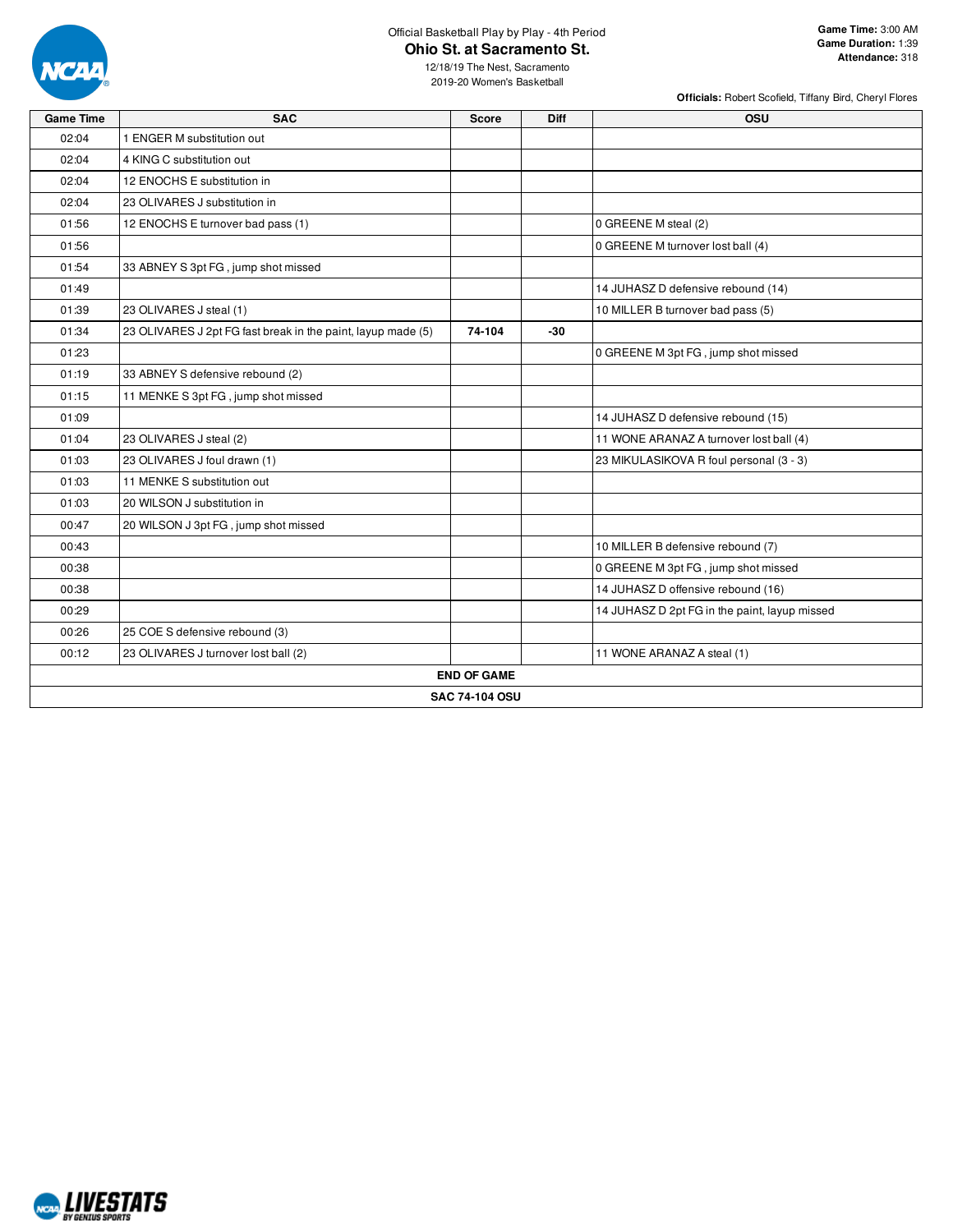

#### Official Basketball Box Score - 4th Period **Ohio St. at Sacramento St.**

**Officials:** Robert Scofield, Tiffany Bird, Cheryl Flores

|               |                       |    |       | FG       | 3P      | <b>FT</b>  |     |           | <b>Rebounds</b> |           | <b>Fouls</b> | ТP       | AS I | TO ST    |   |           | <b>Blocks</b>         |       |                 |
|---------------|-----------------------|----|-------|----------|---------|------------|-----|-----------|-----------------|-----------|--------------|----------|------|----------|---|-----------|-----------------------|-------|-----------------|
|               | NO. Name              |    | Min   | M-A      | M-A     | M-A        | OR. | <b>DR</b> | <b>TOT</b>      | <b>PF</b> | <b>FD</b>    |          |      |          |   | <b>BS</b> | <b>BA</b>             | $+/-$ | l4 <sup>t</sup> |
| 11            | Aixa Wone Aranaz      | F  | 09:39 | $0-0$    | $0-0$   | $0 - 0$    |     |           | 2               |           | 0            | 0        | 0    | 3        |   | 0         | 0                     | 11    |                 |
| 14            | Dorka Juhasz          | FI | 06:16 | $1-2$    | $0-0$   | $1-2$      |     | 4         | 5               | 0         |              | 3        |      |          | 0 |           | 0                     | -3    |                 |
| 32            | Aaliyah Patty         | FI | 05:24 | $0 - 1$  | $0-0$   | $2 - 2$    |     | 0         |                 | 0         |              | 2        | 0    | 0        | 0 |           |                       | 11    | G               |
|               | Jacy Sheldon          | G  | 06:55 | 1-1      | $1 - 1$ | $2 - 2$    | 0   |           |                 | 0         |              | 5        | 0    | 0        | 0 | $\Omega$  | 0                     | 16    |                 |
| 10            | <b>Braxtin Miller</b> | G. | 07:47 | $3-5$    | $1-2$   | $2 - 2$    | 0   | 2         | $\overline{c}$  | 0         |              | 9        |      |          | 2 | $\Omega$  | 0                     | 3     |                 |
| 0             | <b>Madison Greene</b> |    | 07:10 | $0 - 4$  | $0 - 2$ | $2 - 2$    |     |           | 2               |           |              | 2        |      |          | 2 | $\Omega$  | 0                     | 9     |                 |
| 23            | Rebeka Mikulasikova   |    | 06:49 | 3-4      | $0 - 1$ | $0-0$      | 0   |           |                 |           | $\Omega$     | 6        | 0    | 0        | 0 | 0         | 0                     | 8     |                 |
| Team          |                       |    |       |          |         |            |     | 0         |                 |           |              | $\Omega$ |      | $\Omega$ |   |           |                       |       |                 |
| <b>Totals</b> |                       |    |       | $8 - 17$ |         | $2-6$ 9-10 | 5   | 10        | 15              | 3         | 5            | 27       | 3    | 6        | 5 | 2         |                       | 11    |                 |
|               |                       |    |       |          |         |            |     |           |                 |           |              |          |      |          |   |           | Technical Fouls::NONE |       |                 |

|     | <b>Shooting By Period</b> |          |       |  |  |  |  |  |  |  |  |  |
|-----|---------------------------|----------|-------|--|--|--|--|--|--|--|--|--|
| ۸th | FG%                       | $8 - 17$ | 47.1% |  |  |  |  |  |  |  |  |  |
|     | 3PT%                      | $2-6$    | 33.3% |  |  |  |  |  |  |  |  |  |
|     | FT%                       | $9 - 10$ | 90%   |  |  |  |  |  |  |  |  |  |
|     | <b>GM FG%</b>             | $8 - 17$ | 47.1% |  |  |  |  |  |  |  |  |  |
|     | 3PT%                      | $2 - 6$  | 33.3% |  |  |  |  |  |  |  |  |  |
|     | FT%                       | $9 - 10$ | 90.0% |  |  |  |  |  |  |  |  |  |

Dead Ball Rebounds: 0, 0

### **Sacramento St. - 16**

|        |                       |       | FG       | 3P       | <b>FT</b> |                |                | <b>Rebounds</b> | <b>Fouls</b> |           | <b>TP</b> | <b>AS</b> | <b>TO</b> | <b>ST</b> | <b>Blocks</b> |                | $+/-$ |
|--------|-----------------------|-------|----------|----------|-----------|----------------|----------------|-----------------|--------------|-----------|-----------|-----------|-----------|-----------|---------------|----------------|-------|
|        | NO. Name              | Min   | M-A      | M-A      | M-A       | <b>OR</b>      | <b>DR</b>      | <b>TOT</b>      | <b>PF</b>    | <b>FD</b> |           |           |           |           | <b>BS</b>     | BA             |       |
| 30     | F<br>Kennedy Nicholas | 03:35 | $0 - 3$  | $0 - 0$  | $2 - 2$   |                | 0              |                 | 0            |           | 2         | 0         |           | 0         | 0             | $\Omega$       | $-13$ |
|        | Milee Enger<br>G      | 06:43 | $0 - 1$  | $0 - 1$  | $0 - 0$   | $\Omega$       | $\Omega$       | $\Omega$        | 3            | 0         | 0         |           | 0         | 0         | $\Omega$      | $\Omega$       | -10   |
| 4      | Camariah King<br>G    | 05:14 | $0 - 3$  | $0 - 2$  | $2 - 2$   | $\overline{2}$ | $\Omega$       | 2               | 0            |           | 2         | 2         | 0         |           | 0             | $\Omega$       | 0     |
| 11     | Summer Menke<br>G     | 05:14 | $0 - 3$  | $0 - 2$  | $0 - 0$   | $\overline{2}$ | $\Omega$       | $\overline{2}$  | 0            | 0         | 0         | 0         | 0         | 0         | $\Omega$      |                | -2    |
| 24     | Tiana Johnson<br>G    | 02:22 | $0 - 3$  | $0 - 2$  | $0 - 0$   | 0              | 0              | $\Omega$        |              | 0         | 0         | 0         |           | 0         | 0             | 0              | $-10$ |
| 10     | Gabi Bade             | 04:05 | $1-2$    | $0 - 1$  | $0-0$     |                | $\Omega$       |                 | 0            | 0         | 2         | 0         | 0         | 0         | $\Omega$      | $\Omega$       | -9    |
| 20     | Jakira Wilson         | 02:34 | $0 - 1$  | $0 - 1$  | $0 - 0$   | 0              | 0              | $\Omega$        | 0            | 0         | 0         | 0         | 0         | 0         | 0             | 0              | $-7$  |
| 23     | Jordan Olivares       | 04:00 | $1 - 1$  | $0 - 0$  | $0 - 0$   | $\Omega$       | $\Omega$       | $\Omega$        | 0            |           | 2         | 0         | 2         | 2         | 0             | 0              | -2    |
| 32     | Milia Gibson          | 02:41 | $0 - 0$  | $0 - 0$  | $0 - 0$   | 0              |                |                 | $\Omega$     | 0         | 0         | 0         | 0         | 0         | 0             | 0              | $-7$  |
| 33     | Sarah Abney           | 05:12 | $2 - 4$  | $2 - 4$  | $0-0$     |                |                | 2               | 0            | 0         | 6         | 0         | 0         | 0         | 0             |                | -1    |
| 25     | Sharaya Coe           | 06:16 | 1-1      | $0 - 0$  | $0-0$     | $\Omega$       | $\overline{2}$ | $\overline{2}$  | 1            | 0         | 2         | 0         |           | 0         |               | $\Omega$       | 4     |
| 12     | <b>Emily Enochs</b>   | 02:04 | $0-0$    | $0 - 0$  | $0 - 0$   | 0              | $\Omega$       | $\Omega$        | 0            | 0         | 0         | 0         |           | 0         | 0             | 0              | 2     |
| Team   |                       |       |          |          |           | 0              |                |                 |              |           | 0         |           | 0         |           |               |                |       |
| Totals |                       |       | $5 - 22$ | $2 - 13$ | $4 - 4$   |                | 5              | 12              | 5            | 3         | 16        | 3         | 6         | 3         |               | $\overline{c}$ | $-11$ |

| <b>Shooting By Period</b> |        |          |        |  |  |  |  |  |  |  |  |
|---------------------------|--------|----------|--------|--|--|--|--|--|--|--|--|
| ۸th                       | FG%    | $5-22$   | 22.7%  |  |  |  |  |  |  |  |  |
|                           | 3PT%   | $2 - 13$ | 15.4%  |  |  |  |  |  |  |  |  |
|                           | FT%    | 4-4      | 100%   |  |  |  |  |  |  |  |  |
|                           | GM FG% | $5-22$   | 22.7%  |  |  |  |  |  |  |  |  |
|                           | 3PT%   | $2 - 13$ | 15.4%  |  |  |  |  |  |  |  |  |
|                           | FT%    | $4 - 4$  | 100.0% |  |  |  |  |  |  |  |  |

Dead Ball Rebounds: 0, 0

|                                                                  | OSU   | <b>SAC</b>                                          |                       |   |                |                                 |     |     |
|------------------------------------------------------------------|-------|-----------------------------------------------------|-----------------------|---|----------------|---------------------------------|-----|-----|
|                                                                  |       |                                                     | <b>Points from</b>    |   | <b>OSU SAC</b> | <b>Period by Period Scoring</b> |     |     |
| <b>Biggest lead</b>                                              |       | 35 (4 <sup>th</sup> 3:38) 0 (1 <sup>st</sup> 10:00) | <b>Turnovers</b>      | 9 |                |                                 | 4th | TOT |
| <b>Best Scoring Run</b> $13(4^{th}3:38)$ 5(4 <sup>th</sup> 1:34) |       |                                                     | Paint                 | 8 | 6              |                                 |     |     |
| <b>Lead Changes</b>                                              |       |                                                     | <b>Second Chancel</b> |   | 11             | OSU                             | 27  | 27  |
| <b>Times Tied</b>                                                |       |                                                     | <b>Fast Breaks</b>    |   |                | <b>SAC</b>                      |     | 16  |
| <b>Time with Lead</b>                                            | 09:48 | 00:00                                               | <b>Bench</b>          |   | 12             |                                 | 16  |     |

**Technical Fouls:**:NONE

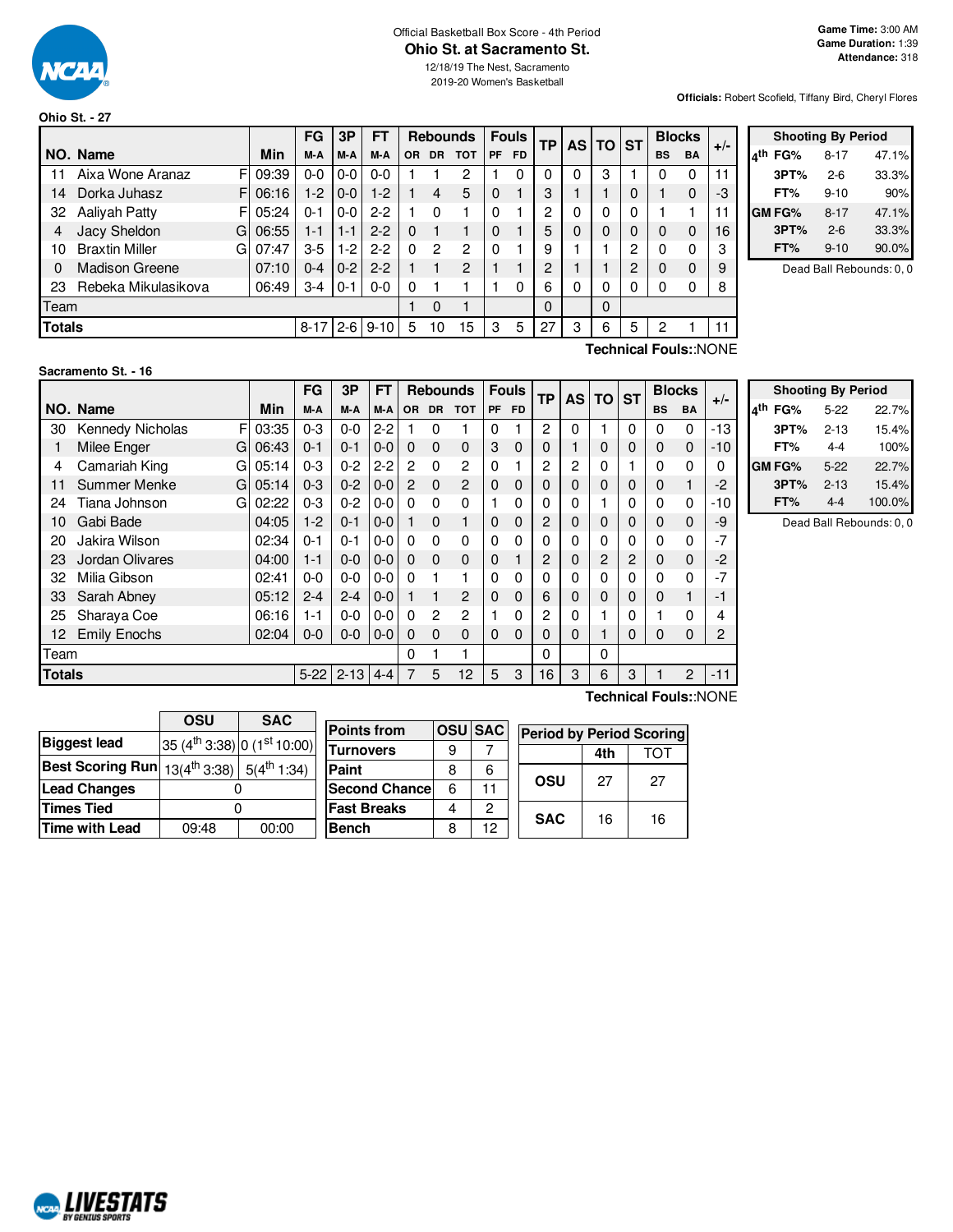

#### Official Basketball Box Score - Second Half **Ohio St. at Sacramento St.** 12/18/19 The Nest, Sacramento

2019-20 Women's Basketball

**Officials:** Robert Scofield, Tiffany Bird, Cheryl Flores

| Ohio St. - 54 |  |  |
|---------------|--|--|
|               |  |  |

|               |                             |             | <b>FG</b>  | 3P      | FΤ        |                |           | <b>Rebounds</b> |                | <b>Fouls</b> | TP I     | AS TO ST |   |   |           | <b>Blocks</b> |       |                          |               | <b>Shooting By Period</b> |       |
|---------------|-----------------------------|-------------|------------|---------|-----------|----------------|-----------|-----------------|----------------|--------------|----------|----------|---|---|-----------|---------------|-------|--------------------------|---------------|---------------------------|-------|
|               | <b>NO. Name</b>             | Min         | M-A        | M-A     | M-A       | OR.            | <b>DR</b> | <b>TOT</b>      |                | PF FD        |          |          |   |   | <b>BS</b> | <b>BA</b>     | $+/-$ | 3rd                      | FG%           | $11 - 19$                 | 57.9% |
| 11            | Aixa Wone Aranaz<br>F       | 16:50       | 0-2        | $0-0$   | 0-0       |                |           | ◠               | 2              |              |          |          | 3 |   |           | 0             | 22    |                          | 3PT%          | $1-5$                     | 20.0% |
| 14            | Dorka Juhasz                | FI<br>14:27 | $6 - 8$    | $0-0$   | $3-5$     | $\overline{2}$ | 8         | 10              | 0              | 4            | 15       | 2        |   |   |           | 0             | 4     |                          | FT%           | $4 - 5$                   | 80%   |
| 32            | Aaliyah Patty<br>FI         | 11:08       | 3-4        | $1 - 1$ | $4 - 4$   | $\mathbf{2}$   |           | 6               | 0              | 2            |          |          | 0 |   | 2         |               |       | $\mathbf{A}^{\text{th}}$ | FG%           | $8 - 17$                  | 47.1% |
|               | Jacy Sheldon<br>Gl          | 15:06       | $2 - 2$    | 1-1     | $2 - 2$   |                | 2         | 2               |                |              | ⇁        |          | 0 |   |           | 0             | 22    |                          | 3PT%          | $2 - 6$                   | 33.3% |
| 10            | <b>Braxtin Miller</b><br>GI | 16:20       | $3 - 7$    | $1-3$   | $2 - 2$   |                | 2         | 0               | 0              |              | 9        | 3        |   | 3 |           | 0             | 10    |                          | FT%           | $9 - 10$                  | 90%   |
|               | <b>Madison Greene</b>       | 13:15       | $0 - 7$    | $0 - 5$ | $2 - 2$   |                |           | 2               | 4              | 2            | 2        |          | 3 | 2 | 0         | 0             | 18    |                          | <b>GM FG%</b> | 19-36                     | 52.8% |
| 23            | Rebeka Mikulasikova         | 12:54       | $5-6$      | 0-1     | 0-0       |                | 2         | 2               | $\overline{2}$ | 0            | 10       | 2        |   |   |           | 0             |       |                          | 3PT%          | $3 - 11$                  | 27.3% |
| Team          |                             |             |            |         |           |                |           | 2               |                |              | $\Omega$ |          |   |   |           |               |       |                          | FT%           | $13 - 15$                 | 86.7% |
| <b>Totals</b> |                             |             | 19-36 3-11 |         | $13 - 15$ |                | 21        | 28              | 9              | 10           | 54       | 10       | 9 | 6 |           |               | 22    |                          |               | Dead Ball Rebounds: 0, 0  |       |

| لماک   | FG%    | $11 - 19$ | 57.9% |
|--------|--------|-----------|-------|
|        | 3PT%   | 1-5       | 20.0% |
|        | FT%    | 4-5       | 80%   |
| $A$ th | FG%    | $8 - 17$  | 47.1% |
|        | 3PT%   | $2 - 6$   | 33.3% |
|        | FT%    | $9 - 10$  | 90%   |
|        | GM FG% | 19-36     | 52.8% |
|        | 3PT%   | $3 - 11$  | 27.3% |
|        | FT%    | $13 - 15$ | 86.7% |

**Sacramento St. - 32**

|        |                       |       | FG       | 3P       | FT      |                |             | <b>Rebounds</b> |             | <b>Fouls</b>   | <b>TP</b> | AS TO          |          | <b>ST</b>      | <b>Blocks</b> |                | $+/-$ |
|--------|-----------------------|-------|----------|----------|---------|----------------|-------------|-----------------|-------------|----------------|-----------|----------------|----------|----------------|---------------|----------------|-------|
|        | NO. Name              | Min   | M-A      | M-A      | M-A     | <b>OR</b>      | <b>DR</b>   | <b>TOT</b>      | <b>PF</b>   | <b>FD</b>      |           |                |          |                | <b>BS</b>     | <b>BA</b>      |       |
| 30     | F<br>Kennedy Nicholas | 05:29 | $2 - 5$  | $1 - 1$  | $2 - 2$ |                |             | 2               | 2           |                |           | $\Omega$       |          | $\Omega$       | 0             | 0              | $-7$  |
|        | Milee Enger<br>G      | 14:08 | $0 - 3$  | $0 - 3$  | $0 - 0$ | $\Omega$       | $\Omega$    | $\mathbf 0$     | 4           |                | 0         |                |          |                | 0             | 0              | -18   |
| 4      | Camariah King<br>GI   | 12:50 | $1-6$    | $0 - 4$  | 4-4     | $\mathcal{P}$  |             | 3               | 0           | 2              | 6         | $\overline{c}$ | 0        |                | 0             | 0              | -10   |
| 11     | Summer Menke<br>GI    | 12:00 | $0 - 5$  | $0 - 4$  | $2 - 4$ | $\overline{2}$ | $\mathbf 0$ | $\overline{c}$  | 0           | $\overline{2}$ | 2         | 0              | 0        | 0              | 0             | 1              | -11   |
| 24     | Tiana Johnson<br>GI   | 08:47 | $0 - 6$  | $0 - 2$  | $0-0$   |                | 2           | 3               | 3           | 0              | 0         | 0              |          | 0              | 0             | $\overline{2}$ | -26   |
| 10     | Gabi Bade             | 10:17 | $2 - 5$  | $1 - 4$  | $2 - 2$ |                |             | $\overline{c}$  | 0           |                |           |                | 0        | 0              | $\mathbf 0$   | $\mathbf 0$    | $-15$ |
| 32     | Milia Gibson          | 06:34 | $0-0$    | $0-0$    | $0 - 0$ |                |             | $\overline{c}$  | $\mathbf 0$ | 0              | 0         | 0              |          | 0              | 0             | 0              | -14   |
| 20     | Jakira Wilson         | 06:47 | $0 - 4$  | $0 - 4$  | $0 - 0$ | $\Omega$       | $\Omega$    | $\mathbf 0$     | 0           | $\mathbf 0$    | 0         |                | 0        |                | $\mathbf 0$   | 0              | $-15$ |
| 25     | Sharaya Coe           | 09:30 | $1 - 1$  | $0-0$    | $0 - 0$ | $\Omega$       | 3           | 3               |             |                | 2         | 0              |          | 0              | 1             | 0              |       |
| 23     | Jordan Olivares       | 05:26 | $1 - 1$  | $0 - 0$  | $0 - 0$ | $\Omega$       | $\Omega$    | $\mathbf 0$     | 0           |                | 2         | 0              | 2        | $\overline{c}$ | $\mathbf 0$   | $\mathbf 0$    | $-2$  |
| 33     | Sarah Abney           | 06:08 | $2 - 4$  | $2 - 4$  | $0 - 0$ |                |             | $\overline{c}$  | $\Omega$    | $\Omega$       | 6         | 0              | $\Omega$ | 0              | 0             | 1              | -1    |
| 12     | <b>Emily Enochs</b>   | 02:04 | $0 - 0$  | $0 - 0$  | $0 - 0$ | 0              | $\Omega$    | $\Omega$        | $\Omega$    | $\Omega$       | 0         | 0              |          | 0              | $\Omega$      | $\Omega$       | 2     |
| Team   |                       |       |          |          |         |                | 2           | 3               |             |                | $\Omega$  |                | $\Omega$ |                |               |                |       |
| Totals |                       |       | $9 - 40$ | $4 - 26$ | $10-12$ | 10             | 12          | 22              | 10          | 9              | 32        | 5              | 8        | 5              |               | 4              | $-22$ |

**Technical Fouls:**:NONE

|     |        | <b>Shooting By Period</b> |       |
|-----|--------|---------------------------|-------|
| 3rd | FG%    | $4 - 18$                  | 22.2% |
|     | 3PT%   | $2 - 13$                  | 15.4% |
|     | FT%    | 6-8                       | 75%   |
| ⊿th | FG%    | 5-22                      | 22.7% |
|     | 3PT%   | $2 - 13$                  | 15.4% |
|     | FT%    | $4 - 4$                   | 100%  |
|     | GM FG% | $9 - 40$                  | 22.5% |
|     | 3PT%   | $4 - 26$                  | 15.4% |
|     | FT%    | $10 - 12$                 | 83.3% |

Dead Ball Rebounds: 2, 0

|                                                                  | OSU                            | <b>SAC</b> |                       |                 |                |                                 |     |     |     |  |  |  |  |  |
|------------------------------------------------------------------|--------------------------------|------------|-----------------------|-----------------|----------------|---------------------------------|-----|-----|-----|--|--|--|--|--|
|                                                                  |                                |            | <b>Points from</b>    |                 | <b>OSU</b> SAC | <b>Period by Period Scoring</b> |     |     |     |  |  |  |  |  |
| <b>Biggest lead</b>                                              | $35(4th 3:38)$ 0 $(1st 10:00)$ |            | <b>Turnovers</b>      |                 | 12             |                                 |     |     |     |  |  |  |  |  |
|                                                                  |                                |            |                       |                 |                |                                 | 3rd | 4th | тот |  |  |  |  |  |
| <b>Best Scoring Run</b> $13(4^{th}3:38)$ 5(4 <sup>th</sup> 9:39) |                                |            | Paint                 | 28              | 8              |                                 |     |     |     |  |  |  |  |  |
| <b>Lead Changes</b>                                              |                                |            | <b>Second Chancel</b> | 10 <sup>1</sup> |                | OSU                             | 27  | 27  | 54  |  |  |  |  |  |
| <b>Times Tied</b>                                                |                                |            | <b>Fast Breaks</b>    | 6               | 4              | <b>SAC</b>                      | 16  |     |     |  |  |  |  |  |
| Time with Lead                                                   | 19:44                          | 00:00      | <b>Bench</b>          | 12              | 17             |                                 |     | 16  | 32  |  |  |  |  |  |

**Technical Fouls:**:NONE

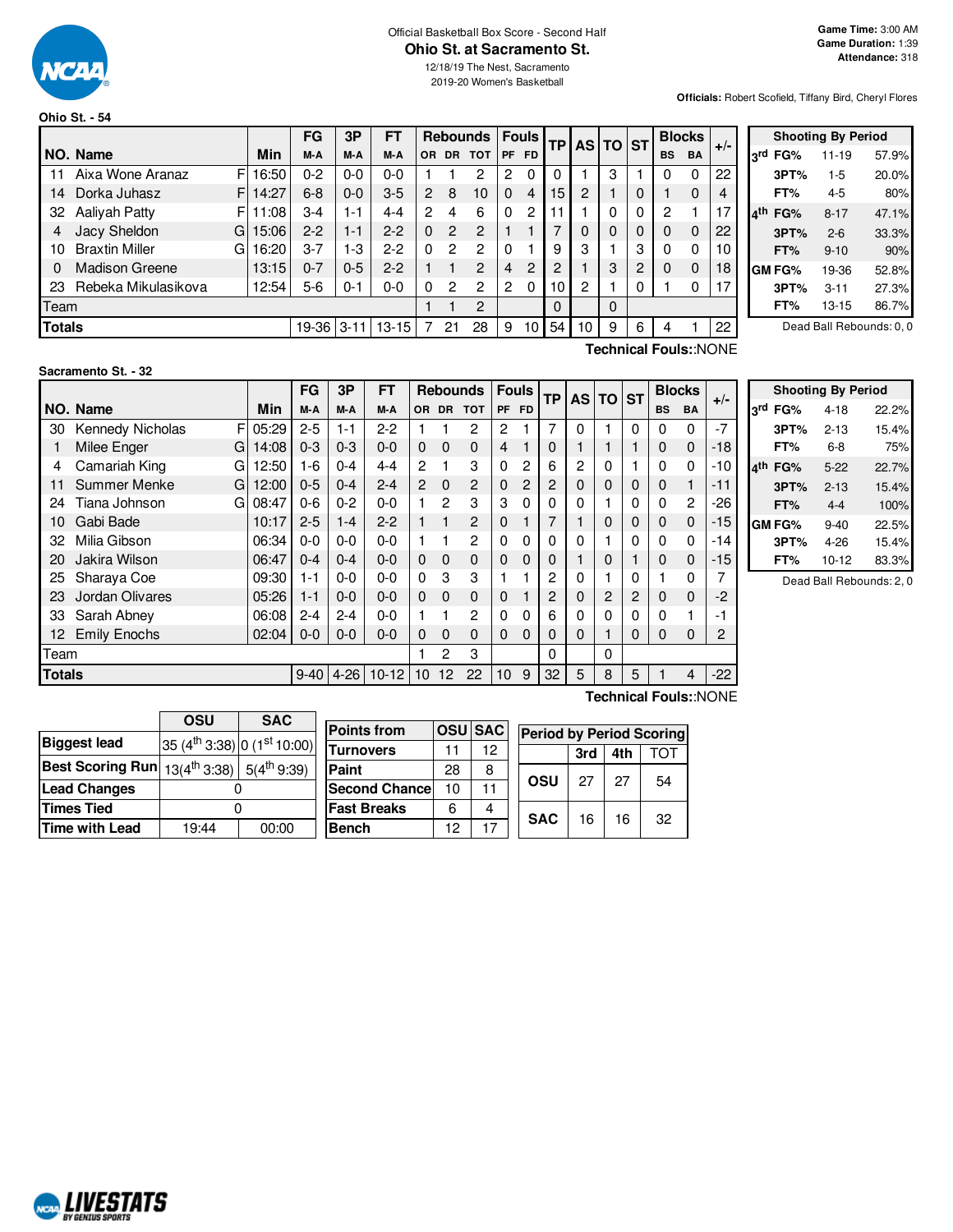

2019-20 Women's Basketball

**Officials:** Robert Scofield, Tiffany Bird, Cheryl Flores

{ Players => 1, 3, 4, 5, 10, 11, 12, 14, 15, 20, 22, 23, 24, 25, 30, 32, 33; } FG Types => All; Results => All;

{ Players => 0, 1, 3, 4, 5, 10, 11, 12, 14, 23, 24, 32, 33; } FG Types => All;  $Results = > All;$ 



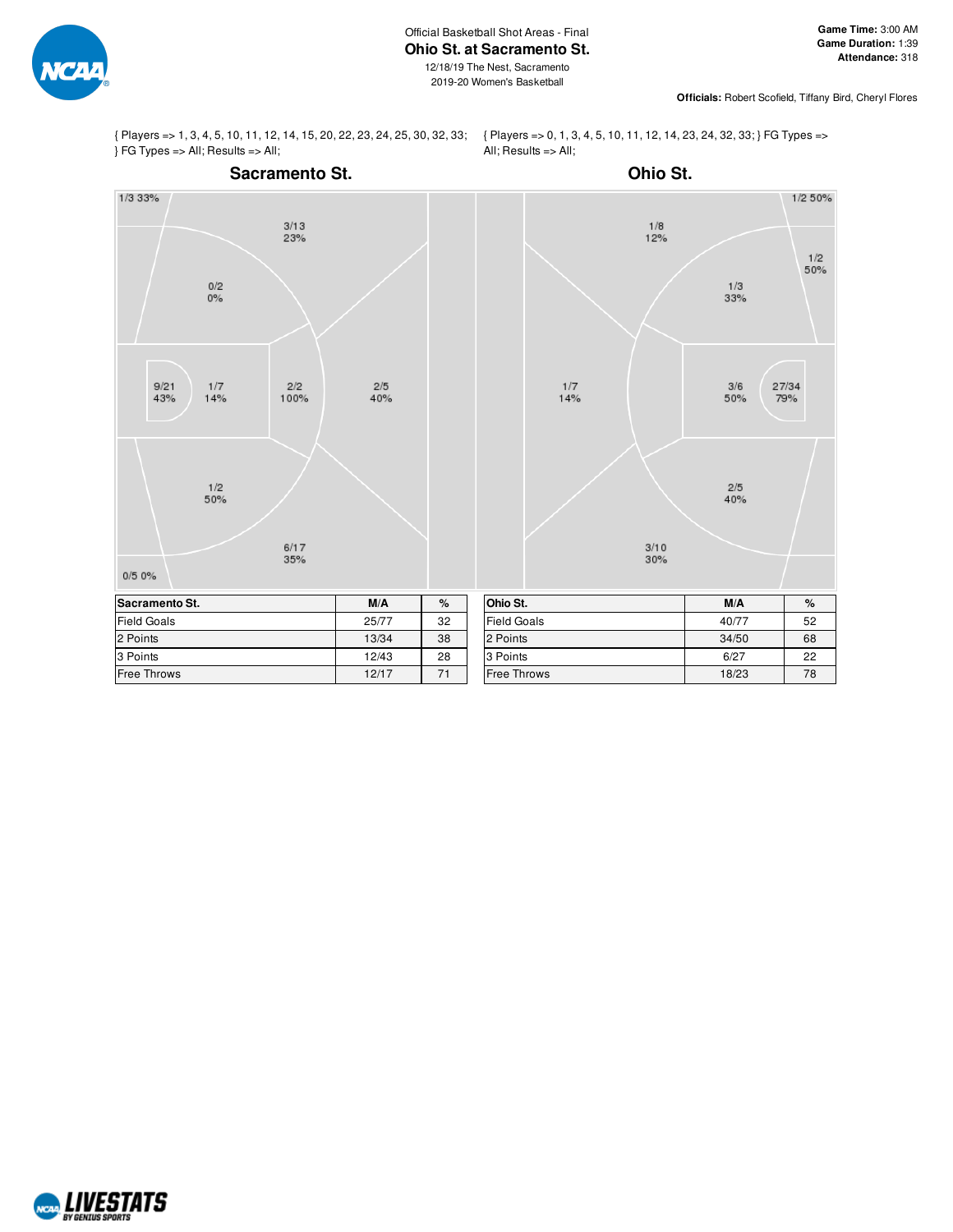

12/18/19 The Nest, Sacramento 2019-20 Women's Basketball

**Officials:** Robert Scofield, Tiffany Bird, Cheryl Flores

# **Ohio St.**

| <b>No</b> | <b>Name</b>           |       | <b>Mins</b> |           | <b>Score</b> |    | <b>Points Diff</b> |      | <b>Points per Min</b> |    | <b>Assists</b> |    | <b>Rebounds</b> |           | <b>Steals</b> |    | Turnovers |
|-----------|-----------------------|-------|-------------|-----------|--------------|----|--------------------|------|-----------------------|----|----------------|----|-----------------|-----------|---------------|----|-----------|
|           |                       | On    | Off         | On        | Off          | On | Off                | On   | Off                   | On | Off            | On | Off             | On        | Off           | On | Off       |
| 0         | <b>Madison Greene</b> | 27:30 | 12:30       | $73 - 55$ | $31 - 19$    | 18 | 12                 | 2.65 | 2.48                  | 18 |                | 36 | 18              | <b>CI</b> | C             | 13 |           |
| 4         | Jacy Sheldon          | 32:30 | 07:30       | $84 - 59$ | $20 - 15$    | 25 |                    | 2.58 | 2.67                  | 20 | 5              | 45 | 9               |           |               | 14 |           |
| 10        | <b>Braxtin Miller</b> | 35:16 | 04:44       | $86 - 69$ | $18 - 5$     | 17 | 13                 | 2.44 | 3.80                  | 23 | C              | 44 | 10              | 10        |               | 16 | C         |
| 11        | Aixa Wone Aranaz      | 28:27 | 11:33       | $79 - 47$ | $25 - 27$    | 32 | $-2$               | 2.78 | 2.16                  | 16 | 9              | 39 | 15              | ◠         | <sub>O</sub>  |    |           |
| 14        | Dorka Juhasz          | 30:45 | 09:15       | $72 - 57$ | $32 - 17$    | 15 | 15                 | 2.34 | 3.46                  | 19 | 6              |    | 13              | 8         | 6             | 14 |           |
| 23        | Rebeka Mikulasikova   | 21:41 | 18:19       | $57 - 45$ | $47 - 29$    | 12 | 18                 | 2.63 | 2.57                  | 14 |                | 32 | 22              | 10        | 4             | 10 | 8         |
| 32        | <b>Aalivah Patty</b>  | 23:51 | 16:09       | $69 - 38$ | $35 - 36$    | 31 | - 1                | 2.89 | 2.17                  | 15 | 10             | 33 | 21              | 5         | 9             | 12 | 6         |

# **Sacramento St.**

| <b>No</b>      | Name                    |       | <b>Mins</b> |           | <b>Score</b> |                | <b>Points Diff</b> |      | Points per Min |                | <b>Assists</b> |                | <b>Rebounds</b> |                | <b>Steals</b>  |                          | <b>Turnovers</b> |
|----------------|-------------------------|-------|-------------|-----------|--------------|----------------|--------------------|------|----------------|----------------|----------------|----------------|-----------------|----------------|----------------|--------------------------|------------------|
|                |                         | On    | Off         | On        | Off          | On             | Off                | On   | Off            | On             | Off            | On             | Off             | On             | Off            | On                       | <b>Off</b>       |
|                | Milee Enger             | 24:31 | 15:29       | $47 - 60$ | $27 - 44$    | $-13$          | $-17$              | 1.92 | 1.74           | 10             | 3              | 26             | 14              | 3              | 6              | 12                       | 8                |
| $\overline{4}$ | Camariah King           | 23:42 | 16:18       | $38 - 63$ | $36 - 41$    | $-25$          | $-5$               | 1.60 | 2.21           | 6              |                | 26             | 14              | 3              | 6              | $\overline{\phantom{0}}$ | 13               |
| 5              | Brooke Panfili          | 02:37 | 37:23       | $5 - 12$  | $69 - 92$    | $-7$           | $-23$              | 1.91 | 1.85           |                | 12             |                | 39              | $\Omega$       | 9              | 3                        | 17               |
| 10             | Gabi Bade               | 24:45 | 15:15       | $52 - 69$ | $22 - 35$    | $-17$          | $-13$              | 2.10 | 1.44           | 9              | 4              | 25             | 15              | 6              | 3              | 14                       | 6                |
| 11             | Summer Menke            | 25:48 | 14:12       | $57 - 67$ | $17 - 37$    | $-10$          | $-20$              | 2.21 | .20            | 12             |                | 27             | 13              | 6              | 3              | 15                       | 5                |
| 12             | <b>Emily Enochs</b>     | 02:04 | 37:56       | $2 - 0$   | $72 - 104$   | $\overline{2}$ | $-32$              | 0.97 | 1.90           | $\Omega$       | 13             | $\overline{2}$ | 38              | $\overline{2}$ | $\overline{ }$ | 2                        | 18               |
| 20             | Jakira Wilson           | 13:59 | 26:01       | $21 - 41$ | $53 - 63$    | $-20$          | $-10$              | 1.50 | 2.04           | 5              | 8              | 14             | 26              | 2              |                | 8                        | 12               |
| 23             | Jordan Olivares         | 10:28 | 29:32       | $19 - 27$ | $55 - 77$    | -8             | $-22$              | 1.82 | 1.86           | 4              | 9              | 12             | 28              | 4              | 5              | $\overline{\phantom{a}}$ | 13               |
| 24             | Tiana Johnson           | 19:08 | 20:52       | $21 - 58$ | $53 - 46$    | $-37$          | 7                  | 1.10 | 2.54           | $\overline{2}$ |                | 16             | 24              | 2              | ⇁              | 10                       | 10               |
| 25             | Sharaya Coe             | 09:30 | 30:30       | $21 - 14$ | $53 - 90$    | 7              | $-37$              | 2.21 | 1.74           | 4              | 9              | 12             | 28              | 5              | 4              | 3                        | 17               |
| 30             | <b>Kennedy Nicholas</b> | 17:56 | 22:04       | $37 - 46$ | $37 - 58$    | -9             | $-21$              | 2.06 | 1.68           | 7              | 6              | 18             | 22              | $\overline{2}$ | 7              | 9                        | 11               |
| 32             | Milia Gibson            | 16:02 | 23:58       | $29 - 45$ | $45 - 59$    | $-16$          | $-14$              | 1.81 | 1.88           | 4              | 9              | 12             | 28              | 4              | 5              | 8                        | 12               |
| 33             | Sarah Abnev             | 09:30 | 30:30       | $21 - 18$ | $53 - 86$    | 3              | $-33$              | 2.21 | 1.74           |                | 12             | 9              | 31              | 6              | 3              | 2                        | 18               |

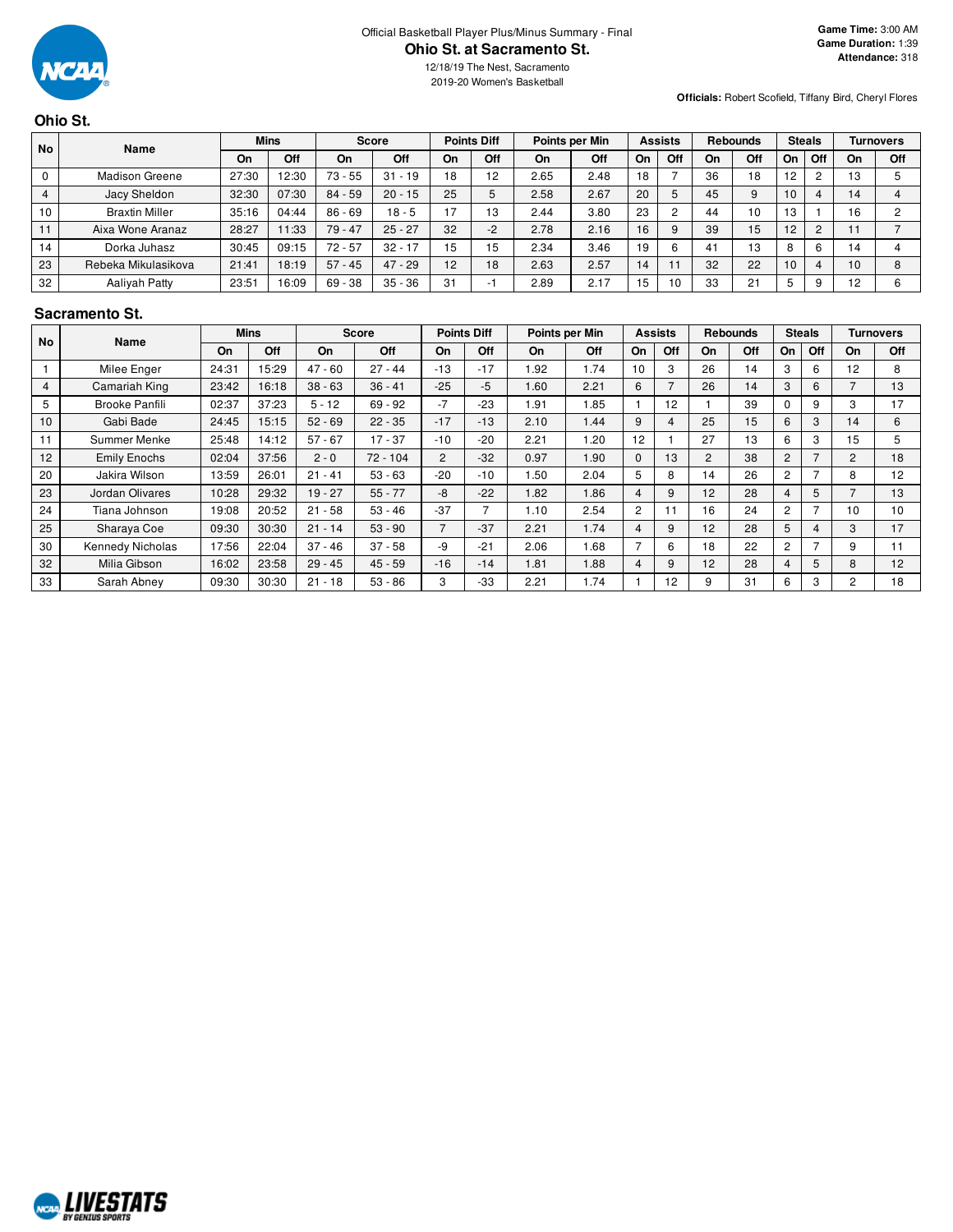

**Officials:** Robert Scofield, Tiffany Bird, Cheryl Flores

# Players => 0, 1, 3, 4, 5, 10, 11, 12, 14, 23, 24, 32, 33FG Types=>AllResults=>All **Ohio St.**



**Blow Up Chart**



| <b>O</b> Made | (N) Missed |
|---------------|------------|
|---------------|------------|

N - Player Number

| Ohio St.           | M/A   | $\%$ | Ohio St.                 | M/A        | %   |
|--------------------|-------|------|--------------------------|------------|-----|
| <b>Field Goals</b> | 40/77 | 52   | Points in the Paint      | 60(30/40)  | 75  |
| 2 Points           | 34/50 | 68   | <b>Fast Break Points</b> | 20(13/13)  | 100 |
| 3 Points           | 6/27  | 22   | Second Chance Points     | 18 (11/16) | 69  |
| <b>Free Throws</b> | 18/23 | 78   | <b>Effective FG%</b>     | 56         |     |

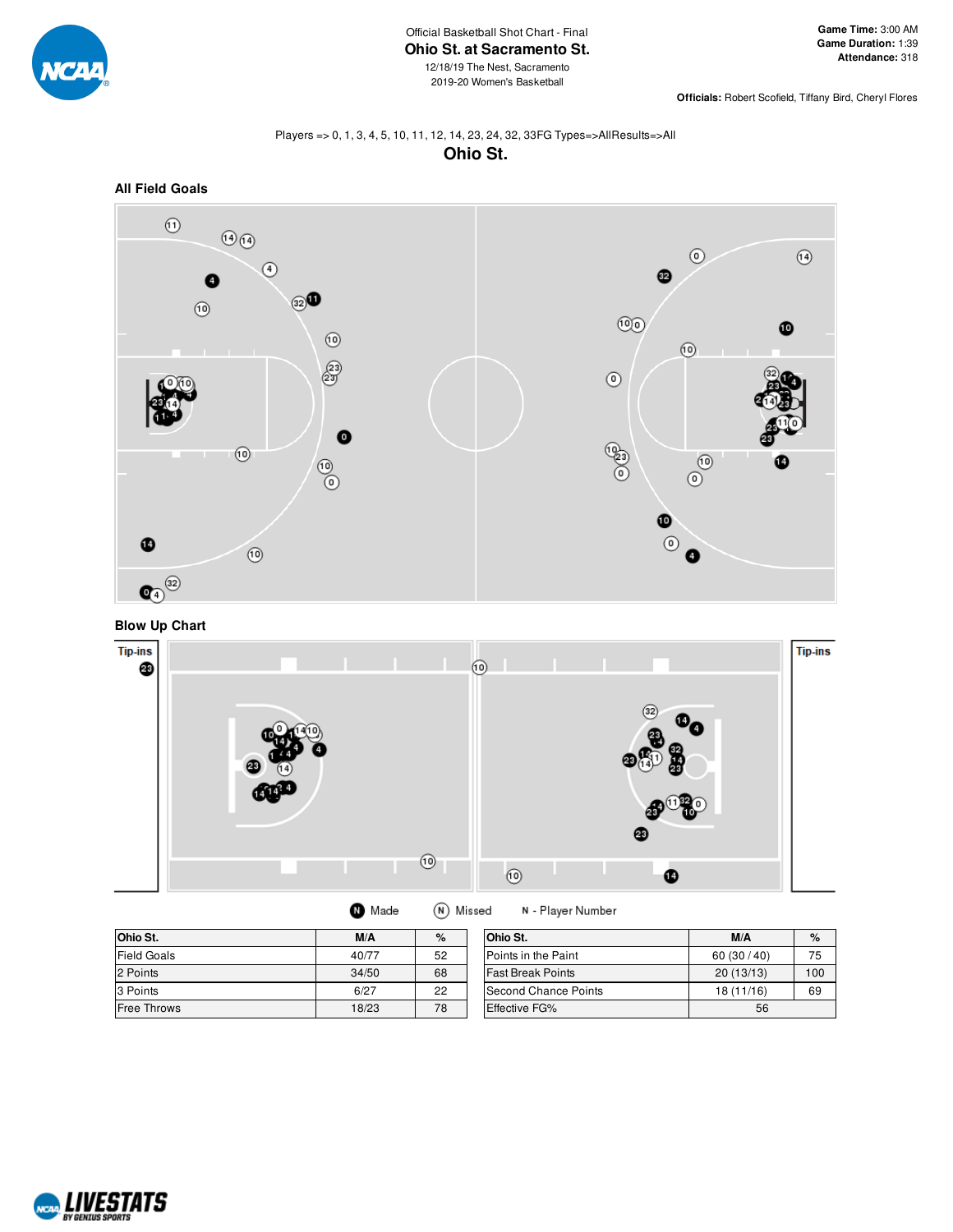

2019-20 Women's Basketball

**Officials:** Robert Scofield, Tiffany Bird, Cheryl Flores

#### Players => 1, 3, 4, 5, 10, 11, 12, 14, 15, 20, 22, 23, 24, 25, 30, 32, 33FG Types=>AllResults=>All

### **Sacramento St.**









| <b>Sacramento St.</b> | M/A   | $\%$ | Sacramento St.           | M/A        | %   |
|-----------------------|-------|------|--------------------------|------------|-----|
| <b>Field Goals</b>    | 25/77 | 32   | Points in the Paint      | 20(10/28)  | 36  |
| 2 Points              | 13/34 | 38   | <b>Fast Break Points</b> | 24 (10/10) | 100 |
| 3 Points              | 12/43 | 28   | Second Chance Points     | 19 (12/18) | 67  |
| <b>Free Throws</b>    | 12/17 | 71   | <b>Effective FG%</b>     | 40         |     |

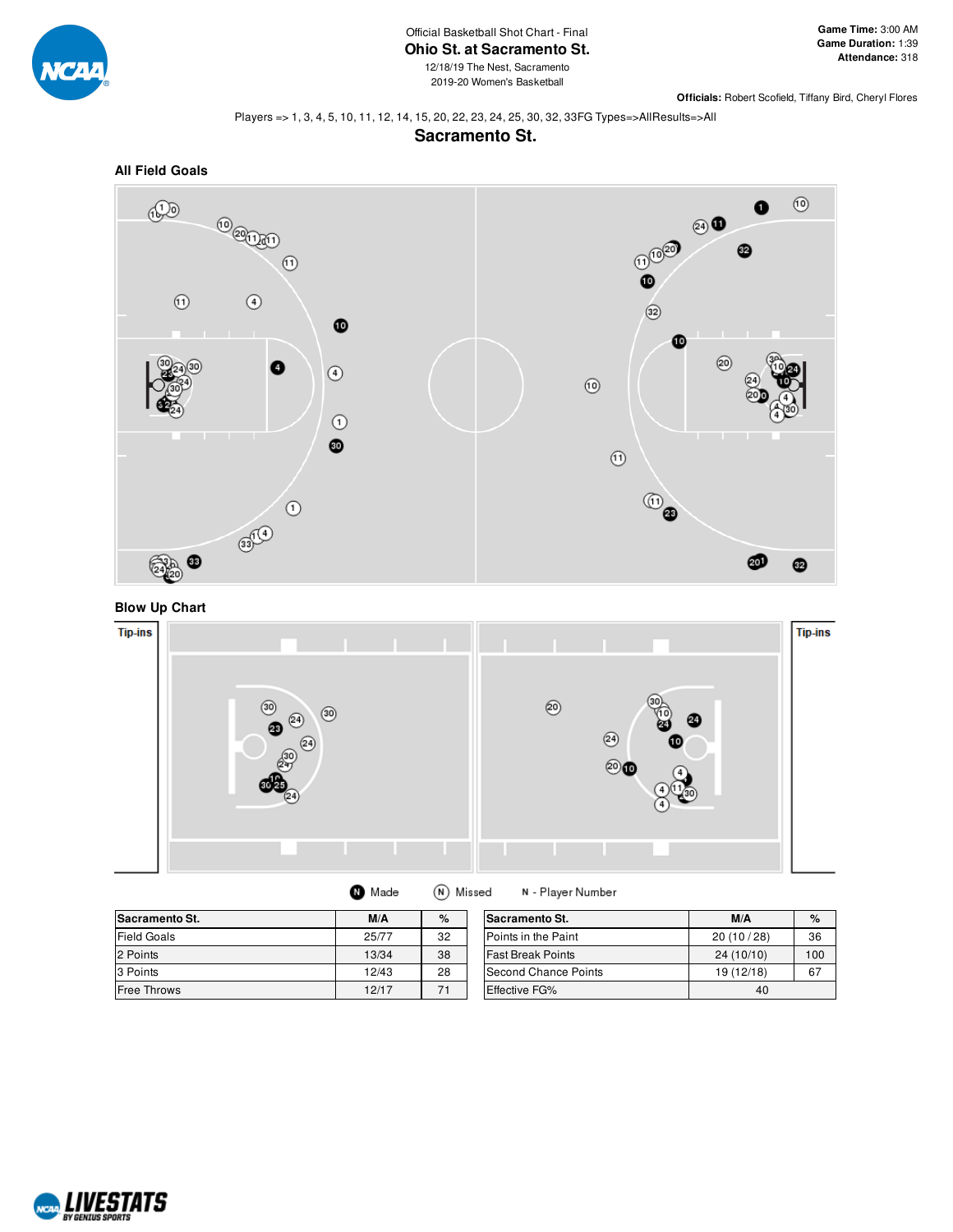

### Official Basketball Rotations Summary - Final **Ohio St. at Sacramento St.**

12/18/19 The Nest, Sacramento 2019-20 Women's Basketball

**Officials:** Robert Scofield, Tiffany Bird, Cheryl Flores

# **Ohio St.**

| Lineup                                                                             | Quarter<br>On  | Time<br><b>On</b> | Quarter<br>Off | Time<br>Off | Time on<br>Court | <b>Score</b> | <b>Score</b><br>Diff |                |                |                | <b>Reb StilTov Ass</b> | <b>PPP</b> |
|------------------------------------------------------------------------------------|----------------|-------------------|----------------|-------------|------------------|--------------|----------------------|----------------|----------------|----------------|------------------------|------------|
| 4- Sheldon J/ 10- Miller B/ 11- Wone Aranaz A/ 14- Juhasz D/ 32- Patty A/          | $\mathbf{1}$   | 10:00             | $\mathbf{1}$   | 06:32       | 03:28            | $10-5$       | 5                    | 5              | $\mathbf{1}$   | 3              | $\overline{4}$         | 1.1111     |
| 0- Greene M/ 4- Sheldon J/ 10- Miller B/ 14- Juhasz D/ 23- Mikulasikova R/         | $\mathbf{1}$   | 06:32             | $\mathbf{1}$   | 04:15       | 02:17            | $10-5$       | 5                    | $\overline{4}$ | $\overline{c}$ | $\Omega$       | 3                      | 1.6667     |
| 0- Greene M/4- Sheldon J/11- Wone Aranaz A/14- Juhasz D/23-<br>Mikulasikova R/     | $\mathbf{1}$   | 04:15             | $\mathbf{1}$   | 04:15       | 00:00            | $0 - 0$      | $\Omega$             | $\Omega$       | $\Omega$       | $\Omega$       | $\Omega$               | 0.0000     |
| 0- Greene M/4- Sheldon J/11- Wone Aranaz A/23- Mikulasikova R/32-<br>Patty A/      | $\mathbf{1}$   | 04:15             | $\mathbf{1}$   | 03:11       | 01:04            | $4 - 3$      | $\mathbf{1}$         | $\mathbf{1}$   | $\Omega$       | $\Omega$       | $\Omega$               | 2.1277     |
| 0- Greene M/4- Sheldon J/10- Miller B/23- Mikulasikova R/32- Patty A/              | $\mathbf{1}$   | 03:11             | $\mathbf{1}$   | 02:31       | 00:40            | $3 - 3$      | $\mathbf 0$          | $\mathbf{1}$   | $\mathbf 0$    | $\mathbf{1}$   | $\overline{2}$         | 1.5000     |
| 0- Greene M/ 10- Miller B/ 11- Wone Aranaz A/ 14- Juhasz D/ 32- Patty A/           | $\mathbf{1}$   | 02:31             | 2              | 09:55       | 02:36            | $9 - 4$      | 5                    | 3              | $\mathbf{1}$   | $\Omega$       | $\overline{2}$         | 2.3196     |
| 0- Greene M/4- Sheldon J/10- Miller B/11- Wone Aranaz A/14- Juhasz D/              | $\overline{2}$ | 09:55             | $\overline{c}$ | 09:41       | 00:14            | $0 - 0$      | $\Omega$             | $\Omega$       | 1              | $\Omega$       | $\Omega$               | 0.0000     |
| 4- Sheldon J/ 10- Miller B/ 11- Wone Aranaz A/ 14- Juhasz D/ 32- Patty A/          | $\overline{c}$ | 09:41             | $\overline{c}$ | 08:37       | 01:04            | $2 - 0$      | $\overline{c}$       | $\overline{c}$ | 1              | $\mathbf{1}$   | $\mathbf{1}$           | 1.0000     |
| 4- Sheldon J/10- Miller B/11- Wone Aranaz A/14- Juhasz D/23-<br>Mikulasikova R/    | $\overline{2}$ | 08:37             | $\overline{2}$ | 07:24       | 01:13            | $2 - 1$      | $\mathbf{1}$         | $\overline{4}$ | $\Omega$       | 1              | $\Omega$               | 0.6944     |
| 0- Greene M/ 4- Sheldon J/ 10- Miller B/ 14- Juhasz D/ 23- Mikulasikova R/         | $\overline{2}$ | 07:24             | $\overline{2}$ | 05:49       | 01:35            | $0 - 8$      | -8                   | $\Omega$       | $\mathbf 0$    | $\mathbf 0$    | $\Omega$               | 0.0000     |
| 0- Greene M/4- Sheldon J/10- Miller B/14- Juhasz D/32- Patty A/                    | $\overline{2}$ | 05:49             | $\overline{c}$ | 01:58       | 03:51            | $8 - 7$      | $\mathbf{1}$         | 5              | $\mathbf 0$    | 3              | $\overline{2}$         | 0.9009     |
| 0- Greene M/4- Sheldon J/10- Miller B/11- Wone Aranaz A/23-<br>Mikulasikova R/     | $\overline{2}$ | 01:58             | 3              | 10:00       | 01:58            | $2 - 6$      | $-4$                 | $\mathbf{1}$   | $\overline{2}$ | $\Omega$       | $\mathbf{1}$           | 0.5000     |
| 4- Sheldon J/ 10- Miller B/ 11- Wone Aranaz A/ 14- Juhasz D/ 32- Patty A/          | 3              | 10:00             | 3              | 06:05       | 03:55            | $9 - 7$      | $\overline{2}$       | $\overline{4}$ | $\Omega$       | $\Omega$       | $\mathbf{1}$           | 1.1598     |
| 0- Greene M/ 4- Sheldon J/ 10- Miller B/ 14- Juhasz D/ 23- Mikulasikova R/         | 3              | 06:05             | 3              | 03:16       | 02:49            | $4 - 4$      | $\Omega$             | 5              | $\Omega$       | $\overline{2}$ | $\overline{2}$         | 0.6667     |
| 0- Greene M/4- Sheldon J/11- Wone Aranaz A/14- Juhasz D/23-<br>Mikulasikova R/     | 3              | 03:16             | 3              | 01:49       | 01:27            | $6 - 2$      | 4                    | $\overline{2}$ | $\Omega$       | $\Omega$       | $\overline{2}$         | 2.0000     |
| 0- Greene M/ 10- Miller B/ 11- Wone Aranaz A/ 14- Juhasz D/ 23-<br>Mikulasikova R/ | 3              | 01:49             | 3              | 01:49       | 00:00            | $1 - 0$      | $\mathbf{1}$         | $\Omega$       | $\Omega$       | $\Omega$       | $\Omega$               | 2.2727     |
| 0- Greene M/ 10- Miller B/ 11- Wone Aranaz A/ 23- Mikulasikova R/ 32-<br>Patty A/  | 3              | 01:49             | $\overline{4}$ | 10:00       | 01:49            | $7 - 3$      | 4                    | $\overline{2}$ | 1              | 1              | $\overline{c}$         | 1.4000     |
| 0- Greene M/4- Sheldon J/10- Miller B/14- Juhasz D/32- Patty A/                    | $\overline{4}$ | 10:00             | $\overline{4}$ | 09:39       | 00:21            | $0 - 0$      | $\Omega$             | $\Omega$       | $\mathbf 0$    | 1              | $\Omega$               | 0.0000     |
| 4- Sheldon J/ 10- Miller B/ 11- Wone Aranaz A/ 14- Juhasz D/ 32- Patty A/          | $\overline{4}$ | 09:39             | $\overline{4}$ | 06:49       | 02:50            | $8 - 6$      | $\overline{2}$       | 3              | $\mathbf 0$    | $\Omega$       | $\mathbf{1}$           | 1.8519     |
| 0- Greene M/4- Sheldon J/10- Miller B/11- Wone Aranaz A/32- Patty A/               | $\overline{4}$ | 06:49             | $\overline{4}$ | 06:49       | 00:00            | $1 - 0$      | $\mathbf{1}$         | $\Omega$       | $\mathbf 0$    | $\Omega$       | $\Omega$               | 2.2727     |
| 0- Greene M/4- Sheldon J/10- Miller B/11- Wone Aranaz A/23-<br>Mikulasikova R/     | $\overline{4}$ | 06:49             | $\overline{4}$ | 05:18       | 01:31            | $7 - 2$      | 5                    | $\mathbf{1}$   | $\overline{2}$ | $\Omega$       | $\mathbf{1}$           | 2.4306     |
| 0- Greene M/4- Sheldon J/11- Wone Aranaz A/23- Mikulasikova R/32-<br>Patty A/      | $\overline{4}$ | 05:18             | 4              | 03:05       | 02:13            | $8 - 0$      | 8                    | $\overline{7}$ | 1              | $\overline{2}$ | $\Omega$               | 1.3889     |
| 0- Greene M/ 10- Miller B/ 11- Wone Aranaz A/ 14- Juhasz D/ 23-<br>Mikulasikova R/ | 4              | 03:05             | $\overline{4}$ | 00:00       | 03:05            | $3 - 8$      | $-5$                 | $\overline{4}$ | $\overline{2}$ | 3              | $\mathbf{1}$           | 0.3750     |

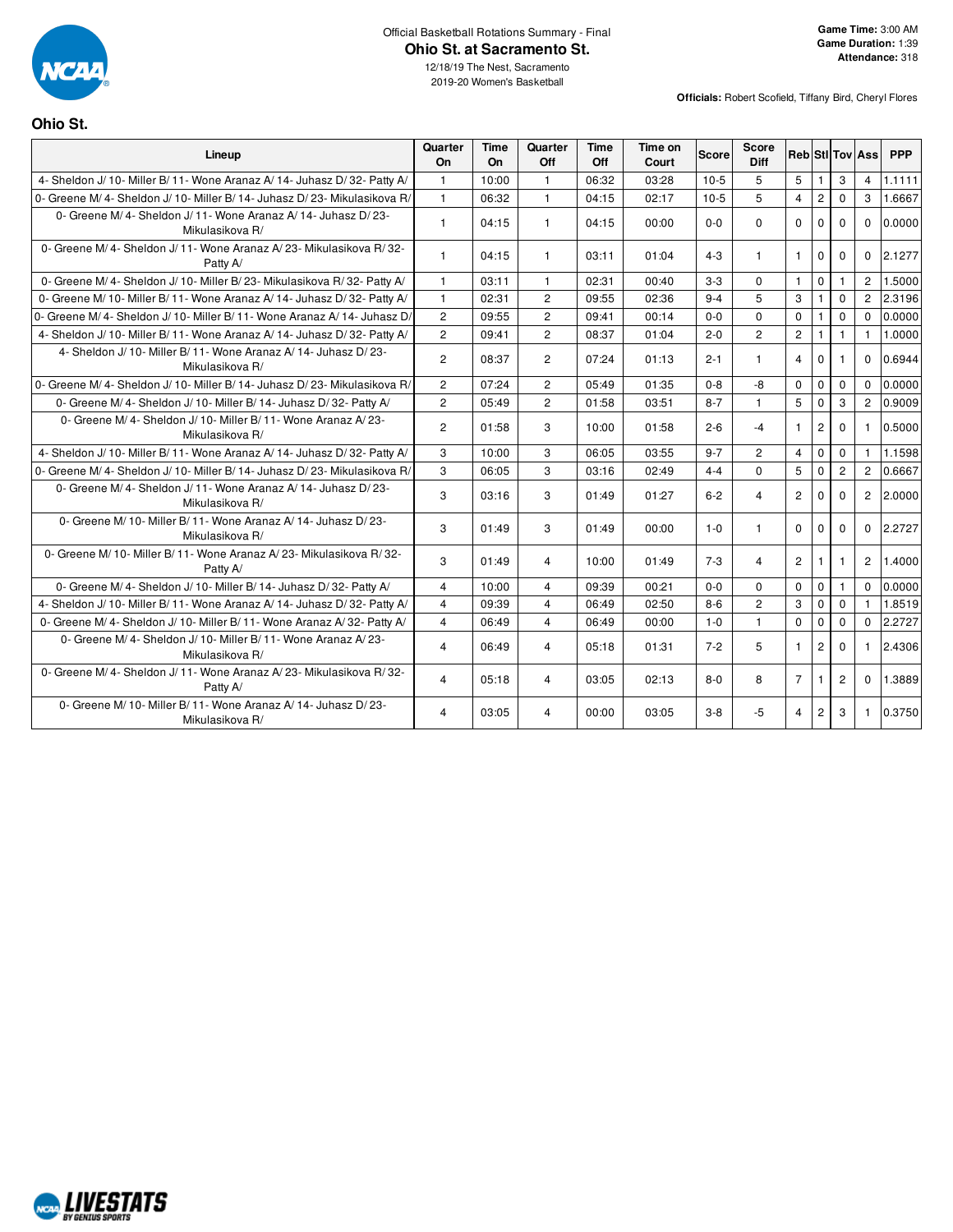

12/18/19 The Nest, Sacramento 2019-20 Women's Basketball

**Officials:** Robert Scofield, Tiffany Bird, Cheryl Flores

### **Sacramento St.**

| Lineup                                                                    | Quarter<br>On  | Time<br>On | Quarter<br>Off          | Time<br>Off | Time on<br>Court |          | Score Score Diff Reb Stl Tov Ass |                |                |                       |                | <b>PPP</b> |
|---------------------------------------------------------------------------|----------------|------------|-------------------------|-------------|------------------|----------|----------------------------------|----------------|----------------|-----------------------|----------------|------------|
| 1- Enger M/4- King C/11- Menke S/24- Johnson T/30- Nicholas K/            | 1              | 10:00      | $\mathbf{1}$            | 08:25       | 01:35            | $0 - 4$  | -4                               | 0              | $\mathbf 0$    | 1                     | $\mathbf 0$    | 0.0000     |
| 1- Enger M/ 10- Bade G/ 11- Menke S/ 30- Nicholas K/ 32- Gibson M/        | $\mathbf{1}$   | 08:25      | $\mathbf{1}$            | 06:32       | 01:53            | $5-6$    | $-1$                             | $\mathbf{1}$   | $\mathbf{1}$   | $\mathbf{2}^{\prime}$ | $\mathbf{1}$   | 0.8333     |
| 4- King C/5- Panfili B/10- Bade G/20- Wilson J/24- Johnson T/             | $\mathbf{1}$   | 06:32      | $\mathbf{1}$            | 04:15       | 02:17            | $5 - 10$ | $-5$                             | $\mathbf{1}$   | $\mathbf 0$    | $\mathbf{2}$          | $\mathbf{1}$   | 1.0000     |
| 1- Enger M/ 11- Menke S/ 23- Olivares J/ 30- Nicholas K/ 32- Gibson<br>M/ | 1              | 04:15      | $\mathbf{1}$            | 03:11       | 01:18            | $3 - 4$  | -1                               | $\mathbf{1}$   | $\mathbf{0}$   | $\mathbf 0$           | $\mathbf{1}$   | 1.5957     |
| 4- King C/ 10- Bade G/ 30- Nicholas K/ 32- Gibson M/ 33- Abney S/         | $\mathbf{1}$   | 03:11      | $\mathbf{1}$            | 00:48       | 02:08            | $7 - 8$  | $-1$                             | 0              | 1              | 0                     | $\mathbf 0$    | 1.4000     |
| 1- Enger M/ 10- Bade G/ 11- Menke S/ 20- Wilson J/ 30- Nicholas K/        | $\mathbf{1}$   | 00:48      | $\mathbf{1}$            | 00:48       | 00:00            | $0 - 2$  | $-2$                             | $\mathbf 0$    | $\mathbf 0$    | 0                     | $\mathbf 0$    | 0.0000     |
| 1- Enger M/ 10- Bade G/ 11- Menke S/ 20- Wilson J/ 24- Johnson T/         | $\mathbf{1}$   | 00:48      | 2                       | 09:41       | 01:08            | $0 - 2$  | $-2$                             | $\mathbf 0$    | $\mathbf 0$    | $\overline{c}$        | $\mathbf 0$    | 0.0000     |
| 4- King C/ 11- Menke S/ 23- Olivares J/ 30- Nicholas K/ 32- Gibson M/     | 2              | 09:41      | $\overline{\mathbf{c}}$ | 09:22       | 00:19            | $0-0$    | 0                                | 0              | $\mathbf 0$    | 0                     | $\mathbf 0$    | 0.0000     |
| 4- King C/ 10- Bade G/ 11- Menke S/ 23- Olivares J/ 30- Nicholas K/       | $\overline{2}$ | 09:22      | $\mathbf{2}^{\prime}$   | 08:37       | 00:45            | $0 - 2$  | $-2$                             | $\mathbf{2}$   | $\mathbf 0$    | 1                     | $\Omega$       | 0.0000     |
| 4- King C/23- Olivares J/24- Johnson T/30- Nicholas K/32- Gibson<br>M/    | $\overline{c}$ | 08:37      | $\overline{c}$          | 08:32       | 00:05            | $1 - 0$  | $\mathbf{1}$                     | $\mathbf 0$    | $\mathbf{0}$   | $\mathbf 0$           | 0              | 1.1364     |
| 4- King C/ 10- Bade G/ 24- Johnson T/ 30- Nicholas K/ 32- Gibson M/       | $\overline{2}$ | 08:32      | $\overline{c}$          | 08:11       | 00:21            | $0-0$    | 0                                | 0              | $\mathbf 0$    | 0                     | 0              | 0.0000     |
| 1- Enger M/ 10- Bade G/ 24- Johnson T/ 30- Nicholas K/ 32- Gibson<br>M/   | 2              | 08:11      | 2                       | 07:24       | 00:47            | $0 - 2$  | $-2$                             | $\overline{c}$ | 0              | 0                     | $\mathbf 0$    | 0.0000     |
| 1- Enger M/ 10- Bade G/ 11- Menke S/ 20- Wilson J/ 30- Nicholas K/        | $\overline{c}$ | 07:24      | 2                       | 06:06       | 01:18            | $6-0$    | 6                                | 3              | $\mathbf 0$    | 0                     | 2              | 3.0000     |
| 1- Enger M/ 10- Bade G/ 24- Johnson T/ 30- Nicholas K/ 33- Abney S/       | $\overline{c}$ | 06:06      | $\mathbf{2}$            | 06:06       | 00:00            | $0 - 0$  | $\mathbf 0$                      | $\mathbf 0$    | $\mathbf 0$    | $\mathbf 0$           | $\mathbf 0$    | 0.0000     |
| 1- Enger M/ 10- Bade G/ 11- Menke S/ 24- Johnson T/ 33- Abney S/          | 2              | 06:06      | 2                       | 05:06       | 01:00            | $5-0$    | 5                                | $\mathbf{1}$   | 1              | 0                     | $\mathbf 0$    | 2.0492     |
| 4- King C/ 10- Bade G/ 11- Menke S/ 24- Johnson T/ 32- Gibson M/          | 2              | 05:06      | 2                       | 04:27       | 00:39            | $0 - 2$  | $-2$                             | $\mathbf 0$    | $\mathbf 0$    | $\mathbf{1}$          | $\mathbf 0$    | 0.0000     |
| 4- King C/11- Menke S/20- Wilson J/23- Olivares J/24- Johnson T/          | $\overline{c}$ | 04:27      | 2                       | 01:58       | 02:29            | $4 - 6$  | $-2$                             | $\overline{4}$ | 1              | 0                     | $\mathbf{1}$   | 0.8000     |
| 5- Panfili B/10- Bade G/23- Olivares J/30- Nicholas K/32- Gibson M/       | 2              | 01:58      | $\mathbf{2}$            | 01:38       | 00:20            | $0 - 2$  | $-2$                             | $\mathbf 0$    | $\mathbf 0$    | 1                     | $\mathbf 0$    | 0.0000     |
| 1- Enger M/ 10- Bade G/ 11- Menke S/ 30- Nicholas K/ 32- Gibson M/        | 2              | 01:38      | 3                       | 10:00       | 01:38            | $6-0$    | 6                                | 3              | $\mathbf 0$    | $\overline{c}$        | $\overline{c}$ | 1.5000     |
| 1- Enger M/4- King C/11- Menke S/24- Johnson T/30- Nicholas K/            | 3              | 10:00      | 3                       | 08:27       | 01:33            | $4 - 0$  | $\overline{4}$                   | $\overline{c}$ | $\pmb{0}$      | 0                     | $\mathbf 0$    | 2.0000     |
| 1- Enger M/4- King C/10- Bade G/11- Menke S/30- Nicholas K/               | 3              | 08:27      | 3                       | 08:06       | 00:21            | 3-1      | $\mathbf{2}^{\prime}$            | $\mathbf{1}$   | $\mathbf 0$    | $\mathbf 0$           | 1              | 3.0000     |
| 1- Enger M/4- King C/10- Bade G/11- Menke S/24- Johnson T/                | 3              | 08:06      | 3                       | 08:06       | 00:00            | $0 - 2$  | $-2$                             | 0              | $\mathbf 0$    | 0                     | $\mathbf 0$    | 0.0000     |
| 1- Enger M/4- King C/11- Menke S/24- Johnson T/32- Gibson M/              | 3              | 08:06      | 3                       | 07:00       | 01:06            | $0 - 4$  | $-4$                             | 0              | $\mathbf 0$    | 1                     | $\mathbf{0}$   | 0.0000     |
| 1- Enger M/ 4- King C/ 10- Bade G/ 24- Johnson T/ 32- Gibson M/           | 3              | 07:00      | 3                       | 06:05       | 00:55            | $0 - 2$  | $-2$                             | $\overline{c}$ | $\mathbf 0$    | 0                     | $\mathbf 0$    | 0.0000     |
| 1- Enger M/ 4- King C/ 10- Bade G/ 20- Wilson J/ 25- Coe S/               | 3              | 06:05      | 3                       | 04:42       | 01:23            | $0-0$    | 0                                | $\overline{c}$ | $\mathbf 0$    | 0                     | $\mathbf 0$    | 0.0000     |
| 10- Bade G/ 11- Menke S/ 20- Wilson J/ 23- Olivares J/ 25- Coe S/         | 3              | 04:42      | 3                       | 03:16       | 01:26            | $4 - 4$  | $\mathbf 0$                      | 0              | $\mathbf{1}$   | 0                     | $\mathbf{1}$   | 1.0309     |
| 1- Enger M/ 10- Bade G/ 20- Wilson J/ 24- Johnson T/ 32- Gibson M/        | 3              | 03:16      | 3                       | 03:16       | 00:00            | $0-0$    | 0                                | $\mathbf 0$    | $\mathbf 0$    | 0                     | $\mathbf 0$    | 0.0000     |
| 1- Enger M/ 10- Bade G/ 24- Johnson T/ 32- Gibson M/ 33- Abney S/         | 3              | 03:16      | 3                       | 02:45       | 00:31            | $0 - 2$  | -2                               | $\mathbf 0$    | $\mathbf 0$    | 0                     | $\mathbf 0$    | 0.0000     |
| 1- Enger M/ 10- Bade G/ 11- Menke S/ 24- Johnson T/ 32- Gibson M/         | 3              | 02:45      | 3                       | 02:45       | 00:00            | $2 - 0$  | $\overline{c}$                   | $\mathbf 0$    | $\mathbf 0$    | 0                     | $\mathbf 0$    | 2.2727     |
| 1- Enger M/4- King C/11- Menke S/24- Johnson T/32- Gibson M/              | 3              | 02:45      | 3                       | 01:49       | 00:56            | $0 - 4$  | $-4$                             | 0              | $\mathbf 0$    | 0                     | $\mathbf 0$    | 0.0000     |
| 1- Enger M/ 4- King C/ 11- Menke S/ 20- Wilson J/ 24- Johnson T/          | 3              | 01:49      | 3                       | 01:36       | 00:13            | $0 - 1$  | $-1$                             | $\mathbf{1}$   | $\mathbf 0$    | 0                     | $\mathbf 0$    | 0.0000     |
| 4- King C/ 10- Bade G/ 11- Menke S/ 20- Wilson J/ 24- Johnson T/          | 3              | 01:36      | 3                       | 00:46       | 00:50            | $0-5$    | -5                               | $\mathbf{1}$   | $\mathbf 0$    | 0                     | $\mathbf 0$    | 0.0000     |
| 1- Enger M/ 10- Bade G/ 11- Menke S/ 20- Wilson J/ 24- Johnson T/         | 3              | 00:46      | 3                       | 00:24       | 00:21            | $0 - 2$  | -2                               | 0              | $\mathbf 0$    | $\mathbf{1}$          | 0              | 0.0000     |
| 1- Enger M/ 10- Bade G/ 11- Menke S/ 25- Coe S/ 32- Gibson M/             | 3              | 00:24      | 3                       | 00:24       | 00:00            | $1 - 0$  | 1                                | 0              | $\mathbf 0$    | 0                     | 0              | 1.1364     |
| 1- Enger M/ 10- Bade G/ 25- Coe S/ 32- Gibson M/ 33- Abney S/             | 3              | 00:24      | 3                       | 00:18       | 00:06            | $0-0$    | 0                                | $\mathbf 0$    |                | $\mathbf 0$           | $\mathbf 0$    | 0.0000     |
| 4- King C/10- Bade G/25- Coe S/32- Gibson M/33- Abney S/                  | 3              | 00:18      | 4                       | 09:20       | 00:59            | 4-1      | 3                                | 3              | 1              | 0                     | 0              | 1.4493     |
| 1- Enger M/ 4- King C/ 25- Coe S/ 32- Gibson M/ 33- Abney S/              | 4              | 09:20      | 4                       | 08:30       | 00:50            | $0 - 2$  | -2                               | $\mathbf 0$    | $\mathbf 0$    | 0                     | $\mathbf 0$    | 0.0000     |
| 1- Enger M/ 4- King C/ 10- Bade G/ 11- Menke S/ 25- Coe S/                | 4              | 08:30      | 4                       | 06:49       | 01:41            | $4 - 4$  | 0                                | $\overline{c}$ | $\mathbf 0$    | 0                     | 1              | 2.0000     |
| 10- Bade G/11- Menke S/20- Wilson J/23- Olivares J/24- Johnson T/         | 4              | 06:49      | 4                       | 06:40       | 00:09            | $0 - 2$  | $-2$                             | $\mathbf 0$    | $\mathbf 0$    | 1                     | $\mathbf 0$    | 0.0000     |
| 10- Bade G/ 11- Menke S/ 20- Wilson J/ 23- Olivares J/ 30- Nicholas<br>K/ | 4              | 06:40      | 4                       | 06:16       | 00:24            | $0 - 2$  | $-2$                             | 1              | 0              | 0                     | 0              | 0.0000     |
| 1- Enger M/ 11- Menke S/ 20- Wilson J/ 23- Olivares J/ 30- Nicholas K/    | 4              | 06:16      | 4                       | 05:18       | 00:58            | $2 - 5$  | -3                               | 0              | $\mathbf 0$    | 1                     | 0              | 0.6944     |
| 1- Enger M/ 10- Bade G/ 24- Johnson T/ 30- Nicholas K/ 32- Gibson<br>M/   | 4              | 05:18      | 4                       | 04:07       | 01:11            | 0-6      | -6                               | 0              | 0              |                       | 0              | 0.0000     |
| 1- Enger M/4- King C/24- Johnson T/30- Nicholas K/33- Abney S/            | 4              | 04:07      | 4                       | 03:05       | 01:02            | $0 - 2$  | $-2$                             | $\overline{c}$ | $\mathbf 0$    | 0                     | $\mathbf 0$    | 0.0000     |
| 1- Enger M/4- King C/11- Menke S/23- Olivares J/25- Coe S/                | 4              | 03:05      | 4                       | 02:40       | 00:25            | $3-0$    | 3                                | $\overline{c}$ | 0              |                       | -1             | 1.5000     |
| 1- Enger M/ 4- King C/ 11- Menke S/ 25- Coe S/ 33- Abney S/               | 4              | 02:40      | 4                       | 02:04       | 00:36            | $3 - 3$  | 0                                | $\mathbf{1}$   | 0              | 0                     | $\mathbf{1}$   | 3.0000     |
| 11- Menke S/12- Enochs E/23- Olivares J/25- Coe S/33- Abney S/            | 4              | 02:04      | 4                       | 01:03       | 01:01            | $2 - 0$  | $\overline{c}$                   | 1              | $\overline{c}$ |                       | 0              | 0.5000     |
| 12- Enochs E/20- Wilson J/23- Olivares J/25- Coe S/33- Abney S/           | 4              | 01:03      | 4                       | 00:00       | 01:03            | $0-0$    | 0                                | 1              | $\mathbf 0$    |                       | 0              | 0.0000     |

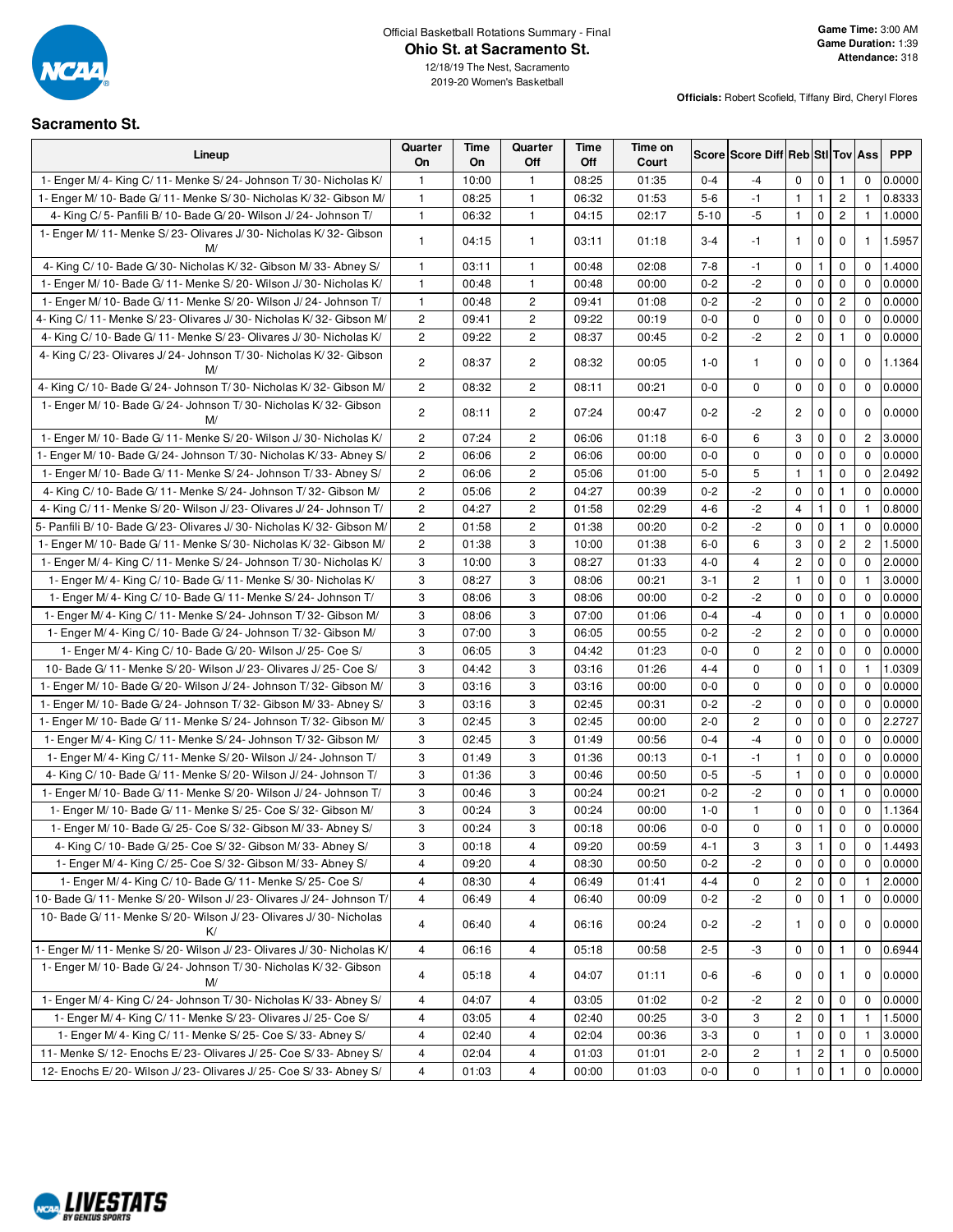

12/18/19 The Nest, Sacramento 2019-20 Women's Basketball

**Officials:** Robert Scofield, Tiffany Bird, Cheryl Flores

| <b>Time</b> | <b>Score</b> | <b>Score Diff</b> | Pts/Min    |                 |                | Tov            | <b>Ass</b>     | <b>PPP</b> |
|-------------|--------------|-------------------|------------|-----------------|----------------|----------------|----------------|------------|
| 07:22       | $20 - 11$    | 9                 | 2.7149     | 10 <sup>1</sup> | $\overline{2}$ | 4              | 6              | 1.3055     |
| 04:12       | $8 - 7$      | 1                 | 1.9048     | 5               | $\Omega$       | 4              | $\overline{2}$ | 0.8097     |
| 03:55       | $9 - 7$      | $\overline{c}$    | 2.2979     | $\overline{4}$  | $\Omega$       | $\mathbf 0$    |                | 1.1598     |
| 03:52       | $10-13$      | $-3$              | 2.5862     | $\overline{4}$  | $\overline{2}$ | $\Omega$       | 3              | 1.1111     |
| 03:29       | $9 - 8$      | 1                 | 2.5837     | $\overline{2}$  | $\overline{4}$ | $\Omega$       | $\overline{2}$ | 1.3081     |
| 03:05       | $3 - 8$      | $-5$              | 0.9730     | 4               | $\overline{c}$ | 3              |                | 0.3750     |
| 02:49       | $4 - 4$      | 0                 | 1.4201     | 5               | $\Omega$       | $\overline{2}$ | $\overline{2}$ | 0.6667     |
| 02:36       | $9 - 4$      | 5                 | 3.4615     | 3               |                | $\mathbf 0$    | $\overline{2}$ | 2.3196     |
| 02:13       | $8-0$        | 8                 | 3.6090     | $\overline{7}$  |                | $\overline{2}$ | $\Omega$       | 1.3889     |
| 01:49       | $7 - 3$      | $\overline{4}$    | 3.8532     | $\overline{2}$  |                |                | 2              | 1.4000     |
| 01:27       | $6 - 2$      | 4                 | 4.1379     | $\overline{2}$  | $\Omega$       | $\Omega$       | $\overline{2}$ | 2.0000     |
| 01:13       | $2 - 1$      | 1                 | 1.6438     | $\overline{4}$  | $\Omega$       |                | $\Omega$       | 0.6944     |
| 01:04       | $4 - 3$      | 1                 | 3.7500     |                 | $\Omega$       | $\Omega$       | $\Omega$       | 2.1277     |
| 00:40       | $3-3$        | $\Omega$          | 4.5000     |                 | $\Omega$       |                | $\overline{2}$ | 1.5000     |
| 00:14       | $0 - 0$      | $\Omega$          | 0.0000     | $\Omega$        |                | $\Omega$       | $\Omega$       | 0.0000     |
| 00:00       | $0 - 0$      | $\Omega$          | <b>NaN</b> | $\Omega$        | $\Omega$       | $\Omega$       | $\Omega$       | 0.0000     |
| 00:00       | $1 - 0$      |                   | $\infty$   | $\Omega$        | $\Omega$       | $\Omega$       | $\Omega$       | 2.2727     |
| 00:00       | $1 - 0$      |                   | $\infty$   | $\Omega$        | $\Omega$       | $\Omega$       | $\Omega$       | 2.2727     |
|             |              |                   |            |                 |                | Reb            | <b>StI</b>     |            |